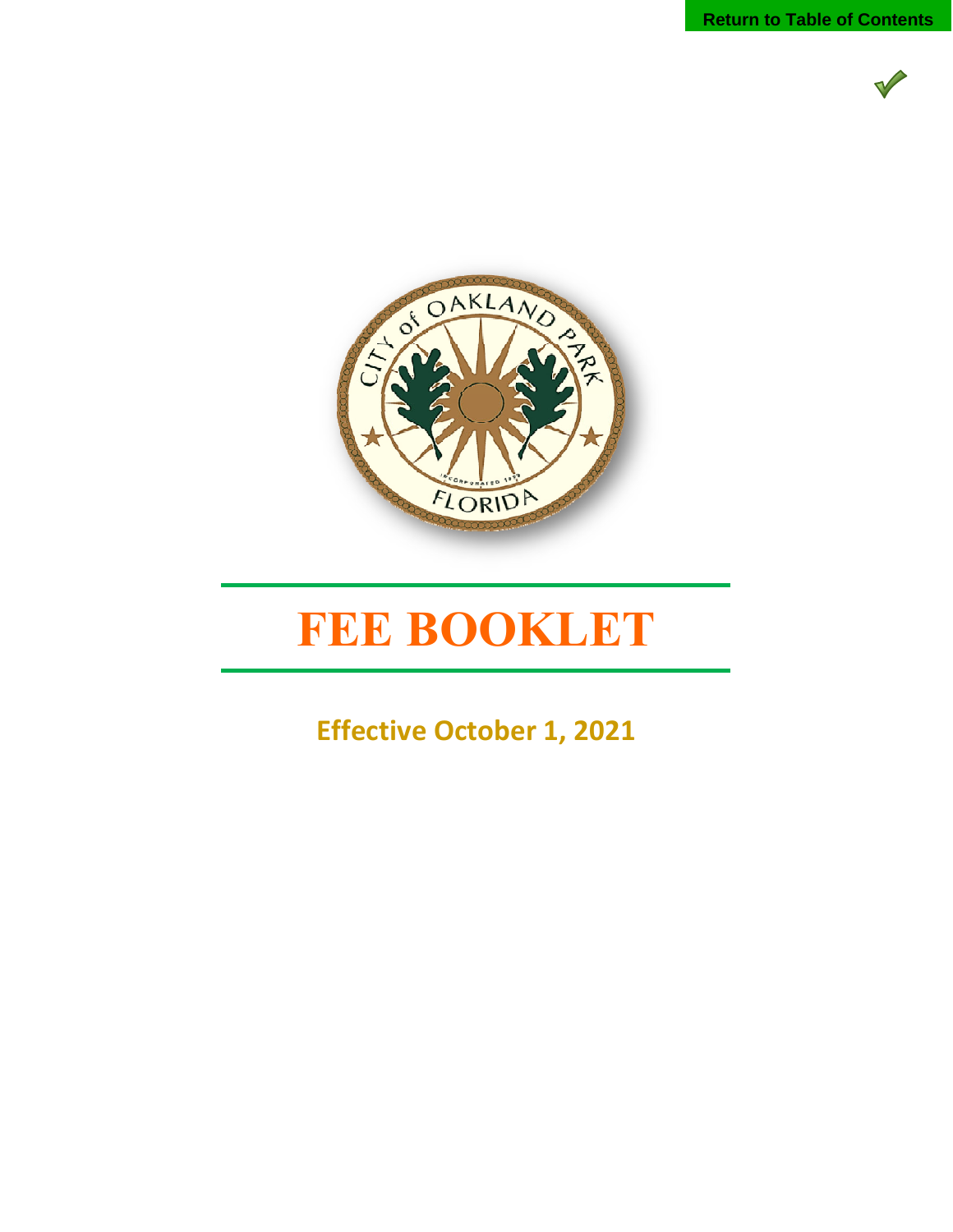## **CITY OF OAKLAND PARK, FLORIDA**

### **FEE BOOKLET**

### **Table of Contents**

|     |                                                      |                | Page No.     |                |
|-----|------------------------------------------------------|----------------|--------------|----------------|
| I.  | <b>Building and Permitting Department</b>            |                |              |                |
|     | <b>Building Permits Fees</b>                         |                | $\mathbf{1}$ |                |
|     | <b>Plan Review Fees</b>                              | $\overline{2}$ | L,           | $\overline{3}$ |
|     | <b>Surcharges</b>                                    |                | 3            |                |
| П.  | <b>Community and Economic Development Department</b> |                |              |                |
|     | <b>Business Regulatory Unit Fees</b>                 | $\overline{4}$ | ä,           | 10             |
|     | <b>Community Enhancement Fees</b>                    |                | 11           |                |
|     | <b>Traffic and Parking Fees</b>                      |                | 11           |                |
|     | Planning and Zoning Fees - Land Development          | 11             | $-14$        |                |
|     | Planning and Zoning Fees - Impact Fees               |                | 14           |                |
| Ш.  | <b>Fire Department</b>                               |                |              |                |
|     | Fire Inspection and Reporting Fees                   |                | 15           |                |
|     | <b>Hazardous Materials Fees</b>                      |                | 15           |                |
|     | <b>Fire Rescue User Fees</b>                         |                | 15           |                |
| IV. | <b>Financial Services Department</b>                 |                |              |                |
|     | Miscellaneous fee                                    |                | 16           |                |
| V.  | <b>Parks and Leisure Department</b>                  |                |              |                |
|     | <b>Facility Rental Fees</b>                          |                | 17           |                |
|     | <b>Permit Fees</b>                                   |                | 17           |                |
|     | <b>Tennis Fees</b>                                   |                | 18           |                |
|     | <b>Athletics Fees</b>                                |                | 18           |                |
|     | <b>Afterschool Fees</b>                              |                | 19           |                |
|     | <b>Summer Camp Fees</b>                              |                | 19           |                |
|     | <b>Winter Camp Fees</b>                              |                | 19           |                |
|     | <b>Spring Camp Fees</b>                              |                | 19           |                |
|     | <b>Public School Holiday Fees</b>                    |                | 19           |                |
|     | <b>Active Adults Fees</b>                            |                | 19           |                |
| VI. | <b>Utility Billing Department</b>                    |                |              |                |
|     | <b>Water Rates</b>                                   |                | 20           |                |
|     | <b>Sewer Rates</b>                                   |                | 21           |                |
|     | <b>Meter Installation Rates</b>                      |                | 22           |                |
|     | <b>Dumpster Rates</b>                                | 23             | $\sim$       | 24             |
|     | <b>Cart Rates</b>                                    |                | 24           |                |
|     | <b>Miscellaneous Fees</b>                            |                | 25           |                |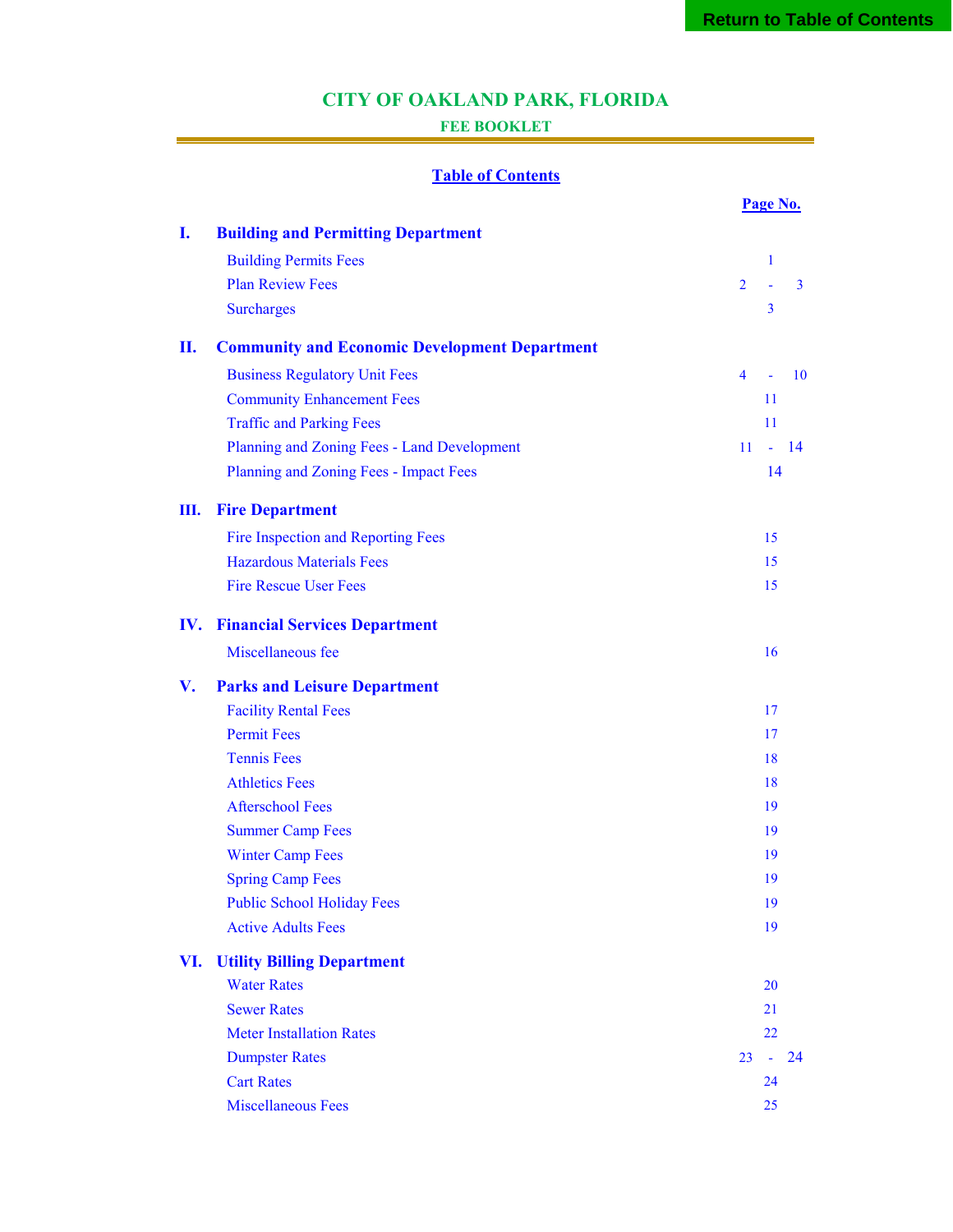**Return to Table of Contents**

# **BUILDING AND PERMITTING DEPARTMENT**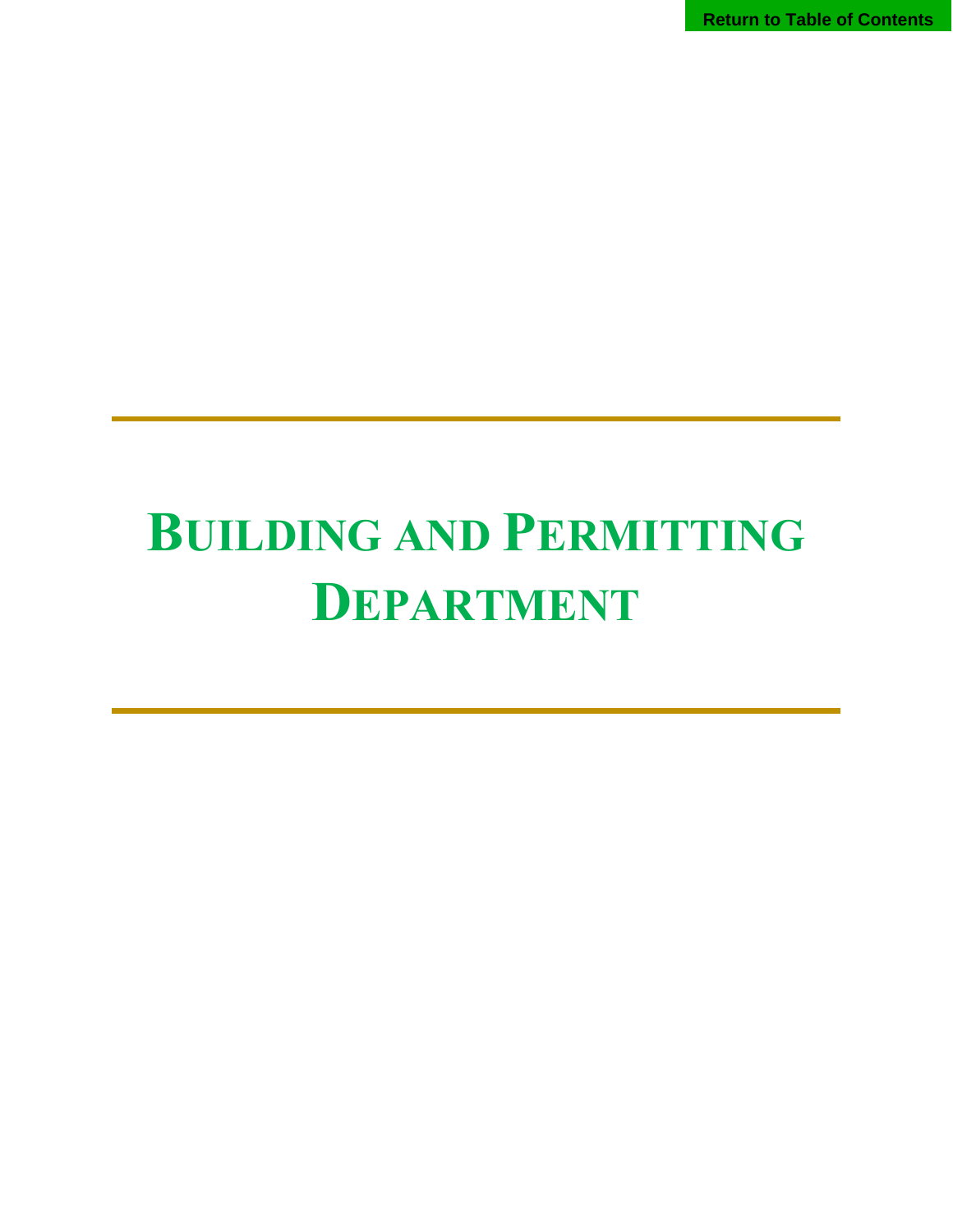| <b>Department/ Service Area/ Category</b>                                                                                                                                                                | Fee $(s)$      | <b>Basis</b>           | <b>Enabling Legislation</b><br>(Ordinance or Resolution #) |  |  |
|----------------------------------------------------------------------------------------------------------------------------------------------------------------------------------------------------------|----------------|------------------------|------------------------------------------------------------|--|--|
|                                                                                                                                                                                                          |                |                        |                                                            |  |  |
| <b>BUILDING AND PERMITTING DEPARTMENT</b>                                                                                                                                                                |                |                        |                                                            |  |  |
| <b>BUILDING AND PERMITTING FEES</b>                                                                                                                                                                      |                |                        |                                                            |  |  |
| Building permit fees consist of a base building permit application fee of \$120, plus a permit fee of 2.5% of the total construction value, plus any plan review fees, plus all associated taxes,        |                |                        |                                                            |  |  |
| surcharges and service fees (unless otherwise noted).                                                                                                                                                    |                |                        |                                                            |  |  |
| All building permits with a total construction value exceeding \$200,000 will require a non-refundable deposit in accordance with the dry run/courtesy plan review table per trade. This deposit will be |                |                        |                                                            |  |  |
| credited to the purchase cost of the permit (excludes plans processed as dry run and courtesy reviews).                                                                                                  |                |                        |                                                            |  |  |
| <b>BUILDING &amp; PERMITTING FEES</b>                                                                                                                                                                    |                |                        | Code of Ordinance Ch. 5, Sec 5-4                           |  |  |
| BASE BUILDING PERMIT APPLICATION FEE                                                                                                                                                                     | \$120          |                        | R-2014-123                                                 |  |  |
| PERMIT FEE                                                                                                                                                                                               | 2.50%          | of total job value     | R-2014-123                                                 |  |  |
| <b>PLAN REVIEW FEES</b>                                                                                                                                                                                  |                |                        |                                                            |  |  |
| INTITIAL PLAN REVIEW - BASED ON ESTIMATED JOB VALUE                                                                                                                                                      |                |                        |                                                            |  |  |
| $$0 - $2,500$                                                                                                                                                                                            | \$0            | included in permit fee | R-2014-123                                                 |  |  |
| \$2,500.01 - \$5,000                                                                                                                                                                                     | \$0            | included in permit fee | R-2014-123                                                 |  |  |
| \$5,000.01 - \$10,000                                                                                                                                                                                    | \$0            | included in permit fee | R-2014-123                                                 |  |  |
| \$10,000.01 - \$25,000                                                                                                                                                                                   | \$0            | included in permit fee | R-2014-123                                                 |  |  |
| \$25,00.01 - \$50,000                                                                                                                                                                                    | \$0            | included in permit fee | R-2014-123                                                 |  |  |
| \$50,000.01 - \$100,000                                                                                                                                                                                  | \$0            | included in permit fee | R-2014-123                                                 |  |  |
| \$100,000.01 - \$200,000                                                                                                                                                                                 | \$0            | included in permit fee | R-2014-123                                                 |  |  |
| \$200,000.01 - \$300,000                                                                                                                                                                                 | \$0            | included in permit fee | R-2014-123                                                 |  |  |
| \$300,000.01 - \$600,000                                                                                                                                                                                 | \$0            | included in permit fee | R-2014-123                                                 |  |  |
| \$600,000.01 - \$1,000,000                                                                                                                                                                               | \$0            | included in permit fee | R-2014-123                                                 |  |  |
| \$1,000,000.01 - \$5,000,000                                                                                                                                                                             | \$0            | included in permit fee | R-2014-123                                                 |  |  |
| \$500,000.01 - ABOVE                                                                                                                                                                                     | \$0            | included in permit fee | R-2014-123                                                 |  |  |
| SECOND PLAN REVIEW - BASED ON ESTIMATED JOB VALUE                                                                                                                                                        |                |                        |                                                            |  |  |
| $$0 - $2,500$                                                                                                                                                                                            | \$25           | per trade              | R-2014-123                                                 |  |  |
| \$2,500.01 - \$5,000                                                                                                                                                                                     | \$60           | per trade              | R-2014-123                                                 |  |  |
| \$5,000.01 - \$10,000                                                                                                                                                                                    | \$95           | per trade              | R-2014-123                                                 |  |  |
| \$10,000.01 - \$25,000                                                                                                                                                                                   | \$135          | per trade              | R-2014-123                                                 |  |  |
| \$25,00.01 - \$50,000                                                                                                                                                                                    | \$175          | per trade              | R-2014-123                                                 |  |  |
| \$50,000.01 - \$100,000                                                                                                                                                                                  | \$215          | per trade              | R-2014-123                                                 |  |  |
| \$100,000.01 - \$200,000                                                                                                                                                                                 | \$260          | per trade              | R-2014-123                                                 |  |  |
| \$200,000.01 - \$300,000                                                                                                                                                                                 | \$400          | per trade              | R-2014-123                                                 |  |  |
| \$300,000.01 - \$600,000                                                                                                                                                                                 | \$490<br>\$645 | per trade              | R-2014-123                                                 |  |  |
| \$600,000.01 - \$1,000,000<br>\$1,000,000.01 - \$5,000,000                                                                                                                                               | \$1,560        | per trade<br>per trade | R-2014-123<br>R-2014-123                                   |  |  |
| \$500,000.01 - ABOVE                                                                                                                                                                                     | \$2,530        | per trade              | R-2014-123                                                 |  |  |
| THIRD PLAN REVIEW - BASED ON ESTIMATED JOB VALUE                                                                                                                                                         |                |                        |                                                            |  |  |
| $$0 - $2,500$                                                                                                                                                                                            | \$25           |                        |                                                            |  |  |
| \$2,500.01 - \$5,000                                                                                                                                                                                     | \$50           | per trade<br>per trade | R-2014-123<br>R-2014-123                                   |  |  |
| \$5,000.01 - \$10,000                                                                                                                                                                                    | \$80           | per trade              | R-2014-123                                                 |  |  |
| \$10,000.01 - \$25,000                                                                                                                                                                                   | \$115          | per trade              | R-2014-123                                                 |  |  |
| \$25,00.01 - \$50,000                                                                                                                                                                                    | \$150          | per trade              | R-2014-123                                                 |  |  |
| \$50,000.01 - \$100,000                                                                                                                                                                                  | \$185          | per trade              | R-2014-123                                                 |  |  |
| \$100,000.01 - \$200,000                                                                                                                                                                                 | \$220          | per trade              | R-2014-123                                                 |  |  |
| \$200,000.01 - \$300,000                                                                                                                                                                                 |                |                        |                                                            |  |  |
|                                                                                                                                                                                                          | \$340          |                        |                                                            |  |  |
| \$300,000.01 - \$600,000                                                                                                                                                                                 | \$415          | per trade              | R-2014-123                                                 |  |  |
| \$600,000.01 - \$1,000,000                                                                                                                                                                               | \$545          | per trade<br>per trade | R-2014-123                                                 |  |  |
| \$1,000,000.01 - \$5,000,000                                                                                                                                                                             | \$1,325        | per trade              | R-2014-123<br>R-2014-123                                   |  |  |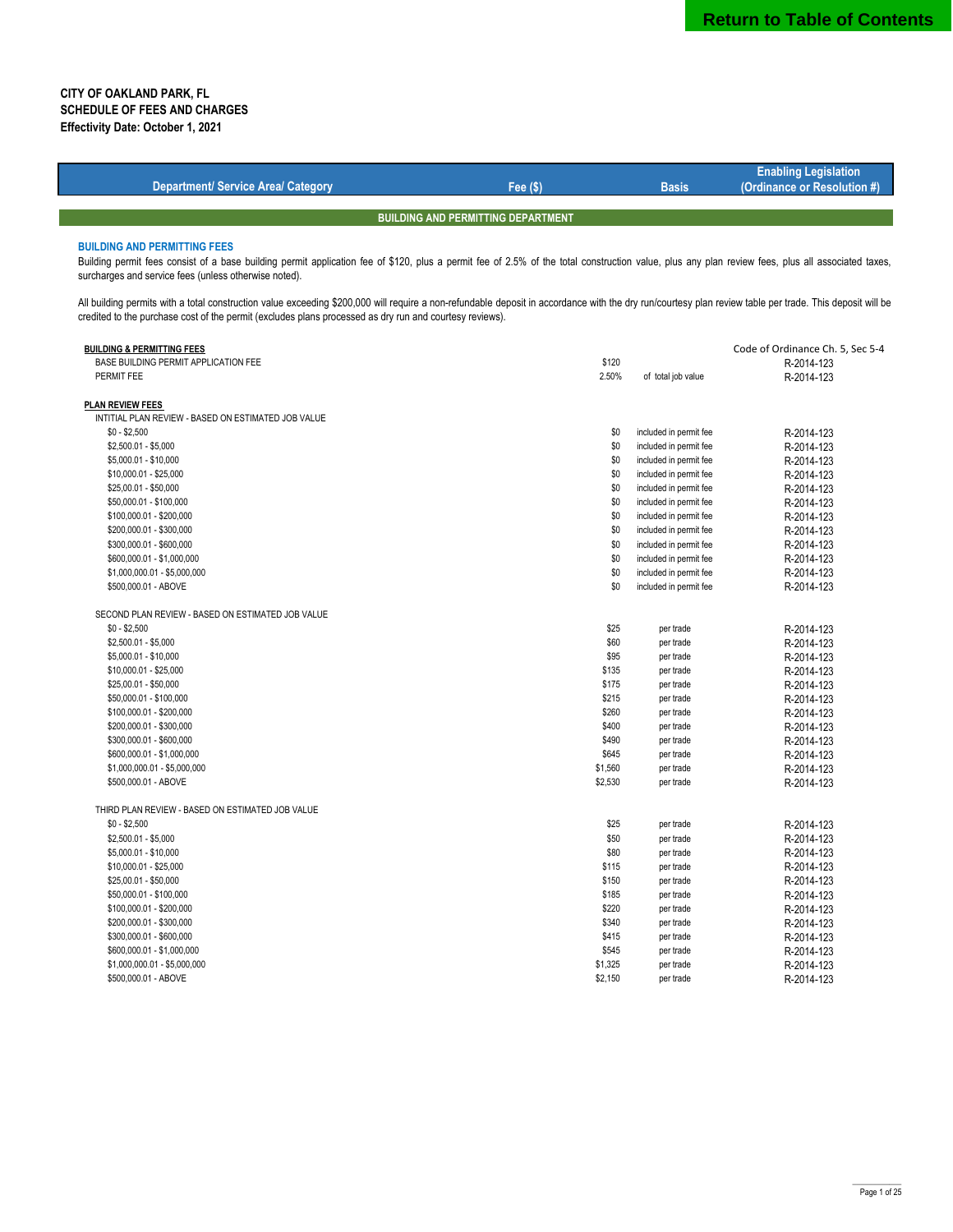|                                                                                             |                                           |                                                     | <b>Enabling Legislation</b> |
|---------------------------------------------------------------------------------------------|-------------------------------------------|-----------------------------------------------------|-----------------------------|
| <b>Department/ Service Area/ Category</b>                                                   | Fee $(S)$                                 | <b>Basis</b>                                        | (Ordinance or Resolution #) |
|                                                                                             |                                           |                                                     |                             |
|                                                                                             | <b>BUILDING AND PERMITTING DEPARTMENT</b> |                                                     |                             |
|                                                                                             |                                           |                                                     |                             |
| PLAN REVIEW FEES (Continued)                                                                |                                           |                                                     |                             |
| EACH ADDITIONAL PLAN REVIEW - BASED ON ESTIMATED JOB VALUE                                  |                                           |                                                     |                             |
| $$0 - $2,500$                                                                               | \$30                                      | per trade                                           | R-2014-123                  |
| \$2,500.01 - \$5,000                                                                        | \$55                                      | per trade                                           | R-2014-123                  |
| \$5,000.01 - \$10,000                                                                       | \$85                                      | per trade                                           | R-2014-123                  |
| \$10,000.01 - \$25,000                                                                      | \$110                                     | per trade                                           | R-2014-123                  |
| \$25,00.01 - \$50,000                                                                       | \$120                                     | per trade                                           | R-2014-123                  |
| \$50,000.01 - \$100,000                                                                     | \$125                                     | per trade                                           | R-2014-123                  |
| \$100,000.01 - \$200,000                                                                    | \$145                                     | per trade                                           | R-2014-123                  |
| \$200,000.01 - \$300,000                                                                    | \$220                                     | per trade                                           | R-2014-123                  |
| \$300,000.01 - \$600,000                                                                    | \$270                                     | per trade                                           | R-2014-123                  |
| \$600,000.01 - \$1,000,000                                                                  | \$355                                     | per trade                                           | R-2014-123                  |
| \$1,000,000.01 - \$5,000,000                                                                | \$860                                     | per trade                                           | R-2014-123                  |
| \$500,000.01 - ABOVE                                                                        | \$1,390                                   | per trade                                           | R-2014-123                  |
| DRY RUN / COURTESY PLAN REVIEW - BASED ON ESTIMATED JOB VALUE                               |                                           |                                                     |                             |
| Subsequent review of dry runs will be charged in accordance with the plan review            |                                           |                                                     |                             |
| $$0 - $2,500$                                                                               | \$20                                      | per trade                                           | R-2014-123                  |
| \$2,500.01 - \$5,000                                                                        | \$35                                      | per trade                                           | R-2014-123                  |
| \$5,000.01 - \$10,000                                                                       | \$55                                      | per trade                                           | R-2014-123                  |
| \$10,000.01 - \$25,000                                                                      | \$75                                      | per trade                                           | R-2014-123                  |
| \$25,00.01 - \$50,000                                                                       | \$95                                      | per trade                                           | R-2014-123                  |
| \$50,000.01 - \$100,000                                                                     | \$135                                     | per trade                                           | R-2014-123                  |
| \$100,000.01 - \$200,000                                                                    | \$160                                     | per trade                                           | R-2014-123                  |
| \$200,000.01 - \$300,000                                                                    | \$250                                     | per trade                                           | R-2014-123                  |
| \$300,000.01 - \$600,000                                                                    | \$305                                     | per trade                                           | R-2014-123                  |
| \$600,000.01 - \$1,000,000                                                                  | \$400                                     | per trade                                           | R-2014-123                  |
| \$1,000,000.01 - \$5,000,000                                                                | \$980                                     | per trade                                           | R-2014-123                  |
| \$500,000.01 - ABOVE                                                                        | \$1,395                                   | per trade                                           | R-2014-123                  |
|                                                                                             |                                           |                                                     |                             |
| CERTIFICATE OF OCCUPANCY (C.O.) FEE                                                         |                                           |                                                     |                             |
| PARTIAL OR TEMPORARY ISSUED FOR EACH 30 DAYS                                                | \$100                                     |                                                     | R-2014-123                  |
| <b>FINAL</b>                                                                                | \$100                                     |                                                     | R-2014-123                  |
| <b>CHANGE OF OCCUPANCY</b>                                                                  |                                           |                                                     |                             |
| NO COSTRUCTION                                                                              |                                           | \$100 permit fees are additional                    | R-2014-123                  |
| CONSTRUCTION REQUIRED                                                                       |                                           | \$100 permit fees are additional                    | R-2014-123                  |
|                                                                                             |                                           |                                                     |                             |
| <b>CERTIFICATE OF COMPLETION</b>                                                            | \$25                                      |                                                     | R-2014-123                  |
| A certificate of completion fee is charged when requested by owner or contractor.           |                                           |                                                     |                             |
| <b>CHANGE OF CONTRACTOR</b>                                                                 | \$120                                     |                                                     | R-2014-123                  |
| A change of contractor fee is charged when the prime contractor or owner intends to replace |                                           |                                                     |                             |
| a contractor on an issued permit.                                                           |                                           |                                                     |                             |
| <b>COPIES / SCANNED ITEMS</b>                                                               |                                           |                                                     |                             |
| COPY CHARGE PER PAGE                                                                        | \$0.15                                    |                                                     |                             |
| 2ND SIDE OF 2 SIDED ORIGINAL                                                                | \$0.20                                    | letter or legal size                                | R-2014-123<br>R-2014-123    |
| CERTIFIED DOCUMENTS                                                                         | \$1.00                                    |                                                     | R-2014-123                  |
| OVERSIZE PAPER OR SPECIAL FORMS (PER PAGE)                                                  | \$1.00                                    | per page<br>per page                                | R-2014-123                  |
| ALL OTHER COPIES                                                                            |                                           | Cost of duplication staff time charge is additional | R-2014-123                  |
|                                                                                             |                                           |                                                     |                             |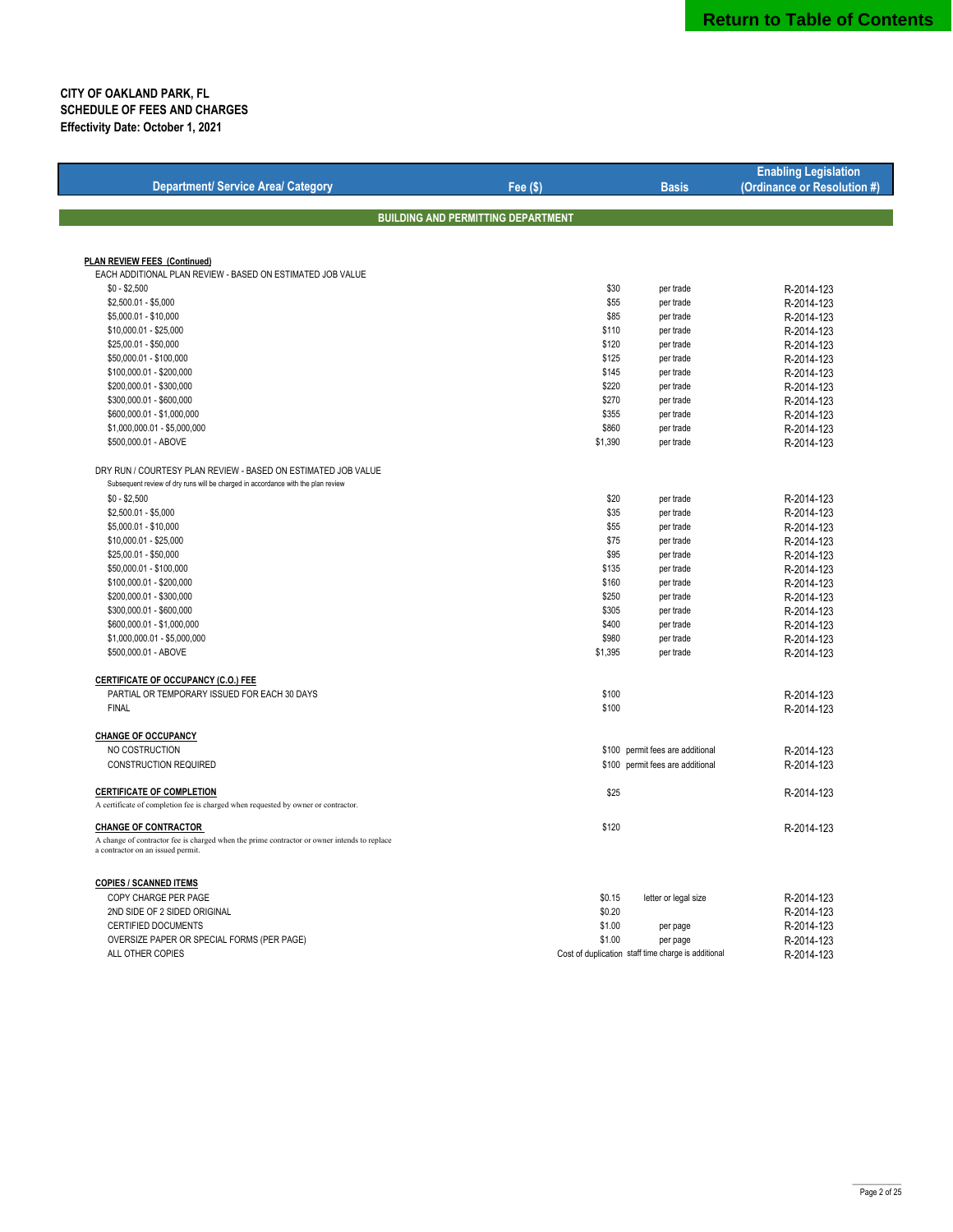**Return to Table of Contents**

# **COMMUNITY AND ECONOMIC DEVELOPMENT DEPARTMENT**

 **\_**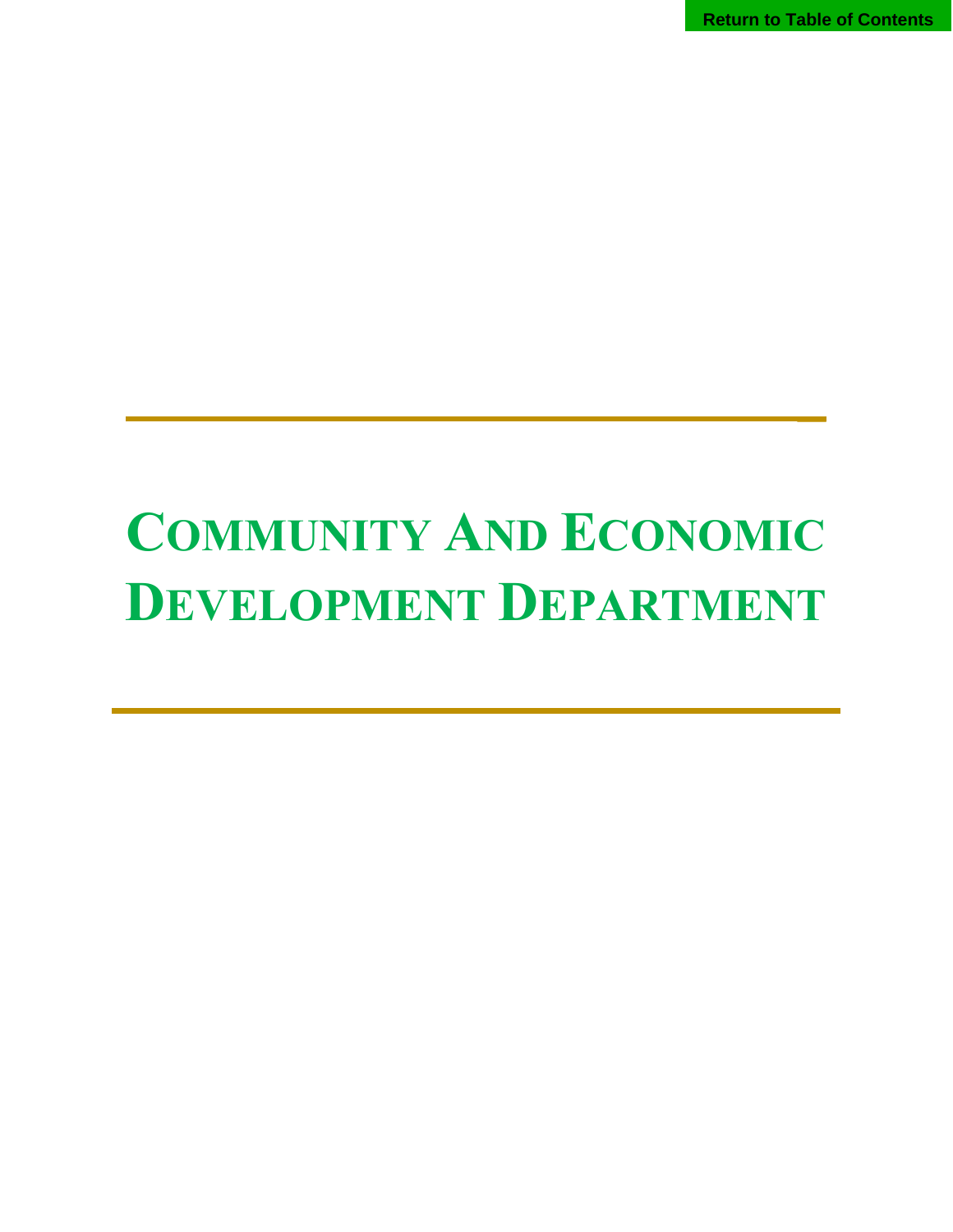|                                                                                                                                            |                                                                                     |                                                                                         | <b>Enabling Legislation</b> |
|--------------------------------------------------------------------------------------------------------------------------------------------|-------------------------------------------------------------------------------------|-----------------------------------------------------------------------------------------|-----------------------------|
| <b>Department/ Service Area/ Category</b>                                                                                                  | Fee $(s)$                                                                           | <b>Basis</b>                                                                            | (Ordinance or Resolution #) |
|                                                                                                                                            | <b>BUILDING AND PERMITTING DEPARTMENT</b>                                           |                                                                                         |                             |
|                                                                                                                                            |                                                                                     |                                                                                         |                             |
| <b>CONSTRUCTION SALES TRAILER</b><br>The fee is charged for each trailer on the property.                                                  | <b>BUILDING PERMIT FEES</b>                                                         |                                                                                         | R-2014-123                  |
| <b>EXTENSION OF PERMIT TIME FRAME</b><br>A permit may be extended, one time, for one hundred<br>and eighty (180) days prior to expiration. | \$100                                                                               |                                                                                         | R-2014-123                  |
| <b>EXTENSION OF PERMIT APPLICATION</b><br>Permit application may be extended 60 days prior to<br>issuance, one time only.                  | \$100                                                                               |                                                                                         | R-2014-123                  |
| <b>EXPEDITED PLAN REVIEW FEE</b>                                                                                                           | 2 TIMES DRY RUN FEE                                                                 | per trade                                                                               | R-2014-123                  |
|                                                                                                                                            |                                                                                     |                                                                                         |                             |
| <b>EXPIRED PERMIT RENEWAL</b><br>EXPIRED LESS THAN 30 DAYS                                                                                 | 25% OF ORIG PERMIT FEE OR \$100 MINIMUM                                             | (whichever is greater)                                                                  | R-2014-123                  |
| EXPIRED BETWEEN 30 DAYS AND 59 DAYS                                                                                                        | 50% OF ORIG PERMIT FEE OR \$100 MINIMUM                                             | (whichever is greater)                                                                  | R-2014-123                  |
| EXPIRED BETWEEN 60 DAYS AMND 89 DAYS<br><b>EXPIRED OVER 90 DAYS</b>                                                                        | 75% OF ORIG PERMIT FEE OR \$100 MINIMUM<br>100% OF ORIG PERMIT FEE OR \$100 MINIMUM | (whichever is greater)<br>(whichever is greater)                                        | R-2014-123<br>R-2014-123    |
|                                                                                                                                            |                                                                                     |                                                                                         |                             |
| FORTY YEAR BUILDING SAFETY INSPECTION PROGRAM                                                                                              |                                                                                     | \$350 per building                                                                      | R-2014-123                  |
| <b>LOST PLAN REPLACEMENT</b>                                                                                                               | \$75                                                                                | Plus cost of duplication                                                                | R-2014-123                  |
| <b>OVERTIME INSPECTION</b>                                                                                                                 |                                                                                     | \$150 PER HOUR 3 hour minimum / trade                                                   | R-2014-123                  |
| PERMIT FEE FOR DEMOLITION                                                                                                                  |                                                                                     |                                                                                         |                             |
| FIRST 500 SUARE FEET                                                                                                                       |                                                                                     | \$120 plus plan review fees                                                             | R-2014-123                  |
| EACH ADDITIONAL 1,000 SQUARE FEET OR FRACTION THEREOF<br>PLUS ANY INSPECTION REQUIRED                                                      | \$25                                                                                | \$70 per inspection                                                                     | R-2014-123<br>R-2014-123    |
|                                                                                                                                            |                                                                                     |                                                                                         |                             |
| <b>RE-INSPECTION FEE</b>                                                                                                                   |                                                                                     |                                                                                         |                             |
| FIRST RE INSPECTION<br>SUBSEQUENT RE-INSPECTION FOR SAME VIOLATION                                                                         | \$70<br>\$280                                                                       |                                                                                         | R-2014-123                  |
| State Statue 553.80(2)(c)                                                                                                                  |                                                                                     |                                                                                         | R-2014-123                  |
| RELOCATION OF BUILDING OR STRUCTURE                                                                                                        |                                                                                     |                                                                                         |                             |
| BUILDING OR STRUCTURE MOVED INTO CITY                                                                                                      | \$120                                                                               | plus plan review where two or<br>more reviews are required                              | R-2014-123                  |
| BUILDING OR STRUCTURE MOVE TO ANOTHER LOCATION IN CITY                                                                                     | \$120                                                                               | plus plan review where two or<br>more reviews are required                              | R-2014-123                  |
| BUILDING POR STRUCTURE MOVE OUT OF THE CITY                                                                                                | \$120                                                                               | plus plan review where two or                                                           | R-2014-123                  |
| BUILDING OR STRUCTURE MOVED ON SAME LOT                                                                                                    | \$120                                                                               | more reviews are required<br>plus plan review where two or<br>more reviews are required | R-2014-123                  |
| <b>REPLACEMENT PERMIT CARD</b>                                                                                                             | \$30                                                                                |                                                                                         | R-2014-123                  |
| <b>REVISION / SHOP DRAWING PROCESSING</b><br>Plus \$100 each portion of an hour after first 30 minutes                                     | \$100 PER HOUR                                                                      | plus \$50 minimum fee                                                                   | R-2014-123                  |
| <b>SOLAR PERMITS</b>                                                                                                                       | \$0                                                                                 |                                                                                         | R-2014-123                  |
| <b>WORK WITHOUT PERMIT</b>                                                                                                                 | <b>DOUBLE PERMIT FEE</b>                                                            |                                                                                         | R-2014-123                  |
| <b>SURCHARGES</b>                                                                                                                          |                                                                                     |                                                                                         |                             |
| BUILDING CODE PERMIT SURCHARGE FEE (BCAIF)                                                                                                 | 1.5% of PERMIT FEE                                                                  | \$2.00 Minimum fee                                                                      | R-2014-123                  |
| BUILDING CODE PERMIT SURCHARGE FEE (DBPR)                                                                                                  | 1.0% of PERMIT FEE                                                                  | \$2.00 Minimum fee                                                                      | R-2014-123                  |
| <b>BROWARD COUNTY SURCHARGE</b>                                                                                                            | 0.52 per \$1,000                                                                    | \$2.00 Minimum fee                                                                      | R-2014-123                  |
| TRAINING & CERTIFICATION FEE                                                                                                               |                                                                                     | 0.25 per \$1,000 of total construction value                                            | R-2014-123                  |
| <b>ENGINEERING AND CONSTRUCTION PERMITS</b>                                                                                                |                                                                                     |                                                                                         |                             |
| <b>ENGINEERING PERMIT FEE</b>                                                                                                              | 8%                                                                                  | of construction cost                                                                    | R-2014-123                  |
| TRAINING & CERTIFICATION FEE                                                                                                               | 0.8%                                                                                | of construction cost                                                                    | R-2014-123                  |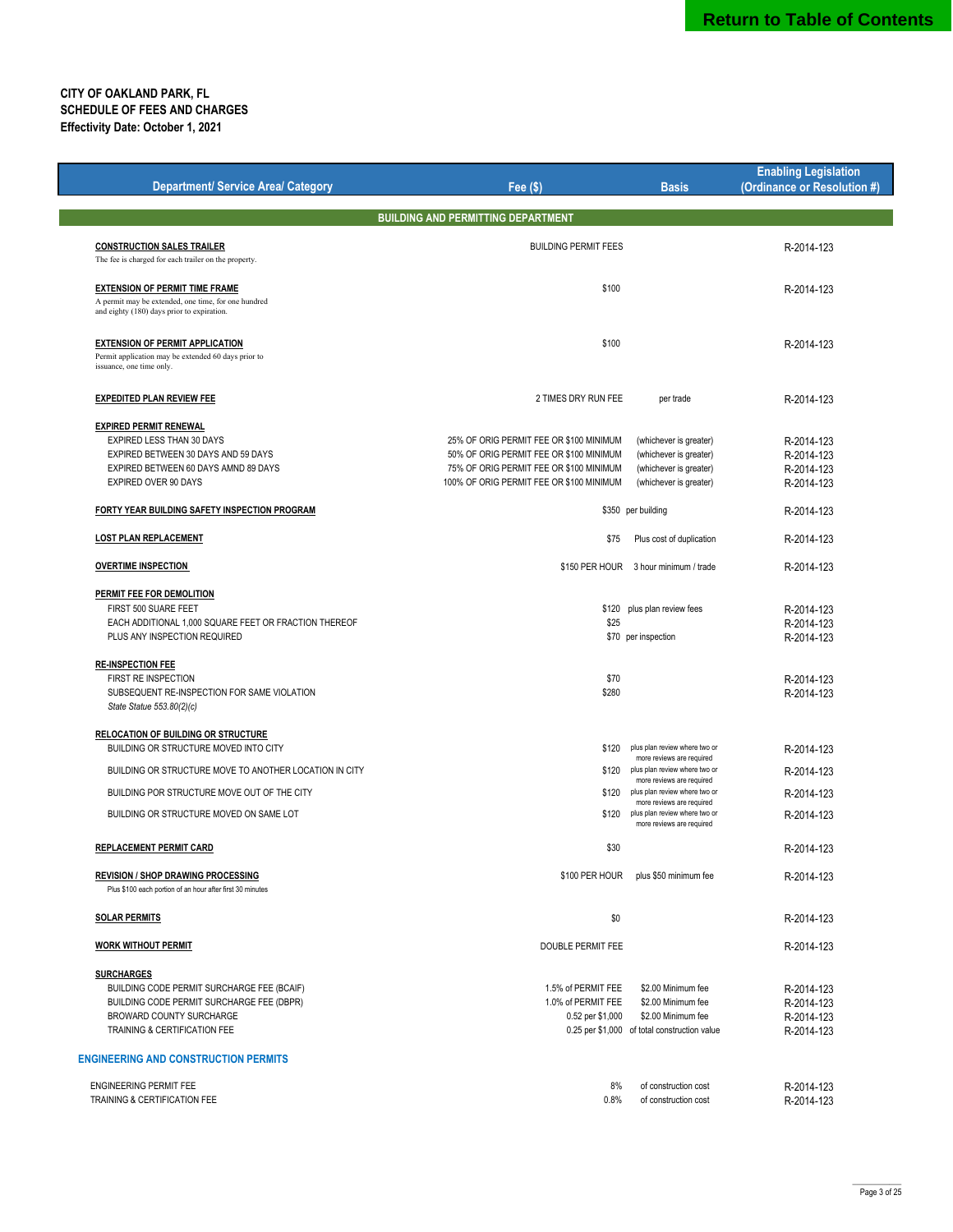**Enabling Legislation**

|                                                                     |           |              | <b>Enabling Legislation</b>       |
|---------------------------------------------------------------------|-----------|--------------|-----------------------------------|
| <b>Department/ Service Area/ Category</b>                           | Fee $(S)$ | <b>Basis</b> | (Ordinance or Resolution #)       |
|                                                                     |           |              |                                   |
| <b>COMMUNITY AND ECONOMIC DEVELOPMENT DEPARTMENT</b>                |           |              |                                   |
| <b>BUSINESS REGULATORY UNIT FEE SCHEDULE (Continued)</b>            |           |              |                                   |
| <b>BUSINESS TAX RECEIPT</b>                                         |           |              | Code of Ordinance Ch. 7, Sec 7-22 |
| PARTIAL EXEMPTIONS                                                  | \$50      | per business | R-2021-121                        |
| ABSTRACT COMPANIES                                                  | \$80      | per business | R-2021-121                        |
| ADVERTISING, OR AGENT OR AGENCIES                                   | \$80      | per business | R-2021-121                        |
| AGENCY OR AGENTS, OF NO APPLICABLE CLASSIFICATION                   | \$80      | per business | R-2021-121                        |
| AMBULANCE SERVICE                                                   | \$80      | per business | R-2021-121                        |
| AMUSEMENT PARKS, PERMANENTLY LOCATED                                | \$320     | per business | R-2021-121                        |
| AMUSEMENT PARLORS, GAME ROOM, PERMANENTLY LOCATED WITHIN A BUILDING | \$80      | per business | R-2021-121                        |
| ANIMAL CLINICS/PET HOSPITALS                                        | \$120     | per business | R-2021-121                        |
| ANIMAL GROOMING                                                     | \$80      | per business | R-2021-121                        |
| ANTIQUE SHOPS, RETAIL                                               | \$80      | per business | R-2021-121                        |
| ARMORED CAR SERVICE                                                 | \$80      | per business | R-2021-121                        |
| <b>ART GALLERIES</b>                                                | \$80      | per business | R-2021-121                        |
| ART SCHOOLS                                                         | \$80      | per business | R-2021-121                        |
| <b>ARTIST STUDIO</b>                                                | \$80      | per business | R-2021-121                        |
| ASSEMBLY, MINOR                                                     | \$80      | per business | R-2021-121                        |
| ATM MACHINES, OFF SITE                                              | \$100     | per business | R-2021-121                        |
| ATHLETIC CLUB, HEALTH CLUB, GYM                                     | \$135     | per business | R-2021-121                        |
| AUCTION SALES, PER PLACE OF BUSINESS                                | \$375     | per business | R-2021-121                        |
| AUCTIONEERS (ITINERANT)                                             | \$300     | per business | R-2021-121                        |
| AUTO BODY, FRAME AND TOP                                            |           |              |                                   |
| a. WITH PAINTING (SPRAY BOOTH REQUIRED)N/C                          | \$80      | per business | R-2021-121                        |
| <b>AUTO DEALER</b>                                                  | \$450     | per business | R-2021-121                        |
| <b>AUTO DETAILING</b>                                               | \$80      | per business | R-2021-121                        |
| AUTO PARKING LOTS FOR RENT:                                         |           |              |                                   |
| a. 1 TO 25 CARS                                                     | \$80      | per business | R-2021-121                        |
| b. OVER 25 CARS                                                     | \$100     | per business | R-2021-121                        |
| AUTO QUICK LUBES, OIL CHANGE                                        | \$80      | per business | R-2021-121                        |
| AUTO REPAIR (MAJOR)                                                 | \$80      | per business | R-2021-121                        |
| <b>AUTO REPAIR (MINOR)</b>                                          | \$80      | per business | R-2021-121                        |
| AUTO SALES, USED                                                    | \$80      | per business | R-2021-121                        |
| AUTO SERVICE STATION, MINOR REPAIRS, AND GASOLINE                   | \$80      | per business | R-2021-121                        |
| <b>AUTO TAG AGENCY</b>                                              | \$80      | per business | R-2021-121                        |
| AUTO/TAXI/LIMOSINE RENTAL CAR WITH CHAUFFEUR                        | \$80      | per vehicle  | R-2021-121                        |
| AUTO/TRUCK RENTAL COMPANY                                           |           |              |                                   |
| a. AGENCY ONLY, NO VEHICLES ON LOCATION                             | \$80      | per location | R-2021-121                        |
| b. UP TO 50 VEHICLES                                                | \$100     | per location | R-2021-121                        |
| c. 51 TO 100 VEHICLES                                               | \$150     | per location | R-2021-121                        |
| d. Over 100 VEHICLES                                                | \$200     | per location | R-2021-121                        |
| AUTO WASH, POLISHING                                                | \$80      | per business | R-2021-121                        |
| AUTO WRECKING SERVICE, AND HAULING                                  | \$80      | per business | R-2021-121                        |
| AUTOMATIC AMUSEMENT MACHINES                                        |           |              |                                   |
| a. DISTRIBUTOR                                                      | \$135     | per business |                                   |
| b. EACH MACHINE, GAME, OR DEVICE                                    | \$50      | per machine  | R-2021-121<br>R-2021-121          |
| AUTOMATIC WEIGHING MACHINES, EACH MACHINE                           | \$10      |              |                                   |
| AUTOMOBILE TRANSPORTATION (VANS, MINI-BUSES), EACH VEHICLE          | \$80      | per machine  | R-2021-121                        |
|                                                                     |           | per vehicle  | R-2021-121                        |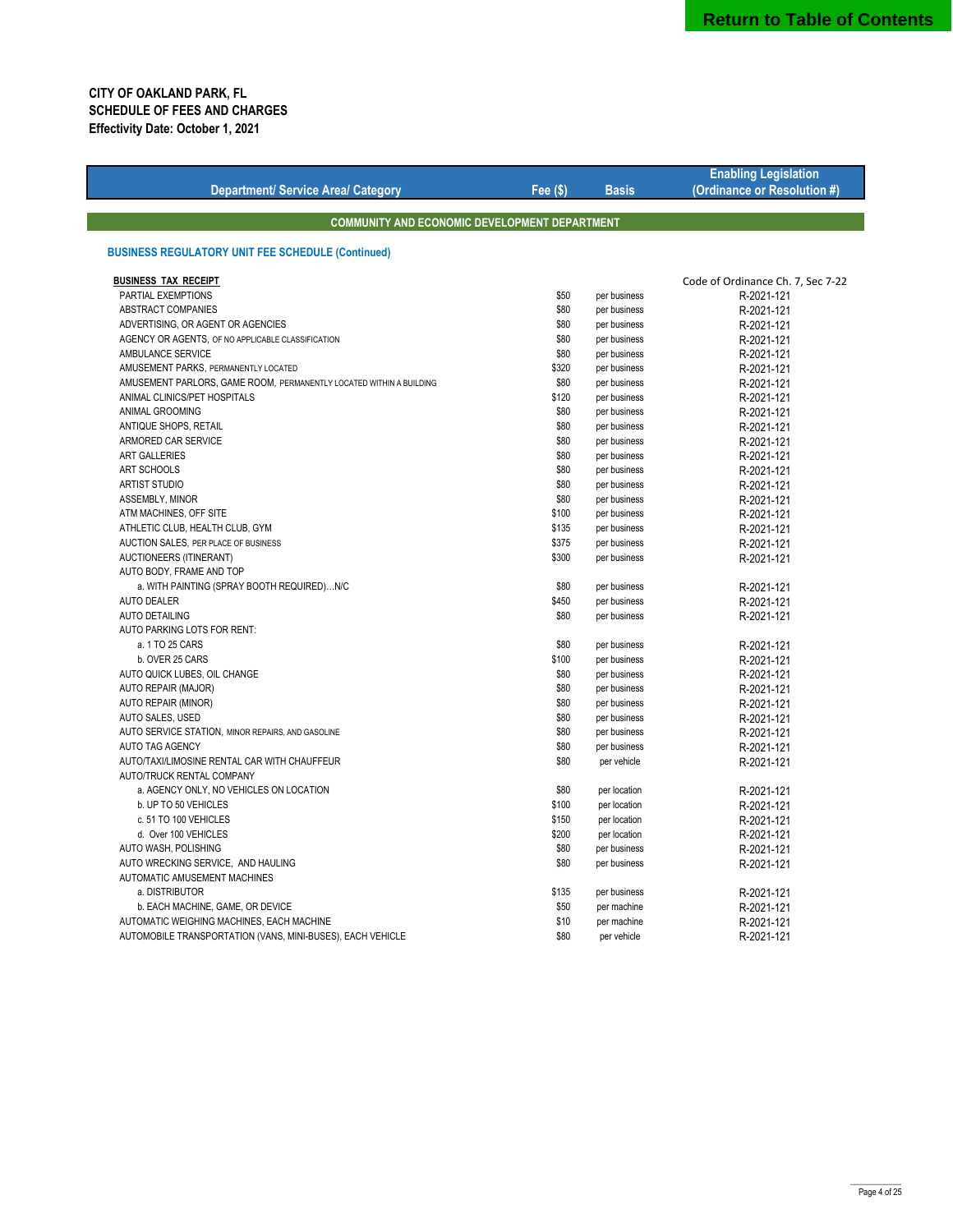|                                                             |              |                              | <b>Enabling Legislation</b> |  |  |  |
|-------------------------------------------------------------|--------------|------------------------------|-----------------------------|--|--|--|
| <b>Department/ Service Area/ Category</b>                   | Fee $(S)$    | <b>Basis</b>                 | (Ordinance or Resolution #) |  |  |  |
|                                                             |              |                              |                             |  |  |  |
| <b>COMMUNITY AND ECONOMIC DEVELOPMENT DEPARTMENT</b>        |              |                              |                             |  |  |  |
|                                                             |              |                              |                             |  |  |  |
| <b>BUSINESS REGULATORY UNIT FEE SCHEDULE (Continued)</b>    |              |                              |                             |  |  |  |
|                                                             |              |                              |                             |  |  |  |
| <b>BAIL BOND COMPANY</b>                                    | \$80         | per business                 | R-2021-121                  |  |  |  |
| <b>BAKERY, RETAIL</b>                                       | \$80         | per business                 | R-2021-121                  |  |  |  |
| BANKS, INCLUDING ON-SITE ATM MACHINES                       | \$210        | per business                 | R-2021-121                  |  |  |  |
| <b>BARBER/BEAUTY SHOP</b>                                   | \$80         | per business                 | R-2021-121                  |  |  |  |
| a. SHOE SHINE STANDS, EACH OPERATOR                         | \$10         | per operator                 | R-2021-121                  |  |  |  |
| b. MANICURIST IN SHOP, EACH OPERATOR                        | \$10         | per operator                 | R-2021-121                  |  |  |  |
| <b>BARS</b>                                                 | \$135        | per business                 | R-2021-121                  |  |  |  |
| BASEBALL GROUNDS, WHERE ADMISSION IS CHARGED                | \$135        | per business                 | R-2021-121                  |  |  |  |
| BILLIARD ROOMS/POOL ROOMS/POOL TABLES                       | \$50         | per table                    | R-2021-121                  |  |  |  |
| BINGO PARLOR, (FREESTANDING)                                | \$135        | per business                 | R-2021-121                  |  |  |  |
| BOAT HOUSES OR BOAT YARDS, OFFICE ONLY                      | \$80         | per business                 | R-2021-121                  |  |  |  |
| BOAT, SHIP, YACHT BROKER, SALES AND SERVICE                 | \$80         | per business                 | R-2021-121                  |  |  |  |
| BOAT AND MARINE MOTORS, SALES AND SERVICE                   | \$80         | per business                 | R-2021-121                  |  |  |  |
| <b>BOAT RENTAL</b>                                          | \$135        | per business                 | R-2021-121                  |  |  |  |
| <b>BOAT, MARINE REPAIR</b>                                  | \$80         | per business                 | R-2021-121                  |  |  |  |
| <b>BOAT SLIPS</b>                                           | \$135        | per business                 | R-2021-121                  |  |  |  |
| BOATS FOR HIRE, OR CHARTER BOATS                            | \$135        | per business                 | R-2021-121                  |  |  |  |
| BONDSMAN, PROFESSIONAL                                      | \$80         | per business                 | R-2021-121                  |  |  |  |
| <b>BOWLING ALLEYS</b>                                       | \$200        | per business                 | R-2021-121                  |  |  |  |
| <b>BUILDING AND LOAN ASSOCIATION</b>                        | \$210        | per business                 | R-2021-121                  |  |  |  |
| BURGLAR ALARM COMPANIES, OR AGENTS                          | \$80<br>\$80 | per business                 | R-2021-121                  |  |  |  |
| BUSINESS ADVISOR AND CONSULTANT<br><b>BUSINESS COLLEGES</b> |              | per business                 | R-2021-121                  |  |  |  |
| CABINET MAKING, WOODWORKING, CARPENTRY (NO INSTALLATION)    | \$80<br>\$80 | per business                 | R-2021-121                  |  |  |  |
| CANNING, FREEZING, PROCESSING PLANT                         | \$200        | per business                 | R-2021-121<br>R-2021-121    |  |  |  |
| CARPET, RUG CLEANING                                        | \$80         | per business<br>per business | R-2021-121                  |  |  |  |
| <b>CATERING COMPANY</b>                                     | \$80         | per business                 | R-2021-121                  |  |  |  |
| <b>CHARTER BOATS</b>                                        | \$135        | per business                 | R-2021-121                  |  |  |  |
| <b>CHECK CASHING STORE</b>                                  | \$210        | per business                 | R-2021-121                  |  |  |  |
| COIN-OPERATED SERVICE MACHINES, EACH DEVICE                 | \$80         | per business                 | R-2021-121                  |  |  |  |
| COLD STORAGE BUSINESS                                       | \$80         | per business                 | R-2021-121                  |  |  |  |
| COLLECTION OF CLAIM AGENCIES                                | \$80         | per business                 | R-2021-121                  |  |  |  |
| <b>COMMISSARY</b>                                           | \$80         | per business                 | R-2021-121                  |  |  |  |
| <b>COMMODITY BROKER</b>                                     | \$210        | per business                 | R-2021-121                  |  |  |  |
| COMMUNITY CARE FACILITY                                     | \$80         | per business                 | R-2021-121                  |  |  |  |
| COMPUTER PROGRAMMING SERVICE                                | \$80         | per business                 | R-2021-121                  |  |  |  |
| CONSERVATORIES, ART, MUSIC (SOUNDPROOFED FOR MUSIC)         | \$80         | per business                 | R-2021-121                  |  |  |  |
| <b>CONSIGNMENT SHOP</b>                                     | \$80         | per business                 | R-2021-121                  |  |  |  |
| CONTRACTORS:                                                |              |                              |                             |  |  |  |
| a. GENERAL CONTRACTOR                                       | \$80         | per business                 | R-2021-121                  |  |  |  |
| b. BUILDING                                                 | \$80         | per business                 | R-2021-121                  |  |  |  |
| c. BACKFLOW                                                 | \$80         | per business                 | R-2021-121                  |  |  |  |
| d. AIR CONDITIONING                                         | \$80         | per business                 | R-2021-121                  |  |  |  |
| e. AWNING                                                   | \$80         | per business                 | R-2021-121                  |  |  |  |
| f. CARPENTRY, CABINET INSTALLATION                          | \$80         | per business                 | R-2021-121                  |  |  |  |
| g. DEMOLITION                                               | \$80         | per business                 | R-2021-121                  |  |  |  |
| h. ELECTRICAL                                               | \$80         | per business                 | R-2021-121                  |  |  |  |
| i. ELEVATOR                                                 | \$80         | per business                 | R-2021-121                  |  |  |  |
| ENGINEERING, INCLUDING UTILITY, BRIDGE, SEWER, ETC.         | \$80         | per business                 | R-2021-121                  |  |  |  |
| k. FENCE                                                    | \$80         | per business                 | R-2021-121                  |  |  |  |
| I. GARDENERS, LAWN MAINTENANCE                              | \$80         | per business                 | R-2021-121                  |  |  |  |
| m. LANDSCAPE CONTRACTOR                                     | \$80         | per business                 | R-2021-121                  |  |  |  |
| n. PAINTING                                                 | \$80         | per business                 | R-2021-121                  |  |  |  |
| o. PAVING                                                   | \$80         | per business                 | R-2021-121                  |  |  |  |
| p. PLUMBING                                                 | \$80         | per business                 | R-2021-121                  |  |  |  |
| q. POOL CONSTRUCTION                                        | \$80         | per business                 | R-2021-121                  |  |  |  |
| r. POOL MAINTENANCE                                         | \$80         | per business                 | R-2021-121                  |  |  |  |
| s. ROOFING                                                  | \$80         | per business                 | R-2021-121                  |  |  |  |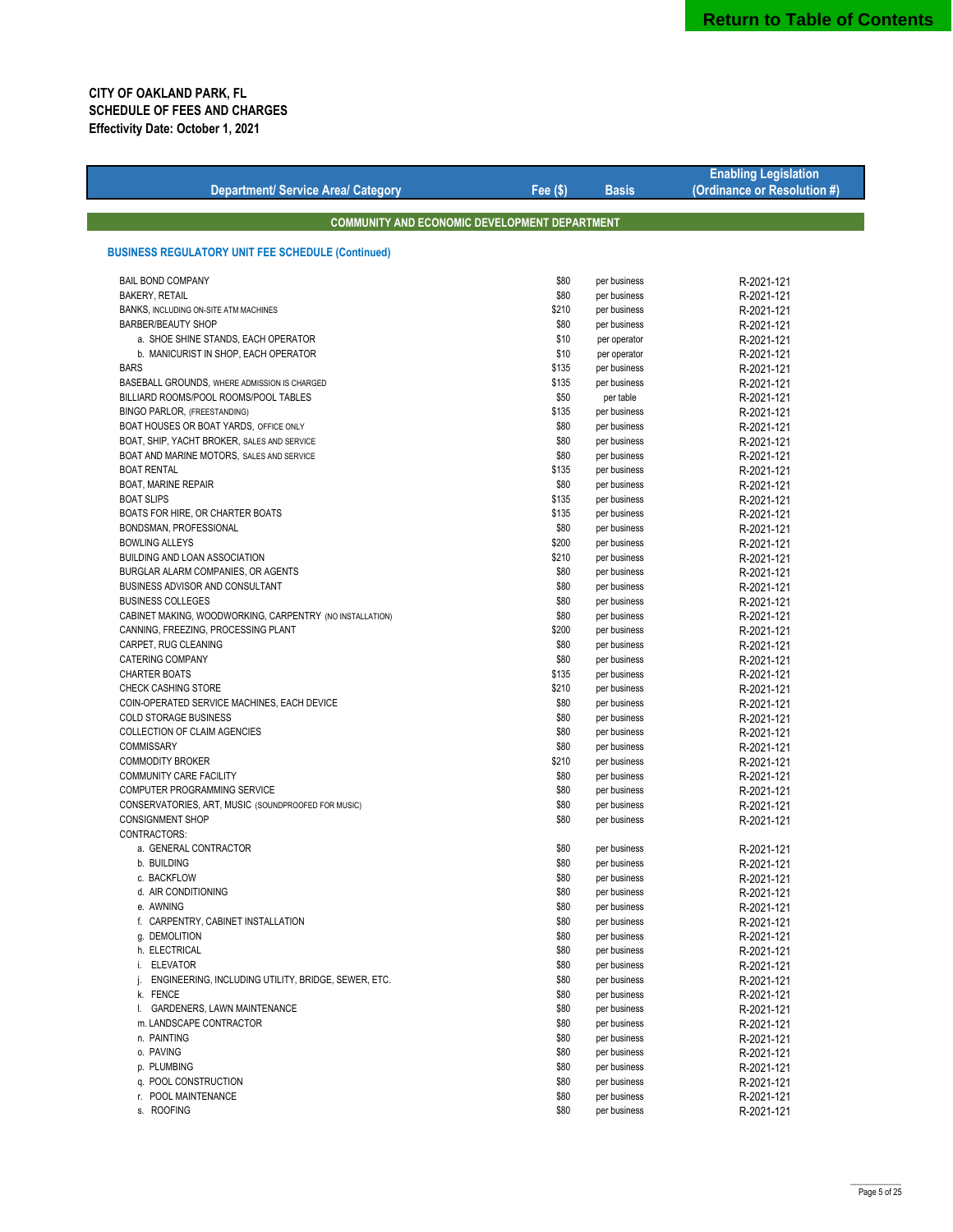|                                                                                    |           |                 | <b>Enabling Legislation</b> |
|------------------------------------------------------------------------------------|-----------|-----------------|-----------------------------|
| <b>Department/ Service Area/ Category</b>                                          | Fee $($)$ | <b>Basis</b>    | (Ordinance or Resolution #) |
|                                                                                    |           |                 |                             |
| <b>COMMUNITY AND ECONOMIC DEVELOPMENT DEPARTMENT</b>                               |           |                 |                             |
| <b>BUSINESS REGULATORY UNIT FEE SCHEDULE (Continued)</b>                           |           |                 |                             |
|                                                                                    |           |                 |                             |
| t. ROOF PAINTING AND CLEANING                                                      | \$80      | per business    | R-2021-121                  |
| u. SCREEN ENCLOSURES                                                               | \$80      | per business    | R-2021-121                  |
| v. SIGNS                                                                           | \$80      | per business    | R-2021-121                  |
| w. STEEL, STEEL ERECTION                                                           | \$80      | per business    | R-2021-121                  |
| x. TILE AND MARBLE                                                                 | \$80      | per business    | R-2021-121                  |
| y. TREE SERVICE                                                                    | \$80      | per business    | R-2021-121                  |
| z. ALL OTHER CONTRACTORS                                                           | \$80      | per business    | R-2021-121                  |
| CONVALESCENT, NURSING AND RETIREMENT HOMES                                         | \$80      | per business    | R-2021-121                  |
| COSTUMERS, RENTAL                                                                  | \$80      | per business    | R-2021-121                  |
| COTTAGES, RENTAL, WHERE 2 OR MORE RENTAL COTTAGES OPERATE AS A UNIT                | \$6       | per living unit | R-2021-121                  |
| <b>CREDIT ASSOCIATIONS</b>                                                         | \$210     | per business    | R-2021-121                  |
| <b>CREDIT UNION</b>                                                                | \$210     | per business    | R-2021-121                  |
| CREMATORY                                                                          | \$80      | per business    | R-2021-121                  |
| DANCE ACADEMIES                                                                    | \$80      | per business    | R-2021-121                  |
| DANCE HALLS. FOR PROFIT                                                            | \$135     | per business    | R-2021-121                  |
| DAY NURSERIES OR CHILD CARE CENTERS                                                | \$80      | per business    | R-2021-121                  |
| DEALERS, SECONDHAND GOODS                                                          | \$80      | per business    | R-2021-121                  |
| DECORATORS, BUNTINGS, FLAGS, AND PENNANTS                                          | \$80      | per business    | R-2021-121                  |
| DELIVERY AND MESSENGER SERVICE                                                     | \$80      | per business    | R-2021-121                  |
| <b>DENTAL CLINIC</b>                                                               | \$120     | per business    | R-2021-121                  |
| <b>DENTAL LAB</b>                                                                  | \$80      | per business    | R-2021-121                  |
| <b>DIAPER SERVICE</b>                                                              | \$80      | per business    | R-2021-121                  |
| DIRECTORIES, MAKING OR OFFERING FOR SALE                                           | \$80      | per business    | R-2021-121                  |
| DISTRIBUTOR, RETAIL                                                                | \$80      | per business    | R-2021-121                  |
| DISTRIBUTOR, WHOLESALE                                                             | \$80      | per business    | R-2021-121                  |
| DRAFTSMAN, NOT EMPLOYED BY AN ARCHITECT OR ENGINEER                                | \$80      | per business    | R-2021-121                  |
| DRY CLEANING AND LAUNDRY:                                                          |           |                 |                             |
| a. PLANTS FOR DRY CLEANING, PRESSING, BLOCKING OR DYEING, ONE (1) OR ALL           | \$80      | per business    | R-2021-121                  |
| b. PICKUP STATIONS, EACH                                                           | \$80      | per business    | R-2021-121                  |
| c. AS ACCESSORY TO COIN LAUNDRY                                                    | \$80      | per business    | R-2021-121                  |
| d. SELF-SERVICE                                                                    | \$80      | per business    | R-2021-121                  |
| DWELLING UNITS, RENTING FURNISHED OR UNFURNISHED APARTMENTS, BOARDINGHOUSES,       |           |                 |                             |
| DUPLEXES, HOTEL ROOMS, HOTEL, MOTEL, TRAILERS, OR ANY OTHER TYPE BUILDING:         |           |                 |                             |
| a. ONE (1) ROOM OR MORE WITHOUT COOKING FACILITIES, EACH ROOM                      | \$3       | per room        | R-2021-121                  |
| b. ONE (1) OR MORE INDIVIDUAL DWELLING UNITS, PER UNIT                             | \$6       | per unit        | R-2021-121                  |
| ELECTRIC LIGHT AND POWER COMPANIES                                                 | \$300     | per business    | R-2021-121                  |
| EMPLOYMENT AGENCY (EXCEPT DAY LABOR)                                               | \$80      | per business    | R-2021-121                  |
| <b>ENGRAVERS, RUBBER STAMPS</b>                                                    | \$80      | per business    | R-2021-121                  |
| EXCURSION BOATS, SIGHTSEEING                                                       | \$135     | per business    | R-2021-121                  |
| <b>EXPRESS COMPANIES</b>                                                           | \$80      | per business    | R-2021-121                  |
| FIRE EXTINGUISHER SERVICE                                                          | \$80      | per business    | R-2021-121                  |
| <b>FLORISTS</b>                                                                    | \$80      | per business    | R-2021-121                  |
| FLOWER SHOP, SELLING CUT FLOWERS SEPARATELY OR IN CONNECTION WITH ANOTHER BUSINESS | \$80      | per business    | R-2021-121                  |
| <b>FUNERAL HOME</b>                                                                | \$80      | per business    | R-2021-121                  |
| <b>FURNITURE REPAIR</b>                                                            | \$80      | per business    | R-2021-121                  |
| <b>GASOLINE SERVICE STATION</b>                                                    | \$80      | per business    | R-2021-121                  |
| GASOLINE, WHOLESALE                                                                | \$80      | per business    | R-2021-121                  |
| GOLF COURSES AND DRIVING RANGES                                                    | \$135     | per business    | R-2021-121                  |
| <b>GRAPHIC ARTS, ARTIST</b>                                                        | \$80      | per business    | R-2021-121                  |
| GRAVEL OR SAND DEALERS, AND SALESMEN                                               | \$80      | per business    | R-2021-121                  |
| <b>GROUP HOMES</b>                                                                 | \$135     | per business    | R-2021-121                  |
| <b>GUN RANGE</b>                                                                   | \$135     | per business    | R-2021-121                  |
| GYMNASIUM                                                                          | \$135     | per business    | R-2021-121                  |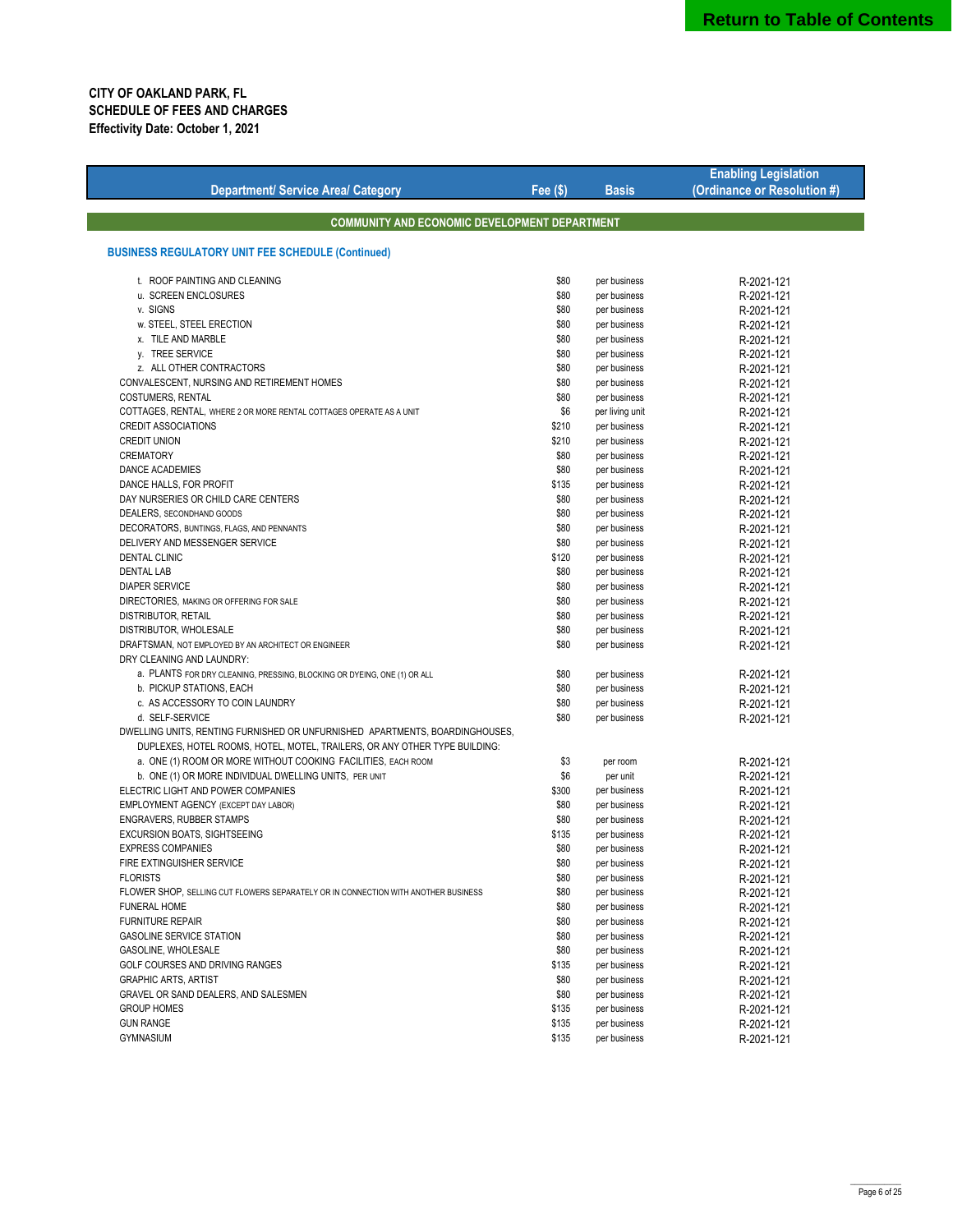|                                                                                                        |           |                                 | <b>Enabling Legislation</b> |
|--------------------------------------------------------------------------------------------------------|-----------|---------------------------------|-----------------------------|
| <b>Department/ Service Area/ Category</b>                                                              | Fee $(S)$ | <b>Basis</b>                    | (Ordinance or Resolution #) |
|                                                                                                        |           |                                 |                             |
| <b>COMMUNITY AND ECONOMIC DEVELOPMENT DEPARTMENT</b>                                                   |           |                                 |                             |
| <b>BUSINESS REGULATORY UNIT FEE SCHEDULE (Continued)</b>                                               |           |                                 |                             |
|                                                                                                        |           |                                 |                             |
| HALLS FOR HIRE, NOT DANCE HALLS                                                                        | \$135     | per business                    | R-2021-121                  |
| HEALTH AND EXERCISE STUDIOS                                                                            | \$135     | per business                    | R-2021-121                  |
| <b>HOPPY SHOP</b>                                                                                      | \$135     | per business                    | R-2021-121                  |
| HOSPITALS AND SANITARIUMS                                                                              | \$200     | per business                    | R-2021-121                  |
| HOUSE CLEANERS, JANITORIAL SERVICES                                                                    | \$75      | per business                    | R-2021-121                  |
| ICE CREAM VENDORS, WITH MOVING VEHICLE ONLY                                                            | \$80      | per business                    | R-2021-121                  |
| IMPORT/EXPORT AGENCY                                                                                   | \$80      | per business                    | R-2021-121                  |
| INSURANCE COMPANY/AGENCY, EACH COMPANY                                                                 | \$80      | per business                    | R-2021-121                  |
| <b>INSURANCE ADJUSTER</b>                                                                              | \$50      | per business                    | R-2021-121                  |
| INTERIOR DECORATOR/DESIGN                                                                              | \$80      | per business                    | R-2021-121                  |
| <b>ITINERANT VENDOR</b>                                                                                | \$200     | per business                    | R-2021-121                  |
| JEWELRY DEALERS, WHO BUY AND SELL GOLD & SILVER OR OFFERING TO BUY AND SELL (OTHER THAN RETAIL STORES) | \$80      | per business                    | R-2021-121                  |
| <b>KEY SHOP</b>                                                                                        | \$50      | per business                    | R-2021-121                  |
| KNIFE AND SCISSORS SHARPENERS                                                                          | \$60      | per business                    | R-2021-121                  |
| <b>LABORATORIES</b>                                                                                    | \$100     | per business                    | R-2021-121                  |
| <b>LINEN SERVICE</b>                                                                                   | \$80      | per business                    | R-2021-121                  |
| LOAN AGENCIES (OTHER THAN PAWNBROKERS)                                                                 | \$210     | per business                    | R-2021-121                  |
| <b>LOCKSMITH</b>                                                                                       | \$80      | per business                    | R-2021-121                  |
| LUMBERYARDS, PROCESSING                                                                                | \$80      | per business                    | R-2021-121                  |
| MACHINE SHOPS, NOT WORKING ON AUTOS                                                                    | \$80      | per business                    | R-2021-121                  |
| MAIL ORDER ESTABLISHMENT OR OFFICE                                                                     | \$80      | per business                    | R-2021-121                  |
| MAILING SERVICE/PRIVATE P.O. BOX RENTALS                                                               | \$80      | per business                    | R-2021-121                  |
| MANUFACTURER'S REPRESENTATIVE, AGENCY                                                                  | \$80      | per business                    | R-2021-121                  |
| MANUFACTURE AND MANUFACTURING, EACH PLANT:                                                             |           |                                 |                             |
| a. 0 TO 5,000 SQUARE FEET                                                                              | \$80      | per business                    | R-2021-121                  |
| b. OVER 5,000 SQUARE FEET                                                                              | \$2       | per 1,000 square feet           | R-2021-121                  |
| MASSAGE, THERAPEUTIC (STATE LICENSED)                                                                  | \$80      | per business                    | R-2021-121                  |
| MEAT AND MEAT PRODUCTS, PACKING HOUSES OR STORAGE                                                      | \$80      | per business                    | R-2021-121                  |
| <b>MEDICAL CLINIC</b>                                                                                  | \$120     | per business                    | R-2021-121                  |
| MERCHANTS: STOREKEEPERS AND DEALERS IN ALL GOODS, WARES, AND MERCHANDISE,                              |           |                                 |                             |
| OTHER THAN THOSE SPECIFICALLY CLASSIFIED.                                                              |           |                                 |                             |
| a. FOR EACH ESTABLISHMENT                                                                              | \$50      | per business                    | R-2021-121                  |
| b. PLUS, FOR EACH \$1,000 OF RETAIL STOCK VALUE OR                                                     |           | \$2 per \$1,000 of retail stock | R-2021-121                  |
|                                                                                                        |           | value or                        |                             |
| c. PLUS, FOR EACH \$100,000 OF RETAIL STOCK VALUE(AT \$2.00 PER 1,000.00)                              | \$200     | per business                    | R-2021-121                  |
| MESSENGER SERVICE                                                                                      | \$80      | per business                    | R-2021-121                  |
| MOBILE FOOD SERVICE (HOME MEAL DELIVERY)                                                               | \$80      | per business                    | R-2021-121                  |
| <b>MORTGAGE BROKER</b>                                                                                 | \$210     | per business                    | R-2021-121                  |
| MOTORCYCLE, MOTOR SCOOTER DEALER                                                                       | \$80      | per business                    | R-2021-121                  |
| MOTORCYCLE REPAIR SHOP                                                                                 | \$80      | per business                    | R-2021-121                  |
| MOTORHOME AND HOUSE TRAILER SALES, NEW AND USED                                                        | \$80      | per business                    | R-2021-121                  |
| MOTOR TRUCK YARDS AND DEPOT                                                                            | \$80      | per business                    | R-2021-121                  |
| <b>MOVIE THEATERS:</b>                                                                                 |           |                                 |                             |
| a. UP TO 1,000 SEATS                                                                                   | \$435     | per business                    | R-2021-121                  |
| b. OVER 1,000 SEATS                                                                                    | \$625     | per business                    | R-2021-121                  |
| c. DRIVE-IN THEATERS                                                                                   | \$435     | per business                    | R-2021-121                  |
| MOVING AND STORAGE COMPANIES                                                                           | \$80      | per business                    |                             |
| <b>MUSEUM</b>                                                                                          | \$80      | per business                    | R-2021-121                  |
| <b>NAIL SALON</b>                                                                                      | \$80      | per business                    | R-2021-121                  |
| NEWSPAPER BUREAU, AND/OR AGENCIES                                                                      | \$80      | per business                    | R-2021-121                  |
| NURSERY, SHRUBS, TREES, AND PLANTS SOLD                                                                | \$80      | per business                    | R-2021-121                  |
| OFFICE EQUIPMENT/COMPUTERS (ACCESSORY RECONDITIONED PREOWNED SALES)                                    | \$80      | per business                    | R-2021-121                  |
| PACKAGING, INDUSTRIAL                                                                                  | \$80      | per business                    | R-2021-121                  |
| PACKING HOUSE:                                                                                         |           |                                 |                             |
| a. CITRUS FRUITS                                                                                       | \$80      | per business                    | R-2021-121                  |
| b. SALTED MEATS OR FISH                                                                                | \$80      | per business                    | R-2021-121                  |
| c. VEGETABLES                                                                                          | \$80      | per business                    |                             |
| PARALEGAL                                                                                              | \$80      | per business                    | R-2021-121                  |
|                                                                                                        |           |                                 | R-2021-121                  |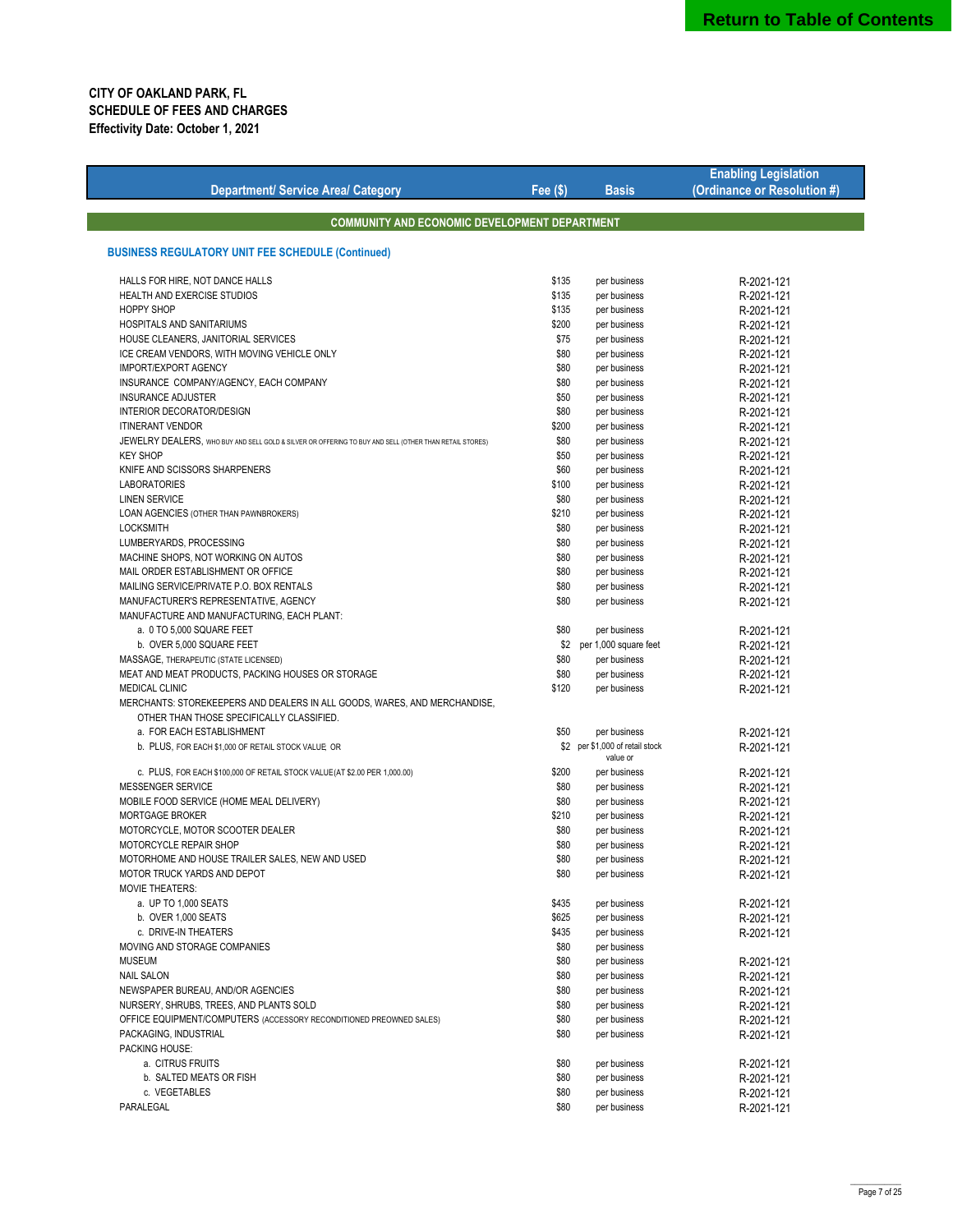|                                                                                                                                         |                |                                        | <b>Enabling Legislation</b> |  |  |  |
|-----------------------------------------------------------------------------------------------------------------------------------------|----------------|----------------------------------------|-----------------------------|--|--|--|
| <b>Department/ Service Area/ Category</b>                                                                                               | Fee (\$)       | <b>Basis</b>                           | (Ordinance or Resolution #) |  |  |  |
|                                                                                                                                         |                |                                        |                             |  |  |  |
| <b>COMMUNITY AND ECONOMIC DEVELOPMENT DEPARTMENT</b>                                                                                    |                |                                        |                             |  |  |  |
|                                                                                                                                         |                |                                        |                             |  |  |  |
| <b>BUSINESS REGULATORY UNIT FEE SCHEDULE (Continued)</b>                                                                                |                |                                        |                             |  |  |  |
|                                                                                                                                         |                |                                        |                             |  |  |  |
| PAWN SHOPS, PAWNBROKER                                                                                                                  | \$80           | per business                           | R-2021-121                  |  |  |  |
| PEST AND TERMITE CONTROL                                                                                                                | \$80           | per business                           | R-2021-121                  |  |  |  |
| PHOTOGRAPH GALLERIES OR STUDIOS                                                                                                         | \$80           | per business                           | R-2021-121                  |  |  |  |
| PHOTOGRAPHERS, COMMERCIAL, FREE-LANCE                                                                                                   | \$80           | per business                           | R-2021-121                  |  |  |  |
| <b>PIANO TUNERS</b>                                                                                                                     | \$60           | per business                           | R-2021-121                  |  |  |  |
| PRECIOUS METALS (BUY AND SELL, OTHER THAN JEWELRY STORE)                                                                                | \$210          | per business                           | R-2021-121                  |  |  |  |
| PRINTING, QUICK PRINT, PHOTOCOPYING                                                                                                     | \$80           | per business                           | R-2021-121                  |  |  |  |
| PRINTING SHOPS, BLUEPRINTING, NEWSPAPERS, MICROFILM                                                                                     | \$80           | per business                           | R-2021-121                  |  |  |  |
| PRIVATE SCHOOLS                                                                                                                         | \$80           | per business                           | R-2021-121                  |  |  |  |
| PROFESSIONALS:                                                                                                                          |                |                                        |                             |  |  |  |
| Each Person Engaged In Business And Not The Firm Or Corporation, Including But Not Limited To:<br>a. ACCOUNTANTS, BOOKKEEPERS, AUDITORS | \$120          | each professional                      |                             |  |  |  |
| b. ACUPUNCTURE                                                                                                                          | \$120          |                                        | R-2021-121                  |  |  |  |
| c. ANALYTICAL CHEMISTS                                                                                                                  |                | each professional                      | R-2021-121                  |  |  |  |
|                                                                                                                                         | \$120          | each professional                      | R-2021-121                  |  |  |  |
| d. ARCHITECTS<br>e. ATTORNEYS                                                                                                           | \$120          | each professional                      | R-2021-121                  |  |  |  |
|                                                                                                                                         | \$120          | each professional                      | R-2021-121                  |  |  |  |
| f. CHIROPRACTOR                                                                                                                         | \$120          | each professional                      | R-2021-121                  |  |  |  |
| g. CIVIL ENGINEERS, SURVEYORS                                                                                                           | \$120          | each professional                      | R-2021-121                  |  |  |  |
| h. DENTISTS                                                                                                                             | \$120          | each professional                      | R-2021-121                  |  |  |  |
| DETECTIVE, PRIVATE INVESTIGATOR<br>i.                                                                                                   | \$120          | each professional                      | R-2021-121                  |  |  |  |
| <b>DOCTORS</b><br>j.                                                                                                                    | \$120          | each professional                      | R-2021-121                  |  |  |  |
| k. OPTICAL<br>I. PHYSICAL THERAPY                                                                                                       | \$120          | each professional<br>each professional | R-2021-121                  |  |  |  |
| m. PODIATRIST                                                                                                                           | \$120<br>\$120 |                                        | R-2021-121                  |  |  |  |
| n. PSYCHOTHERAPY                                                                                                                        | \$120          | each professional                      | R-2021-121                  |  |  |  |
|                                                                                                                                         |                | each professional                      | R-2021-121                  |  |  |  |
| o. SURGEONS                                                                                                                             | \$120          | each professional                      | R-2021-121                  |  |  |  |
| p. VETERINARIAN                                                                                                                         | \$120          | each professional                      | R-2021-121                  |  |  |  |
| q. OTHER                                                                                                                                | \$120<br>\$200 | each professional                      | R-2021-121                  |  |  |  |
| PROMOTERS (ENTERTAINMENT, SPORTS, ETC.)<br>PROPANE GAS SALES (FILLING STATION)                                                          | \$80           | per business<br>per business           | R-2021-121                  |  |  |  |
| PROPERTY MANAGEMENT                                                                                                                     | \$80           | per business                           | R-2021-121<br>R-2021-121    |  |  |  |
| PSYCHIC CONSULTING                                                                                                                      | \$80           | per business                           | R-2021-121                  |  |  |  |
| PUBLICATIONS, NEWSPAPERS, MAGAZINES, ETC.                                                                                               | \$80           | per business                           | R-2021-121                  |  |  |  |
| RADIO, TELEVISION STUDIO                                                                                                                | \$80           | per business                           | R-2021-121                  |  |  |  |
| REAL ESTATE BROKERS/OFFICE                                                                                                              | \$80           | per business                           | R-2021-121                  |  |  |  |
| RECORDING AND PRACTICE STUDIOS (soundproofed for music)                                                                                 | \$135          | per business                           | R-2021-121                  |  |  |  |
| REDUCING SALON                                                                                                                          | \$80           | per business                           | R-2021-121                  |  |  |  |
| REHABILITATION CENTERS                                                                                                                  | \$120          | per business                           | R-2021-121                  |  |  |  |
| RENTAL SERVICE: FURNITURE, TOOLS, ETC.(SERVICE NOT CONNECTED WITH MERCHANT'S LICENSE)                                                   | \$80           | per business                           | R-2021-121                  |  |  |  |
| REPAIR SHOPS, GENERAL                                                                                                                   | \$80           | per business                           | R-2021-121                  |  |  |  |
| RESTAURANTS AND DINING ROOM, WHERE FOOD IS SERVED IN CONNECTION WITH A PRIMARY BUSINESS:                                                |                |                                        |                             |  |  |  |
| a. CAPACITY OF 1 TO 15 PERSONS                                                                                                          | \$80           | per business                           | R-2021-121                  |  |  |  |
| b. CAPACITY OF 16 TO 50 PERSONS                                                                                                         | \$100          | per business                           | R-2021-121                  |  |  |  |
| c. CAPACITY OF 51 TO 150 PERSONS                                                                                                        | \$150          | per business                           | R-2021-121                  |  |  |  |
| d. OVER 150 PERSONS                                                                                                                     | \$200          | per business                           | R-2021-121                  |  |  |  |
| RESTAURANT, DRIVE-IN                                                                                                                    | \$80           | per business                           | R-2021-121                  |  |  |  |
| RESTAURANT, DRIVE-THRU, TAKE-OUT                                                                                                        | \$80           | per business                           | R-2021-121                  |  |  |  |
| <b>RIDING ACADEMIES</b>                                                                                                                 | \$135          | per business                           | R-2021-121                  |  |  |  |
| RINKS, BICYCLE, SKATING OR OTHER                                                                                                        | \$135          | per business                           | R-2021-121                  |  |  |  |
| <b>SCREENPRINTING</b>                                                                                                                   | \$80           | per business                           | R-2021-121                  |  |  |  |
| SHIPPING, AGENTS                                                                                                                        | \$80           | per business                           | R-2021-121                  |  |  |  |
| SHOE REPAIR                                                                                                                             | \$80           | per business                           | R-2021-121                  |  |  |  |
| SHOOTING GALLERY, NOT TO BE OPERATED AFTER 11:00 P.M.                                                                                   | \$135          | per business                           | R-2021-121                  |  |  |  |
| SECOND-HAND STORES                                                                                                                      | \$80           | per business                           | R-2021-121                  |  |  |  |
| SIGHTSEEING BOATS                                                                                                                       | \$135          | per business                           | R-2021-121                  |  |  |  |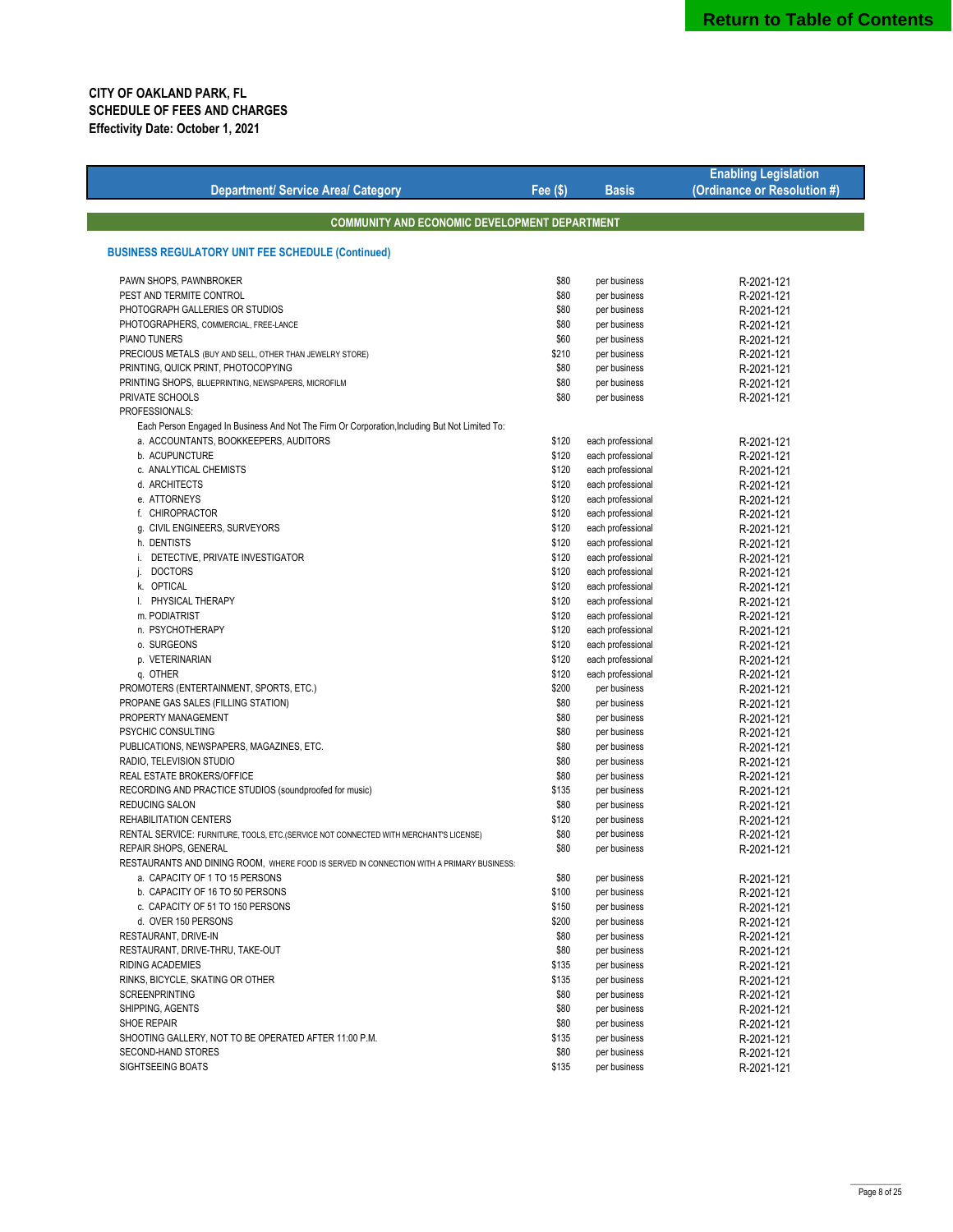| <b>Department/ Service Area/ Category</b>                                                                                                        | <b>Fee (\$)</b> | <b>Basis</b> | <b>Enabling Legislation</b><br>(Ordinance or Resolution #) |
|--------------------------------------------------------------------------------------------------------------------------------------------------|-----------------|--------------|------------------------------------------------------------|
| <b>COMMUNITY AND ECONOMIC DEVELOPMENT DEPARTMENT</b>                                                                                             |                 |              |                                                            |
| <b>BUSINESS REGULATORY UNIT FEE SCHEDULE (Continued)</b>                                                                                         |                 |              |                                                            |
| SKATING RINKS, SKATEBOARD PARKS, WATER SLIDE AND OTHER OUTDOOR AMUSEMENTS -<br>SUBJECT TO REQUIREMENTS OF CITY COMMISSION AND SITE PLAN APPROVAL | \$135           | per business | R-2021-121                                                 |
|                                                                                                                                                  |                 |              |                                                            |
| SOFT DRINKS: MANUFACTURERS                                                                                                                       | \$200           | per business | R-2021-121                                                 |
| <b>SOLARIUMS</b>                                                                                                                                 | \$135           | per business | R-2021-121                                                 |
| STENOGRAPHER, COURT REPORTER                                                                                                                     | \$80            | per business | R-2021-121                                                 |
| STOCK EXCHANGE AND BROKERAGE OFFICE, INCLUDING MUTUAL FUNDS                                                                                      | \$80            | per business | R-2021-121                                                 |
| STONEY ARD OR MONUMENT WORKS                                                                                                                     | \$80            | per business | R-2021-121                                                 |
| STORAGE WAREHOUSE OR ROOMS, FOR HIRE OR USE                                                                                                      | \$80            | per business | R-2021-121                                                 |
| TAILOR OR SEAMSTRESS SHOP                                                                                                                        | \$80            | per business | R-2021-121                                                 |
| <b>TANNING SALON</b>                                                                                                                             | \$80            | per business | R-2021-121                                                 |
| TAX COLLECTION AGENCY                                                                                                                            | \$80            | per business | R-2021-121                                                 |
| <b>TAXIDERMIST</b>                                                                                                                               | \$80            | per business | R-2021-121                                                 |
| <b>TEEN CENTER</b>                                                                                                                               | \$135           | per business | R-2021-121                                                 |
| <b>TELEGRAPH COMPANY</b>                                                                                                                         | \$80            | per business | R-2021-121                                                 |
| TELEMARKETING/PHONE SOLICITING                                                                                                                   | \$200           | per business | R-2021-121                                                 |
| TELEPHONE SYSTEM AND COMPANIES                                                                                                                   | \$300           | per business | R-2021-121                                                 |
| <b>TOWEL SUPPLY</b>                                                                                                                              | \$80            | per business | R-2021-121                                                 |
| TOWING SERVICE (NO STORAGE YARD)                                                                                                                 | \$80            | per business | R-2021-121                                                 |
| <b>TRAILER PARKS:</b>                                                                                                                            |                 |              |                                                            |
|                                                                                                                                                  | \$80            |              |                                                            |
| a. NOT EXCEEDING 10 UNITS OR SPACES                                                                                                              |                 | per business | R-2021-121                                                 |
| b. FOR EACH ADDITIONAL UNIT OR SPACE                                                                                                             | \$4             | per business | R-2021-121                                                 |
| c. TRAILERS, SALES                                                                                                                               | \$100           | per business | R-2021-121                                                 |
| TRAVEL BUREAU, AGENCY                                                                                                                            | \$80            | per business | R-2021-121                                                 |
| TYPESETTING                                                                                                                                      | \$80            | per business | R-2021-121                                                 |
| <b>UNCLASSIFIED</b>                                                                                                                              | \$80            | per business | R-2021-121                                                 |
| UPHOLSTERER, AUTO AND FURNITURE                                                                                                                  | \$80            | per business | R-2021-121                                                 |
| UTILITIES, PUBLIC OFFICES, TELEPHONE EXCHANGE BUILDING                                                                                           | \$300           | per business | R-2021-121                                                 |
| UTILITIES, SERVICE DISPATCH                                                                                                                      | \$300           | per business | R-2021-121                                                 |
| <b>VENDING MACHINE DISTRIBUTOR</b>                                                                                                               | \$80            | per business | R-2021-121                                                 |
| <b>VENDING MACHINES:</b>                                                                                                                         |                 |              |                                                            |
| a. EACH MACHINE \$0.01                                                                                                                           | \$2             | per machine  | R-2021-121                                                 |
| b. EACH MACHINE \$0.05 OR MORE                                                                                                                   | \$10            | per machine  | R-2021-121                                                 |
| <b>VENDORS:</b>                                                                                                                                  |                 |              |                                                            |
| a. NOT FROM VEHICLE                                                                                                                              |                 |              |                                                            |
|                                                                                                                                                  | \$80            | per vendor   | R-2021-121                                                 |
| b. FROM VEHICLE                                                                                                                                  | \$80            | per vendor   | R-2021-121                                                 |
| VULCANIZING, TIRE REPAIR, AND TIRE COMPANIES                                                                                                     | \$80            | per business | R-2021-121                                                 |
| WATCHMAN, PUBLIC OR PRIVATE                                                                                                                      | \$60            | per business | R-2021-121                                                 |
| WINDOW TINTING                                                                                                                                   | \$80            | per business | R-2021-121                                                 |
| <b>CERTIFICATE OF USE</b>                                                                                                                        |                 |              | Code of Ordinance Ch. 24, Sec 24-285                       |
| APPLICATION FEE                                                                                                                                  | \$250           |              | R-2021-121                                                 |
| TRANSFER FEE                                                                                                                                     | \$75            |              |                                                            |
| <b>INSPECTION FEE</b>                                                                                                                            | \$150           |              | R-2021-121                                                 |
|                                                                                                                                                  |                 |              | R-2021-121                                                 |
| COIN OPERATED DEVICES BUSINESS TAX RECEIPT                                                                                                       |                 |              | Code of Ordinance Ch. 7, Sec 7-107                         |
| APPLICATION FEE PER DEVICE                                                                                                                       | \$1             |              | R-2021-121                                                 |
| <b>FIRE/GOING OUT OF BUSINESS SALES PERMIT</b>                                                                                                   |                 |              | Code of Ordinance Ch. 7, Section 7-55                      |
| APPLICATION FEE                                                                                                                                  | \$100           |              | R-2021-121                                                 |
| GROUP HOMES/COMMUNITY RESIDENTIAL FACILITIES                                                                                                     |                 |              | Code of Ordinance Ch. 7, Section 24-29                     |
| APPLICATION FEE                                                                                                                                  | \$250           |              | R-2021-121                                                 |
| <b>RENEWAL FEE</b>                                                                                                                               | \$100           |              |                                                            |
|                                                                                                                                                  |                 |              | R-2021-121                                                 |
| <b>INSPECTION FEE</b>                                                                                                                            | \$150           |              | R-2021-121                                                 |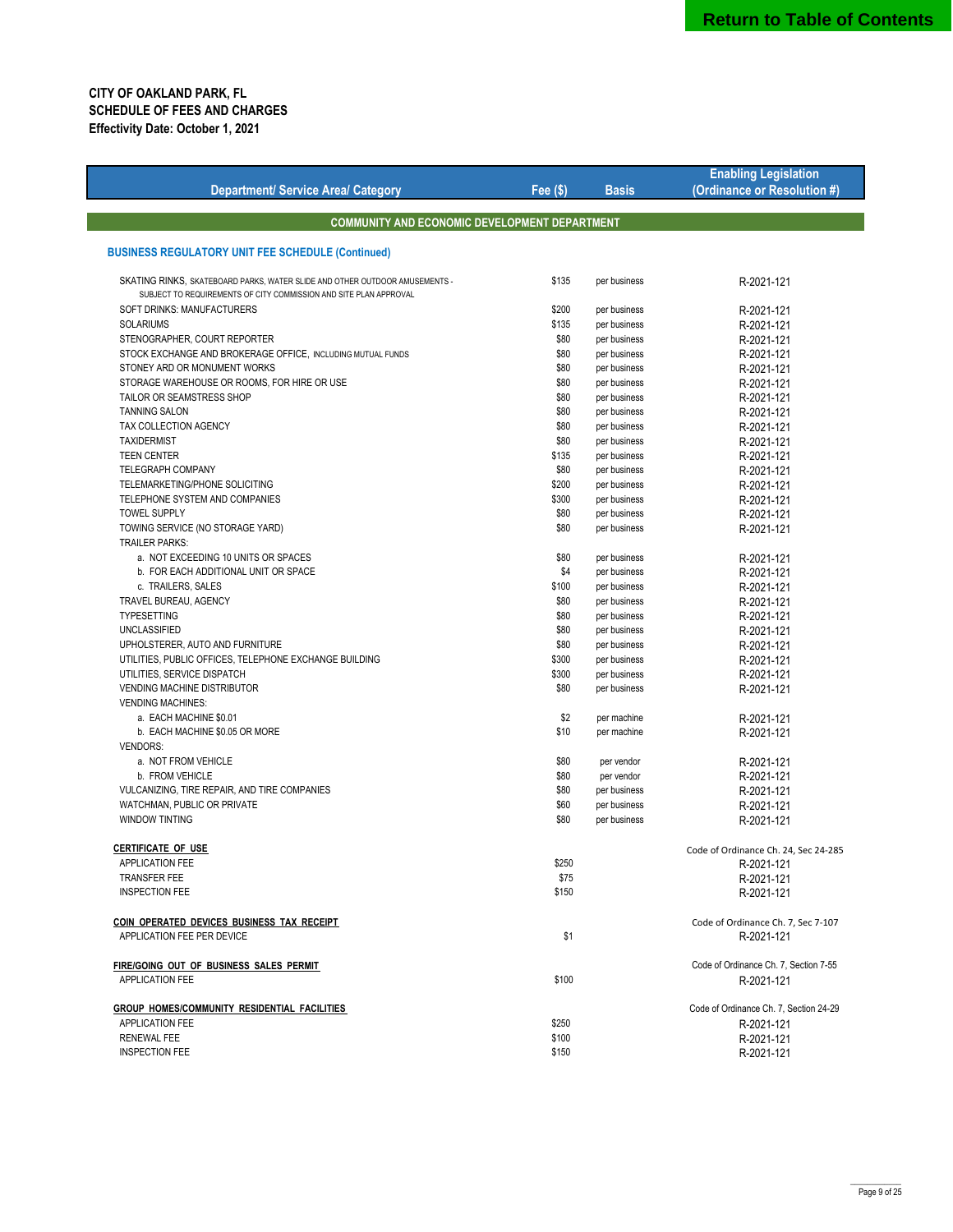| <b>Department/ Service Area/ Category</b>                                                                                                                                                                                           | Fee $(S)$ | <b>Basis</b>     | <b>Enabling Legislation</b><br>(Ordinance or Resolution #) |
|-------------------------------------------------------------------------------------------------------------------------------------------------------------------------------------------------------------------------------------|-----------|------------------|------------------------------------------------------------|
| <b>COMMUNITY AND ECONOMIC DEVELOPMENT DEPARTMENT</b>                                                                                                                                                                                |           |                  |                                                            |
| <b>BUSINESS REGULATORY UNIT FEE SCHEDULE (Continued)</b>                                                                                                                                                                            |           |                  |                                                            |
| <b>MASSAGE AND HEALTH TYPE SPA ESTABLISHMENTS</b>                                                                                                                                                                                   |           |                  | Code of Ordinance Ch. 7, Section 7-152                     |
| <b>APPLICATION FEE</b>                                                                                                                                                                                                              | \$500     |                  | R-2021-121                                                 |
| <b>RENEWAL FEE</b>                                                                                                                                                                                                                  | \$250     |                  | R-2021-121                                                 |
| <b>INSPECTION FEE</b>                                                                                                                                                                                                               | \$150     |                  | R-2021-121                                                 |
| <b>OPEN PAST MIDNIGHT</b>                                                                                                                                                                                                           |           |                  | Code of Ordinance Ch. 3, Section 3-23                      |
| OFF PREMISES CONSUMPTION                                                                                                                                                                                                            | \$2,000   |                  | R-2021-121                                                 |
| ON PREMISES CONSUMPTION:                                                                                                                                                                                                            |           |                  | R-2021-121                                                 |
| APPLICATION FEE - NEW AND TRANSFER APPLICATION                                                                                                                                                                                      | \$100     |                  | R-2021-121                                                 |
| APPLICATION FEE - RENEWAL - REGULATORY FEE: (BASED ON BUILDING CAPACITY PER PERSON).                                                                                                                                                |           |                  | R-2021-121                                                 |
| LODGES, CIVIC AND OTHER SPECIAL CLUB LICENSES:                                                                                                                                                                                      |           |                  |                                                            |
| 1. 1 TO 15 PERSONS                                                                                                                                                                                                                  | \$400     |                  | R-2021-121                                                 |
| 2. 16 TO 50 PERSONS                                                                                                                                                                                                                 | \$600     |                  | R-2021-121                                                 |
| 3. 51 TO 150 PERSONS                                                                                                                                                                                                                | \$800     |                  | R-2021-121                                                 |
| 4. OVER 150 PERSONS                                                                                                                                                                                                                 | \$1,000   |                  | R-2021-121                                                 |
| BEER AND/OR WINE SALES:                                                                                                                                                                                                             |           |                  |                                                            |
| 1. 1 TO 15 PERSONS                                                                                                                                                                                                                  | \$550     |                  | R-2021-121                                                 |
| 2. 16 TO 50 PERSONS                                                                                                                                                                                                                 | \$750     |                  |                                                            |
| 3. 51 TO 150 PERSONS                                                                                                                                                                                                                | \$950     |                  | R-2021-121                                                 |
| 4. OVER 150 PERSONS                                                                                                                                                                                                                 | \$1,150   |                  | R-2021-121                                                 |
|                                                                                                                                                                                                                                     |           |                  | R-2021-121                                                 |
| <b>OPEN PAST MIDNIGHT</b>                                                                                                                                                                                                           |           |                  |                                                            |
| BEER, WINE AND LIQUOR SALES:                                                                                                                                                                                                        |           |                  | Code of Ordinance Section 3-23                             |
| 1. 1 TO 15 PERSONS                                                                                                                                                                                                                  | \$1,050   |                  | R-2021-121                                                 |
| 2. 16 TO 50 PERSONS                                                                                                                                                                                                                 | \$1,250   |                  | R-2021-121                                                 |
| 3. 51 TO 150 PERSONS                                                                                                                                                                                                                | \$1,450   |                  | R-2021-121                                                 |
| 4. OVER 150 PERSONS                                                                                                                                                                                                                 | \$1,650   |                  | R-2021-121                                                 |
| When an establishment has both an "on premises and off premises" consumption of alcoholic beverages license from the State for retail sales,<br>only the open past midnight permit fee for on premises consumption will be charged. |           |                  |                                                            |
| <b>EARLY PAYMENT DISCOUNTS:</b>                                                                                                                                                                                                     |           |                  |                                                            |
| COMPLETED APPLICATION RECEIVED BY JULY 1ST:                                                                                                                                                                                         | 10%       | discount         | R-2021-121                                                 |
| COMPLETED APPLICATION RECEIVED BY AUGUST 1ST:                                                                                                                                                                                       | 5%        | discount         | R-2021-121                                                 |
| PSYCHIC CONSULTING OCCUPATIONAL LICENSE                                                                                                                                                                                             |           |                  | Code of Ordinance Ch. 7, Section 7-122                     |
| APPLICATION FEE                                                                                                                                                                                                                     | \$100     |                  | R-2021-121                                                 |
| SECONDHAND DEALERS OCCUPATIONAL LICENSE                                                                                                                                                                                             |           |                  | Code of Ordinance Ch. 7, Section 7-122                     |
| <b>APPLICATION FEE</b>                                                                                                                                                                                                              | \$100     |                  | R-2021-121                                                 |
| <b>SEXUALLY ORIENTED BUSINESSES</b>                                                                                                                                                                                                 |           |                  | Code of Ordinance Ch. 7, Section 7-135                     |
| APPLICATION FEE                                                                                                                                                                                                                     | \$500     |                  | R-2021-121                                                 |
| <b>RENEWAL FEE</b>                                                                                                                                                                                                                  | \$250     |                  | R-2021-121                                                 |
| <b>INSPECTION FEE</b>                                                                                                                                                                                                               | \$150     |                  | R-2021-121                                                 |
| <b>VACATION RENTALS</b>                                                                                                                                                                                                             |           |                  | Code of Ordinance Ch. 7, Section 7-153                     |
| INITIAL REGISTRATION ONE TIME APPLICATION FEE*<br>*CHANGE OF OWNERSHIP REQUIRES A NEW INITIAL REGISTRATION APPLICATION FEE                                                                                                          | \$500     |                  | R-2021-121                                                 |
| ANNUAL REGISTRATION RENEWAL FEE                                                                                                                                                                                                     | \$250     |                  | R-2021-121                                                 |
| <b>INSPECTION FEE</b>                                                                                                                                                                                                               | \$150     |                  | R-2021-121                                                 |
| RE-INSPECTION FEE* PER INSPECTION                                                                                                                                                                                                   | \$5       | per UHinspection | R-2021-121                                                 |
| *PER INSPECTION DUE TO FAILURE TO PASS INITIAL INSPECTION OR RE-INSPECTION                                                                                                                                                          |           |                  |                                                            |
| FEE FOR CHANGE OF AGENT                                                                                                                                                                                                             | \$50      |                  | R-2021-121                                                 |
| FEE FOR MODIFICATION OF VACATION RENTAL REGISTRATION MODIFICATION*                                                                                                                                                                  | \$50      |                  | R-2021-121                                                 |
| * MAY REQUIRE ADDITIONAL INSPECTION(S)                                                                                                                                                                                              |           |                  |                                                            |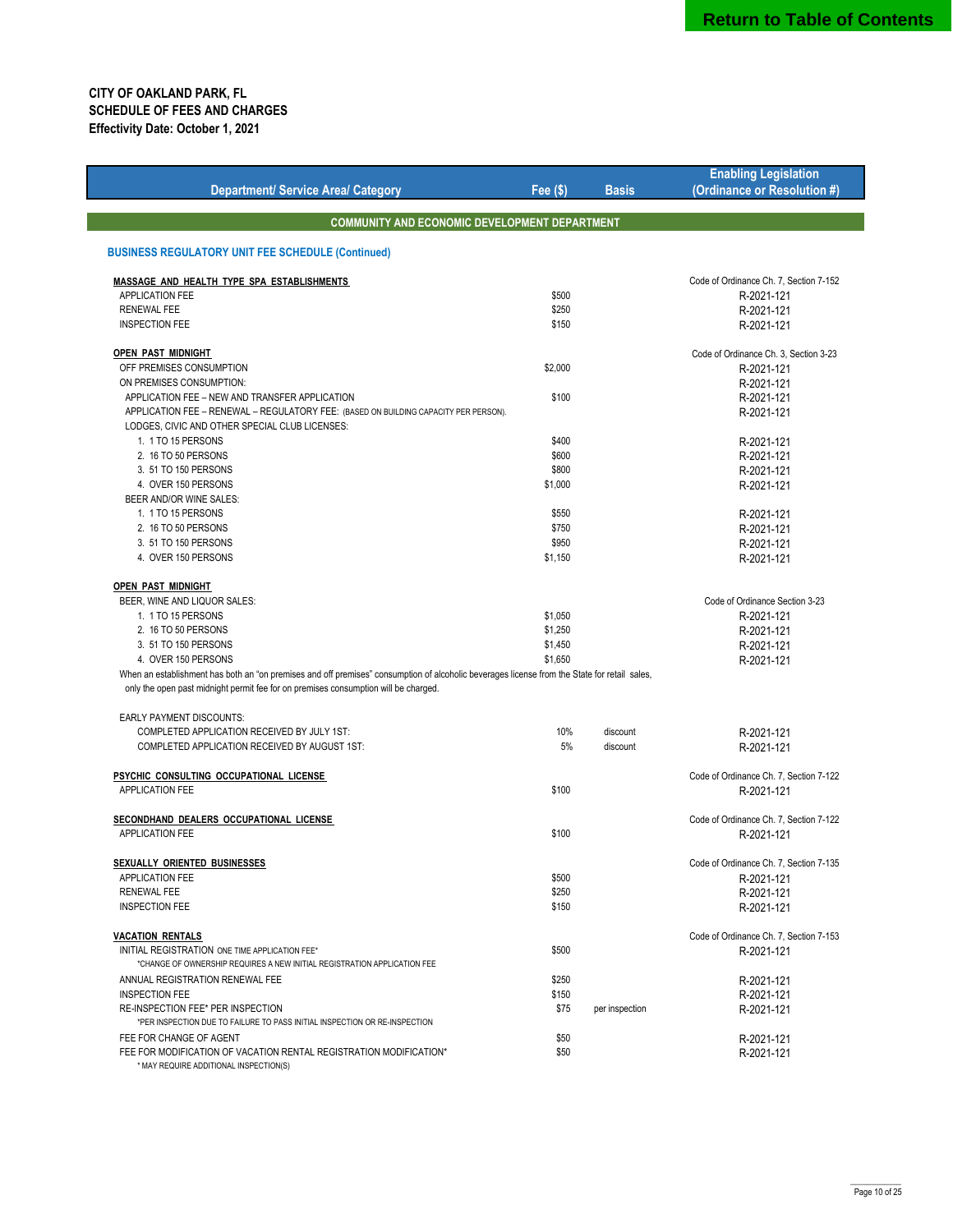| <b>Department/ Service Area/ Category</b>                                                                                                                                                                                                                                                       | Fee $(S)$<br><b>Basis</b>                        | <b>Enabling Legislation</b><br>(Ordinance or Resolution #) |
|-------------------------------------------------------------------------------------------------------------------------------------------------------------------------------------------------------------------------------------------------------------------------------------------------|--------------------------------------------------|------------------------------------------------------------|
| <b>COMMUNITY AND ECONOMIC DEVELOPMENT DEPARTMENT</b>                                                                                                                                                                                                                                            |                                                  |                                                            |
|                                                                                                                                                                                                                                                                                                 |                                                  |                                                            |
| <b>COMMUNITY ENHANCEMENT DIVISION FEE SCHEDULE</b>                                                                                                                                                                                                                                              |                                                  |                                                            |
| <b>CODE ENFORCEMENT FEES</b>                                                                                                                                                                                                                                                                    |                                                  | Code of Ordinance Ch. 8, Section 8-7, 8-40 and 8-125       |
| CODE ENFORCEMENT ADMINISTRATIVE FEE                                                                                                                                                                                                                                                             | \$175                                            | R-2021-121                                                 |
| ABATEMENT                                                                                                                                                                                                                                                                                       | \$75 plus Admin Fee                              | R-2021-121                                                 |
| <b>LIEN SETTLEMENT FEE</b>                                                                                                                                                                                                                                                                      | \$275                                            | R-2021-121                                                 |
| <b>RECORDING OF A LIEN</b>                                                                                                                                                                                                                                                                      | \$120                                            | R-2021-121                                                 |
| RELEASE OF A LIEN                                                                                                                                                                                                                                                                               | \$120                                            | R-2021-121                                                 |
| ABANDONED REAL AND PERSONAL PROPERTY REGISTRATION                                                                                                                                                                                                                                               | \$150                                            | R-2021-121                                                 |
| <b>TRAFFIC AND PARKING FINES SCHEDULE</b>                                                                                                                                                                                                                                                       |                                                  |                                                            |
| <b>TRAFFIC AND PARKING FINES (ENFORCED BY BSO)</b>                                                                                                                                                                                                                                              |                                                  | Code of Ordinance Ch. 21, Section 21-46.2                  |
| VIOLATION OF PARKING REGULATIONS IF PAID WITHIN 10 DAYS                                                                                                                                                                                                                                         | \$40                                             | R-2021-121                                                 |
| VIOLATION OF PARKING REGULATIONS IF PAID AFTER 10 DAYS                                                                                                                                                                                                                                          | \$60                                             | R-2021-121                                                 |
| VIOLATION OF PARKING REGULATIONS IN DESIGNATED FIRE ZONE OR LANE IF PAID WITHIN 10 DAYS                                                                                                                                                                                                         | \$60                                             | R-2021-121                                                 |
| VIOLATION OF PARKING REGULATIONS IN DESIGNATED FIRE ZONE OR LANE IF PAID AFTER 10 DAYS                                                                                                                                                                                                          | \$80                                             | R-2021-121                                                 |
| VIOLATION OF PARKING REGULATIONS IN DESIGNATED HANDICAPPED SPACE OR ZONE                                                                                                                                                                                                                        | Prescribed rate per State Statute                | R-2021-121                                                 |
| <b>PLANNING AND ZONING DIVISION FEE SCHEDULE - LAND DEVELOPMENT</b>                                                                                                                                                                                                                             |                                                  |                                                            |
| <b>TRAINING AND CERTIFICATION FEE</b>                                                                                                                                                                                                                                                           |                                                  | Code of Ordinance Ch. 24, Section 24-163(D)(1)             |
| TRAINING AND CERTIFICATION FEE *                                                                                                                                                                                                                                                                | 10% of application fee                           | R-2021-121                                                 |
| *THE TRAINING AND CERTIFICATION FEE IS INCLUDED IN ALL LISTED LAND DEVELOPMENT FEES RATHER THAN BEING CALCULATED SEPARATELY                                                                                                                                                                     |                                                  |                                                            |
| BILLBOARD SIGNS                                                                                                                                                                                                                                                                                 |                                                  | Code of Ordinance Ch. 24, Section 24-153                   |
| BILLBOARD SIGN ANNUAL COMPLIANCE FEE                                                                                                                                                                                                                                                            | \$700                                            | R-2021-121                                                 |
| BILLBOARD SIGN SPECIAL EXCEPTION APPLICATION FEE                                                                                                                                                                                                                                                | \$1,690                                          | R-2021-121                                                 |
| REVOCABLE LICENSE AGREEMENT ANNUAL FEE TO BE PAID IN EQUAL QUARTERLY INCREMENTS                                                                                                                                                                                                                 | \$5,500                                          | R-2021-121                                                 |
| REVOCABLE LICENSE AGREEMENT ANNUAL ADMINISTRATIVE FEE                                                                                                                                                                                                                                           | \$550                                            | R-2021-121                                                 |
| <b>COMPREHENSIVE PLAN AND LAND USE AMENDMENTS</b>                                                                                                                                                                                                                                               |                                                  | Code of Ordinance Ch. 24, Section 24-163                   |
| COMPREHENSIVE PLAN TEXT AMENDMENT                                                                                                                                                                                                                                                               | \$4,950                                          | R-2021-121                                                 |
| LAND USE PLAN MAP AMENDMENT                                                                                                                                                                                                                                                                     | \$9,900                                          | R-2021-121                                                 |
| LAND USE PLAN MAP AMENDMENT SMALL SCALE PER FLORIDA STATUTE 163.3187(1)(C)                                                                                                                                                                                                                      | \$4,950                                          | R-2021-121                                                 |
| <b>CONDITIONAL USE</b>                                                                                                                                                                                                                                                                          |                                                  | Code of Ordinance Ch. 24, Section 24-165                   |
| CONDITIONAL USE APPLICATION FEE                                                                                                                                                                                                                                                                 | \$1,925                                          | R-2021-121                                                 |
| REVISION TO APPROVED SITE DEVELOPMENT PLAN:                                                                                                                                                                                                                                                     |                                                  |                                                            |
| a. (1) MINOR                                                                                                                                                                                                                                                                                    | \$440 first revision                             | R-2021-121                                                 |
|                                                                                                                                                                                                                                                                                                 | \$220 per each additional                        | R-2021-121                                                 |
| (2) MAJOR                                                                                                                                                                                                                                                                                       | \$2,380 per revision plus final<br>sign-off fees | R-2021-121                                                 |
| b. TIME EXTENSION FOR APPROVED SITE DEVELOPMENT PLAN(PUBLIC HEARING NOT REQUIRED)                                                                                                                                                                                                               | \$355                                            |                                                            |
| <u>COST RECOVERY FEE</u><br><b>COST RECOVERY FEE</b>                                                                                                                                                                                                                                            |                                                  | Code of Ordinance Ch. 24, Section 24-271                   |
| DIRECT COST OF THE REVIEW OF ANY APPLICANT-PROPOSED PLAN, REPORT, OR STUDY BY ONE OF THE CITY'S PROFESSIONAL CONSULTANTS OR PERFORMED BY THE CITY SHALL<br>BE PAID BY THE APPLICANT FOR ANY APPLICATION FOR WHICH ADDITIONAL COSTS FOR SPECIAL STUDIES AND/OR REPORTS THE CITY DEEMS NECESSARY. |                                                  |                                                            |
| <b>CROSS PARKING AGREEMENT FEE</b>                                                                                                                                                                                                                                                              |                                                  | Code of Ordinance Ch. 24, Section 24-80(B)                 |
| CROSS PARKING AND NON-CONCURRENT PARKING AGREEMENT FEE                                                                                                                                                                                                                                          | \$495                                            | R-2021-121                                                 |
| DEVELOPMENTS OF REGIONAL IMPACT (DRI)                                                                                                                                                                                                                                                           |                                                  |                                                            |
| PROPOSED CHANGE OR REPEAL OF A DRI FEE                                                                                                                                                                                                                                                          | \$8,800                                          | R-2021-121                                                 |
|                                                                                                                                                                                                                                                                                                 |                                                  |                                                            |
| <b>DEVELOPER'S AGREEMENT</b>                                                                                                                                                                                                                                                                    |                                                  |                                                            |
| DEVELOPER'S AGREEMENT FEE                                                                                                                                                                                                                                                                       | \$2,380                                          | R-2021-121                                                 |
|                                                                                                                                                                                                                                                                                                 |                                                  |                                                            |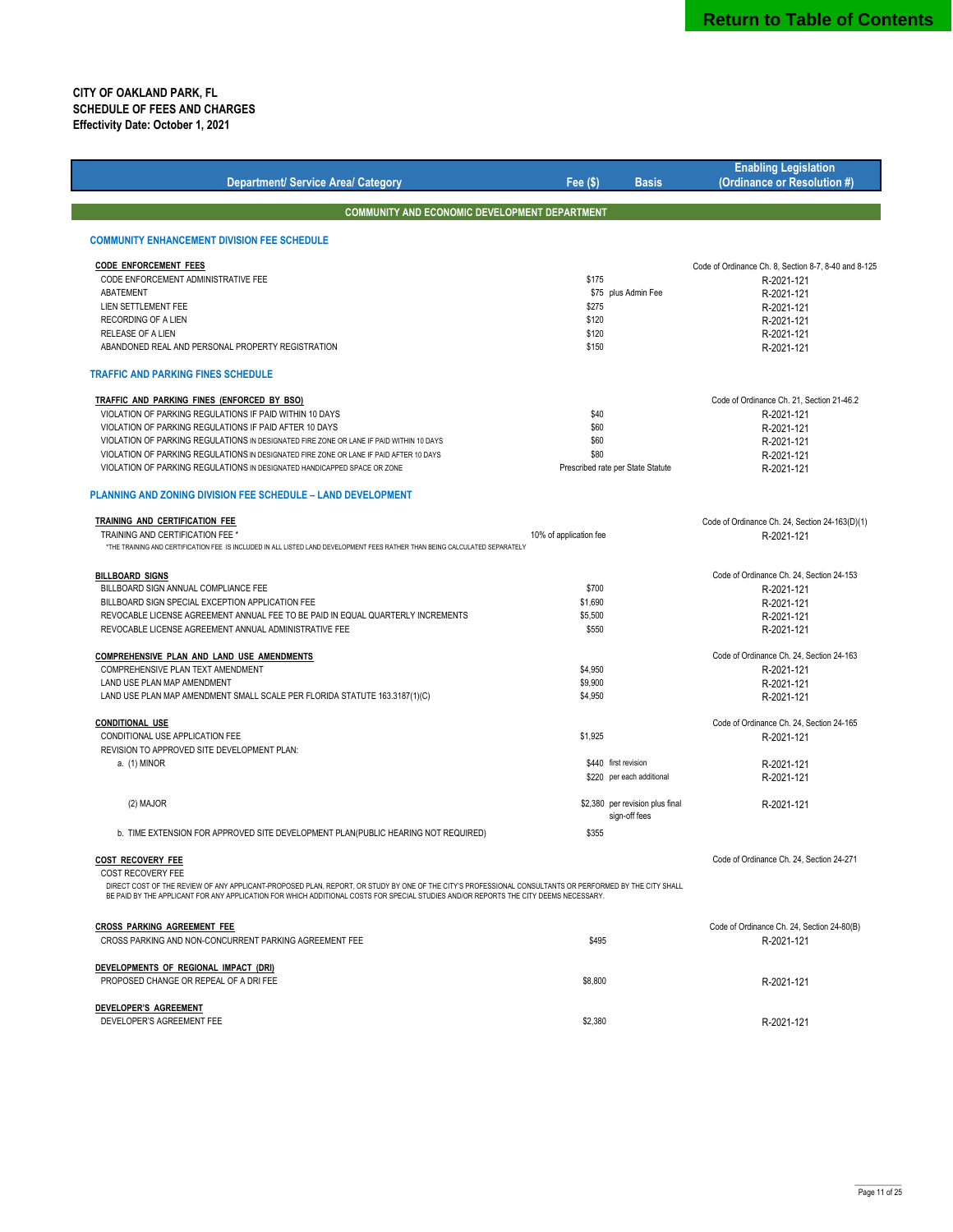| <b>Department/ Service Area/ Category</b>                                                                                                                                | Fee $(S)$                | <b>Basis</b>                     | <b>Enabling Legislation</b><br>(Ordinance or Resolution #)     |
|--------------------------------------------------------------------------------------------------------------------------------------------------------------------------|--------------------------|----------------------------------|----------------------------------------------------------------|
| <b>COMMUNITY AND ECONOMIC DEVELOPMENT DEPARTMENT</b>                                                                                                                     |                          |                                  |                                                                |
|                                                                                                                                                                          |                          |                                  |                                                                |
| <b>PLANNING AND ZONING DIVISION FEE SCHEDULE - LAND DEVELOPMENT (Continued)</b>                                                                                          |                          |                                  |                                                                |
| DOWNTOWN DEVELOPMENT DISTRICT (OP3D)                                                                                                                                     |                          |                                  | Code of Ordinance Ch. 24, Section 24-272                       |
| SITE DEVELOPMENT PLAN REVIEW UP TO THREE STORIES                                                                                                                         | \$1,760                  |                                  | R-2021-121                                                     |
| SITE DEVELOPMENT PLAN REVIEW FOUR OR MORE STORIES                                                                                                                        | \$3,520                  |                                  | R-2021-121                                                     |
| Note: No Fee For Minor Revisions To Approved Plans, But Major Revisions Require Same Fee As A New Application                                                            |                          |                                  |                                                                |
| a. LOCAL TRANSPORTATION FEE PER DWELLING UNIT OR 1,000 SQUARE FEET OF NON-RESIDENTIAL*<br>b. COST RECOVERY FEE PER DWELLING UNIT OR 1,000SQUARE FEET OF NON-RESIDENTIAL* | \$605<br>\$385           |                                  | R-2021-121                                                     |
|                                                                                                                                                                          |                          |                                  | R-2021-121                                                     |
| *To Be Paid Before Issuance Of Building Permits. Additional Cost Recovery Fees May Be Required Based On The Cost Recovery Fee Required Elsewhere In This Fee Schedule.   |                          |                                  |                                                                |
| FEDERAL HIGHWAY MIXED-USE BUSINESS AND ENTERTAINMENT OVERLAY DISTRICT                                                                                                    |                          |                                  | Code of Ordinance Ch. 24, Section 24-50                        |
| SITE DEVELOPMENT PLAN REVIEW UP TO THREE STORIES                                                                                                                         | \$1,760                  |                                  | R-2021-121                                                     |
| SITE DEVELOPMENT PLAN REVIEW FOUR OR MORE STORIES                                                                                                                        | \$3,520                  |                                  | R-2021-121                                                     |
| NOTE: NO FEE FOR MINOR REVISIONS TO APPROVED PLANS, BUT MAJOR REVISIONS REQUIRE SAME FEE AS A NEW APPLICATION                                                            |                          |                                  | R-2021-121                                                     |
| a. LOCAL TRANSPORTATION FEE                                                                                                                                              | \$187                    |                                  | R-2021-121                                                     |
| b. COST RECOVERY FEE PER GROSS SQUARE FOOT PLUS DIRECT COST OF REVIEW                                                                                                    | \$0.49                   |                                  | R-2021-121                                                     |
| *To Be Paid Before Issuance Of Building Permits. Additional Cost Recovery Fees May Be Required Based On The Cost Recovery Fee Required Elsewhere In This Fee Schedule.   |                          |                                  |                                                                |
| <b>FLEXIBILITY ALLOCATIONS</b>                                                                                                                                           |                          |                                  | Code of Ordinance Ch. 24, Section 24-72                        |
| ALLOCATION OF FLEXIBILITY ACREAGE                                                                                                                                        | \$2,720                  |                                  | R-2021-121                                                     |
| INCREASED DENSITY ON COMMERCIAL LAND OR COMMERCIAL LAND REZONED TO RESIDENTIAL                                                                                           |                          | \$2,380 plus \$55 per Gross      | R-2021-121                                                     |
|                                                                                                                                                                          | Acre                     |                                  |                                                                |
| <b>FLEXIBILITY, RESERVE, AFFORDABLE OR REDEVELOPMENT UNITS</b>                                                                                                           |                          |                                  |                                                                |
| ALLOCATION OF RESIDENTIAL UNITS<br>a. INCREASED DENSITY ON RESIDENTIAL LAND                                                                                              |                          | \$2,380 plus \$55 per Gross      | Code of Ordinance Ch. 24, Section 24-76                        |
| b. INCREASED DENSITY ON COMMERCIAL LANDOR COMMERCIAL LAND REZONED TO RESIDENTIAL                                                                                         |                          | \$2,380 plus \$55 per Gross      | R-2021-121<br>R-2021-121                                       |
|                                                                                                                                                                          |                          |                                  |                                                                |
| <b>MIXED USE LAND DEVELOPMENT</b>                                                                                                                                        |                          |                                  | Code of Ordinance Ch. 24, Section 24-56                        |
| SITE DEVELOPMENT PLAN REVIEW UP TO THREE STORIES                                                                                                                         | \$1,760                  |                                  | R-2021-121                                                     |
| SITE DEVELOPMENT PLAN REVIEW FOUR OR MORE STORIES                                                                                                                        | \$3,520                  |                                  | R-2021-121                                                     |
| Note: No Fee For Minor Revisions To Approved Plans, But Major Revisions Require Same Fee As A New Application.                                                           |                          |                                  |                                                                |
| <b>OUTDOOR DISPLAY PERMIT</b>                                                                                                                                            |                          |                                  | Code of Ordinance Ch. 24, Section 24-150(I)                    |
| OUTDOOR DISPLAY ANNUAL FEE                                                                                                                                               | \$165                    |                                  | R-2021-121                                                     |
|                                                                                                                                                                          |                          |                                  |                                                                |
| PLANNED COMMERCE CENTER (PCC) OR PLANNED UNIT DEVELOPMENT (PUD)<br>a. MASTER DEVELOPMENT PLAN REVIEW OR DECLARATION OF RESTRICTIVE COVENANTS                             | \$2,380                  |                                  | Code of Ordinance Ch. 24, Sections 24-54 & 24-55<br>R-2021-121 |
| b. SITE DEVELOPMENT PLAN REVIEW                                                                                                                                          |                          | \$2,380 plus \$55 per Gross Acre | R-2021-121                                                     |
| c. REVISION TO APPROVED SITE DEVELOPMENT PLAN:                                                                                                                           |                          |                                  |                                                                |
| 1. MINOR REVISION                                                                                                                                                        | \$440 first revision     |                                  | R-2021-121                                                     |
|                                                                                                                                                                          |                          | \$220 per each additional        | R-2021-121                                                     |
| 2. INTERMEDIATE REVISION WITH NO PUBLIC HEARING REQUIRED                                                                                                                 |                          | \$693 plus \$55 per Gross Acre   | R-2021-121                                                     |
| 3. MAJOR REVISION                                                                                                                                                        |                          | \$2,380 plus \$55 per Gross Acre | R-2021-121                                                     |
| d. TIME EXTENSION FOR APPROVED SITE PLAN WITH NO PUBLIC HEARING REQUIRED                                                                                                 | \$360                    |                                  | R-2021-121                                                     |
| PLANNED REDEVELOPMENT DISTRICT (PRD)                                                                                                                                     |                          |                                  | Code of Ordinance Ch. 24, Sections 24-59                       |
| SITE DEVELOPMENT PLAN REVIEW UP TO 36 FEET IN HEIGHT                                                                                                                     | \$1,760                  |                                  | R-2021-121                                                     |
| SITE DEVELOPMENT PLAN REVIEW OVER 36 FEET IN HEIGHT                                                                                                                      | \$3,520                  |                                  | R-2021-121                                                     |
| a. LOCAL TRANSPORTATION FEE                                                                                                                                              | \$187                    |                                  | R-2021-121                                                     |
| b. TRAFFIC STUDIES                                                                                                                                                       | subject to Cost Recovery |                                  | R-2021-121                                                     |
| PLANNING AND ZONING INQUIRIES                                                                                                                                            |                          |                                  | Code of Ordinance Ch. 24, Sections 24-4                        |
| PLANNING AND ZONING VERIFICATION LETTER, EACH ITEM                                                                                                                       | \$70 per item            |                                  | R-2021-121                                                     |
| MEETINGS WITH COMMUNITY AND ECONOMIC DEVELOPMENT DEPARTMENT                                                                                                              |                          | \$70 per hour per staff          | R-2021-121                                                     |
| STAFF FOR POTENTIAL DEVELOPMENT APPLICATIONS                                                                                                                             |                          |                                  |                                                                |
| PORTABLE STORAGE UNIT PERMIT FEE                                                                                                                                         |                          |                                  | Code of Ordinance Ch. 24, Sections 24-68(E)                    |
| PORTABLE STORAGE UNIT PERMIT FEE                                                                                                                                         | \$70                     |                                  | R-2021-121                                                     |
|                                                                                                                                                                          |                          |                                  |                                                                |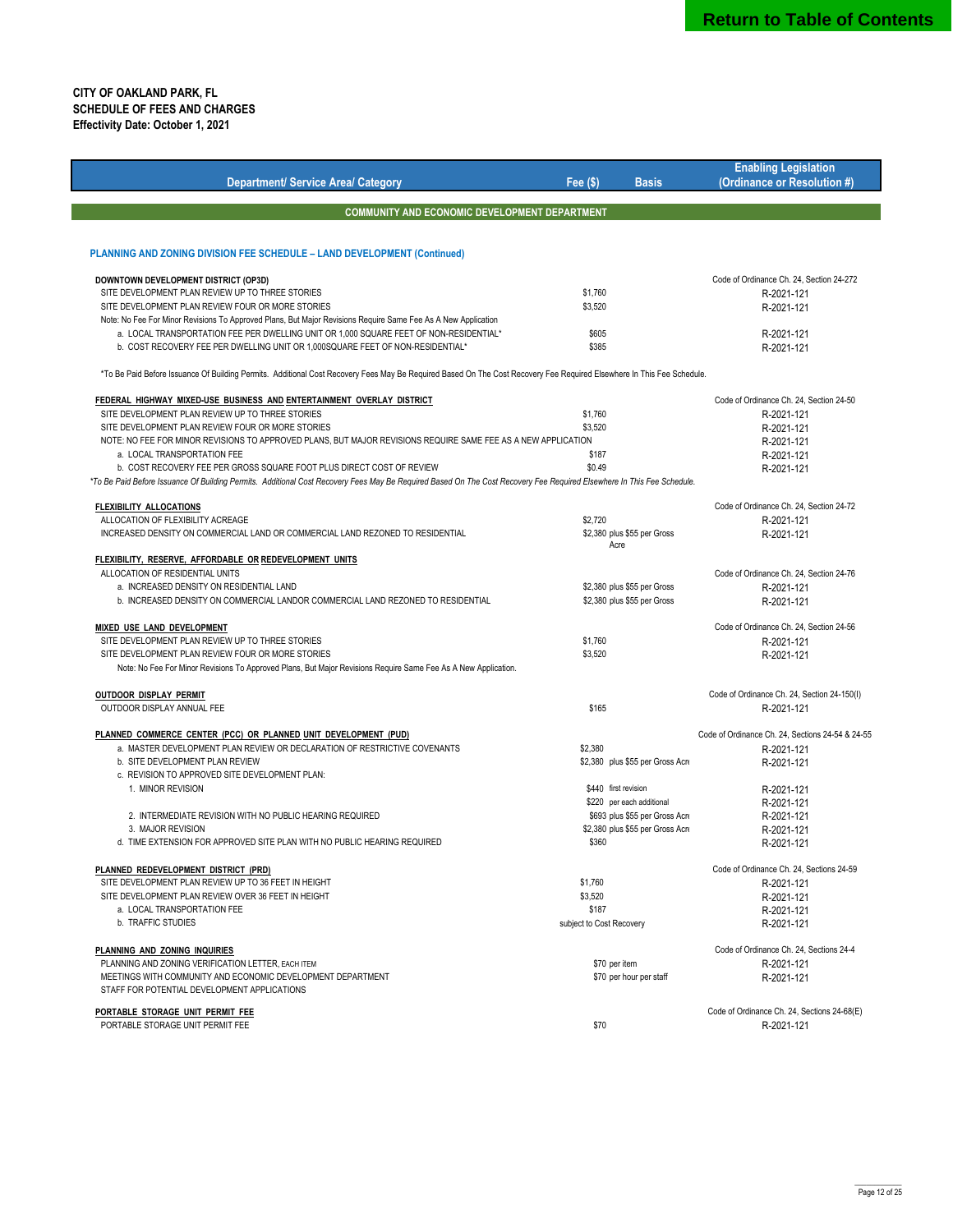|                                                                                          |                                                                                                  |              | <b>Enabling Legislation</b>                     |
|------------------------------------------------------------------------------------------|--------------------------------------------------------------------------------------------------|--------------|-------------------------------------------------|
| <b>Department/ Service Area/ Category</b>                                                | Fee $(S)$                                                                                        | <b>Basis</b> | (Ordinance or Resolution #)                     |
|                                                                                          |                                                                                                  |              |                                                 |
| <b>COMMUNITY AND ECONOMIC DEVELOPMENT DEPARTMENT</b>                                     |                                                                                                  |              |                                                 |
|                                                                                          |                                                                                                  |              |                                                 |
| PLANNING AND ZONING DIVISION FEE SCHEDULE - LAND DEVELOPMENT (Continued)                 |                                                                                                  |              |                                                 |
| PUBLIC HEARING FEES                                                                      |                                                                                                  |              | Code of Ordinance Ch. 24, Sections 24-163       |
| CITY COMMISSION, BOARD OF ADJUSTMENT OR PLANNING AND ZONING BOARD MEETING*               | \$2,420                                                                                          |              | R-2021-121                                      |
| * FOR AN ITEM NOT OTHERWISE LISTED HEREIN                                                |                                                                                                  |              |                                                 |
| PUBLIC HEARING READVERTISEMENT FEE                                                       |                                                                                                  |              |                                                 |
| PUBLIC HEARING RE-ADVERTISEMENT:                                                         |                                                                                                  |              |                                                 |
| a. LEGAL NOTICE/IN-COLUMN AD                                                             | \$200                                                                                            |              | R-2021-121                                      |
| b. DISPLAY AD                                                                            | \$800                                                                                            |              | R-2021-121                                      |
| c. MAILINGS                                                                              | \$400                                                                                            |              | R-2021-121                                      |
| d. SIGNS EACH                                                                            | \$100                                                                                            |              | R-2021-121                                      |
| REAPPLICATION FEE - EXPIRED OR WITHDRAWN DRC APPLICATIONS                                |                                                                                                  |              |                                                 |
| <b>REAPPLICATION FEE</b>                                                                 |                                                                                                  |              | Code of Ordinance Ch. 24, Sections 24-164(G)(3) |
| a. PRIOR TO FIRST DRC MEETING                                                            | \$200                                                                                            |              | R-2021-121                                      |
| b. AFTER DRC MEETING IS HELD                                                             | Half of Total Original Development Application Fee                                               |              |                                                 |
| c. AFTER PUBLIC NOTICE OF A PUBLIC HEARING                                               | Half of Total Original Development Application Fee Plus Reimbursement of All Public Notice Costs |              |                                                 |
| AT ADVISORY BOARD OR CITY COMMISSION IS ISSUED                                           |                                                                                                  |              |                                                 |
| REZONING AND LAND DEVELOPMENT CODE AMENDMENTS                                            |                                                                                                  |              | Code of Ordinance Ch. 24, Sections 24-163       |
| LAND DEVELOPMENT CODE TEXT AMENDMENT                                                     | \$3,235                                                                                          |              | R-2021-121                                      |
| REZONING APPLICATION FEE:                                                                |                                                                                                  |              |                                                 |
| a. REZONING OF LAND LESS THAN 10 ACRES                                                   | \$2,380                                                                                          |              | R-2021-121                                      |
| b. REZONING OF LAND 10 ACRES OR MORE                                                     | \$4,950                                                                                          |              | R-2021-121                                      |
| SITE DEVELOPMENT PLAN REVIEW                                                             |                                                                                                  |              | Code of Ordinance Ch. 24, Sections 24-163       |
| SITE DEVELOPMENT PLAN REVIEW                                                             | \$1,760                                                                                          |              | R-2021-121                                      |
| DRC WAIVERS EACH ITEM                                                                    | \$231                                                                                            |              | R-2021-121                                      |
| SITE DEVELOPMENT PLAN REVIEW APPROVAL EXTENSION                                          | \$180                                                                                            |              | R-2021-121                                      |
|                                                                                          |                                                                                                  |              |                                                 |
| SUBDIVISION/RESUBDIVISION                                                                |                                                                                                  |              | Code of Ordinance Ch. 24, Sections 24-189       |
| SITE DEVELOPMENT PLAN REVIEW<br>a. RECORDED PLATS / REPLATS                              | \$1,760<br>\$2895                                                                                |              | R-2021-121                                      |
| b. PLATS OR REPLATS WITH WAIVER OF RECORDING                                             | \$1,045                                                                                          |              | R-2021-121<br>R-2021-121                        |
| c. UNITY OF TITLE FOR CROSSING PLATTED LOT LINES                                         | \$255                                                                                            |              | R-2021-121                                      |
| d. BROWARD COUNTY DELEGATION REQUEST / PLAT NOTE AMENDMENT REQUEST                       | \$180                                                                                            |              | R-2021-121                                      |
|                                                                                          |                                                                                                  |              |                                                 |
| <b>TELECOMMUNICATION TOWER</b>                                                           |                                                                                                  |              | Code of Ordinance Ch. 24, Sections 24-246       |
| TELECOMMUNICATION TOWER PERMIT FEE INCLUDES SPECIAL EXCEPTION                            | \$3,040                                                                                          |              | R-2021-121                                      |
| TELECOMMUNICATION ANNUAL STRUCTURAL & ELECTRICAL INTEGRITY REPORT                        |                                                                                                  |              | Code of Ordinance Ch. 24, Sections 24-248(E)(3) |
| a. TOWERS                                                                                | \$165                                                                                            |              | R-2021-121                                      |
| b. ANTENNAS ON OTHER TYPES OF STRUCTURES                                                 | \$80                                                                                             |              | R-2021-121                                      |
| <b>TEMPORARY BUSINESS SIGN</b>                                                           |                                                                                                  |              | Code of Ordinance Ch. 24, Sections 24-149       |
| TEMPORARY BUSINESS SIGN PERMIT FEE 30 DAYS                                               | \$70                                                                                             |              | R-2021-121                                      |
|                                                                                          |                                                                                                  |              |                                                 |
| <b>TEMPORARY STRUCTURE PERMIT FEE</b><br>TEMPORARY STRUCTURE FOR BUSINESS USE SIX MONTHS | \$355                                                                                            |              | Code of Ordinance Ch. 24. Sections 24-66        |
|                                                                                          |                                                                                                  |              | R-2021-121                                      |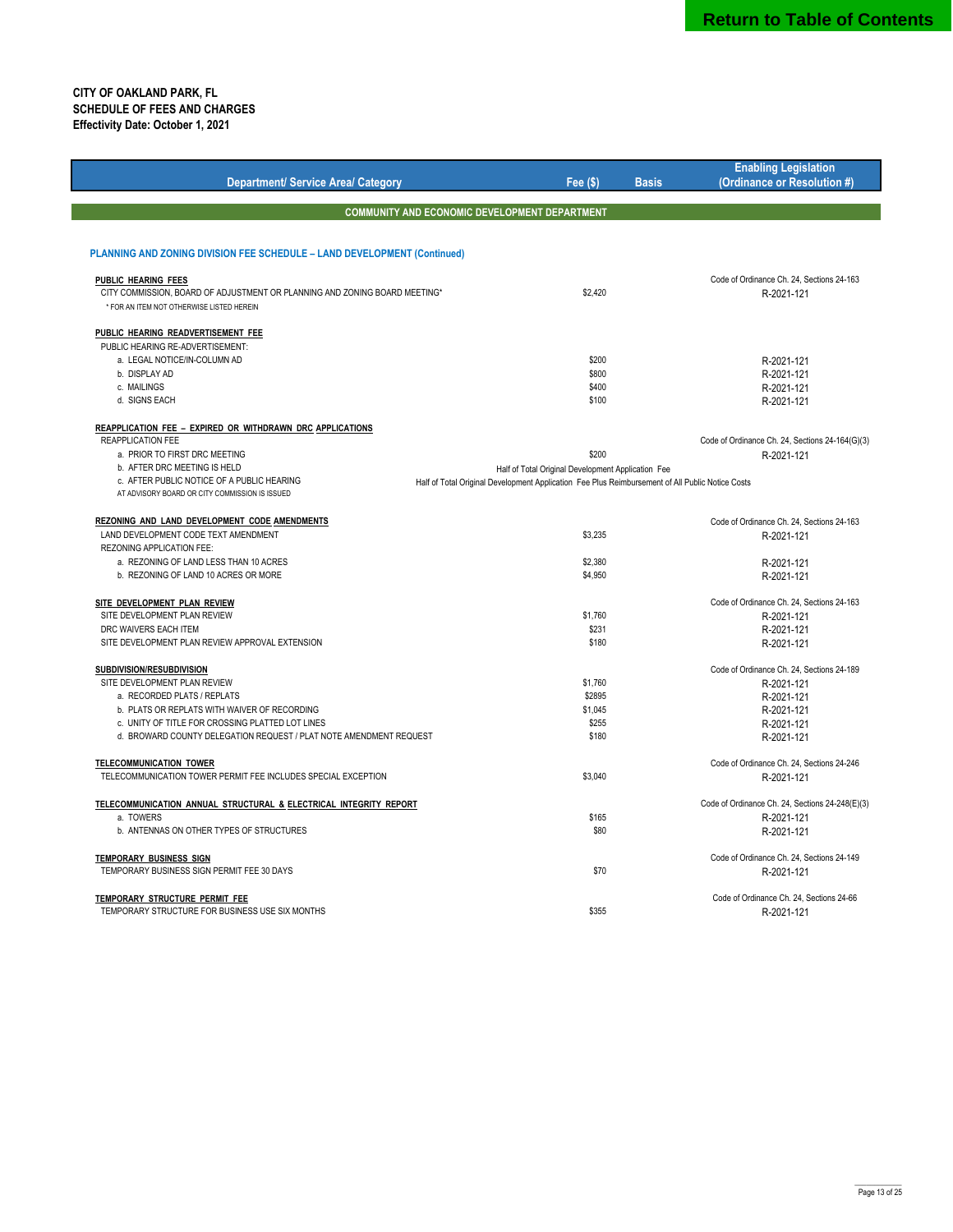| <b>Department/ Service Area/ Category</b>                                        | Fee $(S)$  | <b>Basis</b> | <b>Enabling Legislation</b><br>(Ordinance or Resolution #) |
|----------------------------------------------------------------------------------|------------|--------------|------------------------------------------------------------|
|                                                                                  |            |              |                                                            |
| <b>COMMUNITY AND ECONOMIC DEVELOPMENT DEPARTMENT</b>                             |            |              |                                                            |
|                                                                                  |            |              |                                                            |
| PLANNING AND ZONING DIVISION FEE SCHEDULE - LAND DEVELOPMENT (Continued)         |            |              |                                                            |
| TREE REMOVAL PERMIT                                                              |            |              | Code of Ordinance Ch. 24, Sections 24-105                  |
| APPLICATION FEE                                                                  | \$41       |              | R-2021-121                                                 |
| ALL AFTER THE FACT FEES ARE DOUBLED PER TREE                                     |            |              |                                                            |
| a. TREES UNDER 18 INCHES DBH PER TREE                                            | \$20       |              | R-2021-121                                                 |
| b. TREES OVER 18 INCHES DBH PER TREE                                             | \$66       |              | R-2021-121                                                 |
| USE APPROVAL - RESTAURANT BAR                                                    |            |              | Code of Ordinance Ch. 24, Sections 24-41                   |
| USE APPROVAL APPLICATION FEE*                                                    | \$2,420    |              | R-2021-121                                                 |
| * PUBLIC HEARING FEE ONLY. SITE DEVELOPMENT PLAN REVIEW FEES APPLY.              |            |              |                                                            |
| VACATION OF PUBLIC RIGHT-OF-WAY                                                  |            |              | Code of Ordinance Ch. 24, Sections 24-97                   |
| VACATION OF PUBLIC RIGHT-OF-WAY APPLICATION                                      | \$2,035    |              | R-2021-121                                                 |
| <b>VARIANCES TO CODE OF ORDINANCES</b>                                           |            |              | Code of Ordinance Ch. 24, Sections 24-232                  |
| a. SINGLE FAMILY OR DUPLEX                                                       | \$1,235    |              | R-2021-121                                                 |
| b. OTHER THAN ABOVE                                                              | \$1,235    |              | R-2021-121                                                 |
| c. VARIANCE EXPIRATION EXTENSION                                                 | \$1,235    |              | R-2021-121                                                 |
| <b>PLANNING AND ZONING DIVISION FEE SCHEDULE - IMPACT FEES*</b>                  |            |              |                                                            |
| PARK AND OPEN SPACE IMPACT FEE                                                   |            |              |                                                            |
| PARK AND OPEN SPACE IMPACT FEE PER DWELLING UNIT                                 |            |              | Code of Ordinance Ch. 24, Sections 24-175                  |
| Effective 11/1/2021                                                              | \$1,687.50 |              | R-2021-121                                                 |
| Effective 11/1/2022                                                              | \$1,875.00 |              | R-2021-121                                                 |
| Effective 11/1/2024                                                              | \$2,062.50 |              | R-2021-121                                                 |
| Effective 11/1/2025                                                              | \$2,250.00 |              | R-2021-121                                                 |
| PUBLIC SAFETY ASSESSMENT FEE                                                     |            |              |                                                            |
| PUBLIC SAFETY ASSESSMENT FEE: APPLIES TO ALL LANDS LOCATED WEST OF INTERSTATE 95 |            |              | Code of Ordinance Ch. 24, Sections 24-167                  |
| a. PER RESIDENTIAL DWELLING UNIT                                                 | \$150      |              | R-2021-121                                                 |
| b. PER NON-RESIDENTIAL ACRE OF LAND                                              | \$980      |              | R-2021-121                                                 |

\*Note: These Impact Fees Are Required By Statute To Be Adopted By Ordinance And Are Hereby Cross-Referenced By The Respective Ordinance.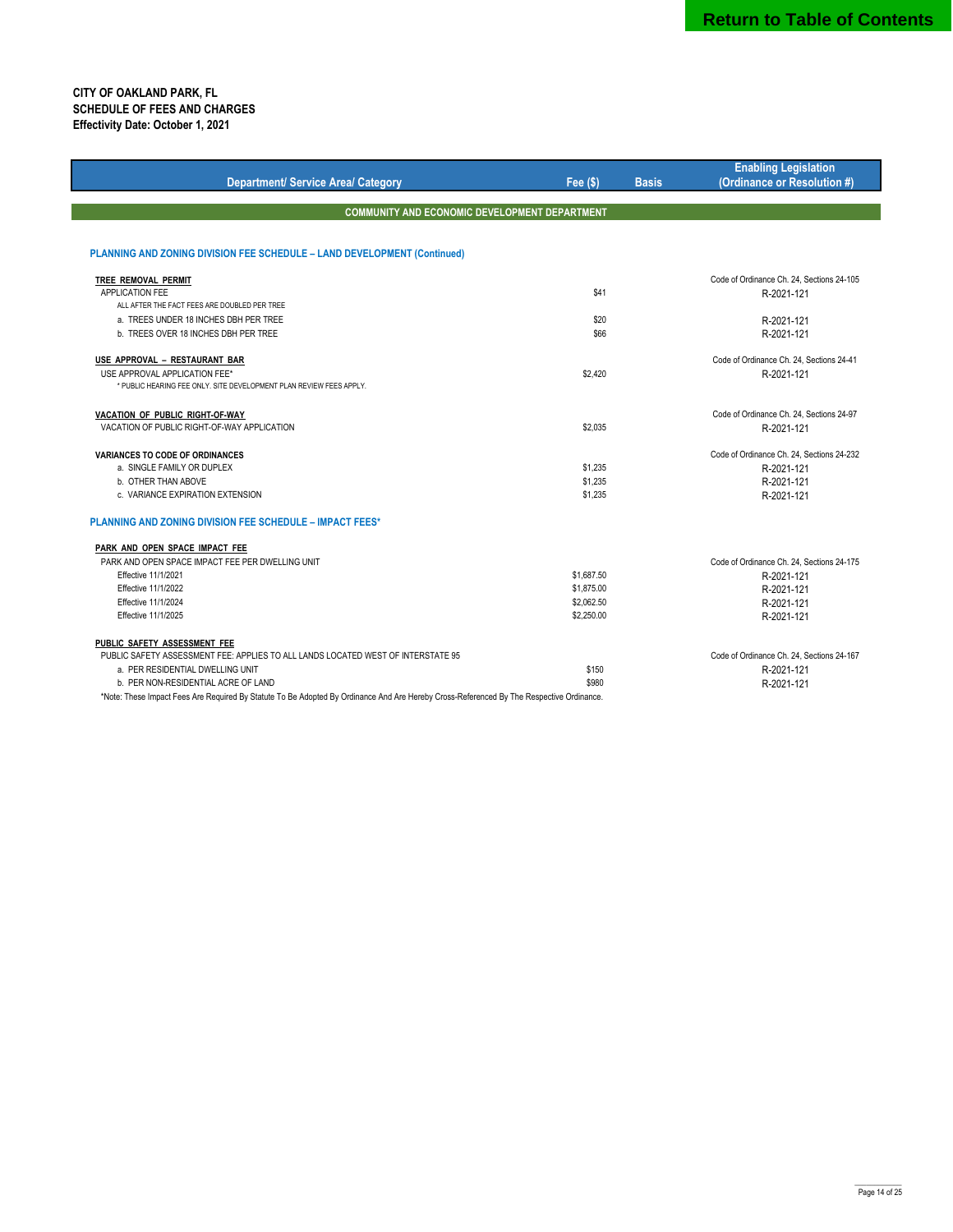**Return to Table of Contents**

## **FIRE RESCUE DEPARTMENT**

 **\_\_**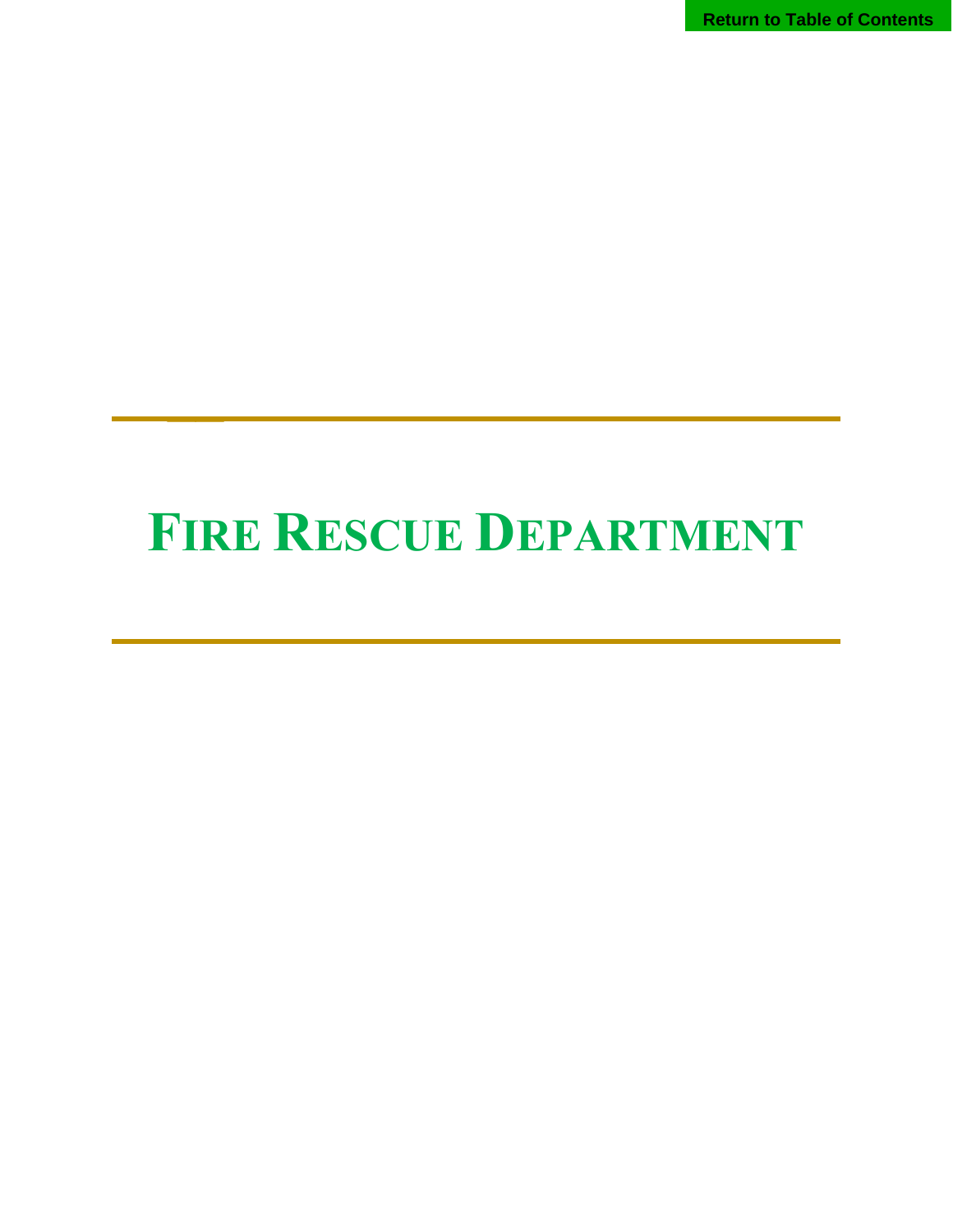|                                                                                   |                               |                            | <b>Enabling Legislation</b>            |
|-----------------------------------------------------------------------------------|-------------------------------|----------------------------|----------------------------------------|
| <b>Department/ Service Area/ Category</b>                                         | Fee $(\$)$                    | <b>Basis</b>               | (Ordinance or Resolution #)            |
|                                                                                   |                               |                            |                                        |
|                                                                                   | <b>FIRE RESCUE DEPARTMENT</b> |                            |                                        |
| FIRE INSPECTIONS AND REPORTING FEES                                               |                               |                            | Code of Ordinance Ch. 6. Sections 6-12 |
| AFTER HOURS FIRE INSPECTION (3 HOUR MIN)                                          | \$50                          | per hour                   | R-2021-121                             |
| THIRD-PARTY ELECTRONIC REPORT SUBMISSION FEE                                      | \$15                          | per submission             | R-2021-121                             |
| (All Third-Party Life Safety Reports Are Required To Be Submitted Electronically) |                               |                            |                                        |
| <b>FIREWATCH</b>                                                                  | \$50                          | per person per hour        | R-2021-121                             |
| FOOD TRUCK INSPECTION                                                             | \$0                           | per inspection             | R-2021-121                             |
| MISCELLANEOUS FIRE INSPECTION                                                     | \$0                           | per inspection             | R-2021-121                             |
| SPECIAL MAGISTRATE OF COURT CASE PREPERATION FEE                                  | \$100                         | per case                   | R-2021-121                             |
|                                                                                   |                               |                            |                                        |
| HAZARDOUS MATERIALS FEES                                                          |                               |                            |                                        |
| ANNUAL HAZARDOUS MATERIALS FEE- MINIMUM                                           | \$40                          | annually                   | R-2021-121                             |
| PER HAZARDOUS MATERIAL (UP TO 10)                                                 | \$10                          | per material               | R-2021-121                             |
| PER ADDITIONAL HAZARDOUS MATERIAL (OVER 10)                                       | \$1                           | per additional material    | R-2021-121                             |
| OVER 100 GALLONS OR POUNDS                                                        | \$10                          | annually                   | R-2021-121                             |
| OVER 100 GALLONS OF FUEL OR GAS (FLAT FEE)                                        | \$100                         | annually                   | R-2021-121                             |
| RETAIL SALE OF PACKAGED HAZARDOUS MATERIALS                                       | \$50                          | annually                   | R-2021-121                             |
| FAILURE TO REIMBURSE CITY FOR HAZARDOUS MATERIALS CLEANUP                         | Greater of \$100/day or 10%   |                            | R-2021-121                             |
|                                                                                   |                               |                            |                                        |
| FIRE RESCUE USER FEES                                                             |                               |                            |                                        |
| BASIC LIFE SUPPORT (BLS) RESCUE TRANSPORT SERVICE                                 | \$670                         | per transport/ per patient | R-2021-121                             |
| ADVANCED LIFE SUPPORT (ALS) (LEVEL 1) RESCUE TRANSPORT SERVICE                    | \$700                         | per transport/ per patient | R-2021-121                             |
| ADVANCED LIFE SUPPORT (ALS) (LEVEL 2) RESCUE TRANSPORT SERVICE                    | \$750                         | per transport/ per patient | R-2021-121                             |
| <b>RESCUE TRANSPORT</b>                                                           | \$10                          | per mile                   | R-2021-121                             |
| MEDICATION ADMINISTRATION (GREATER THAN 3)                                        | \$27.50                       | flat fee                   | R-2021-121                             |
| <b>OXYGEN</b>                                                                     | \$28.50                       | flat fee                   | R-2021-121                             |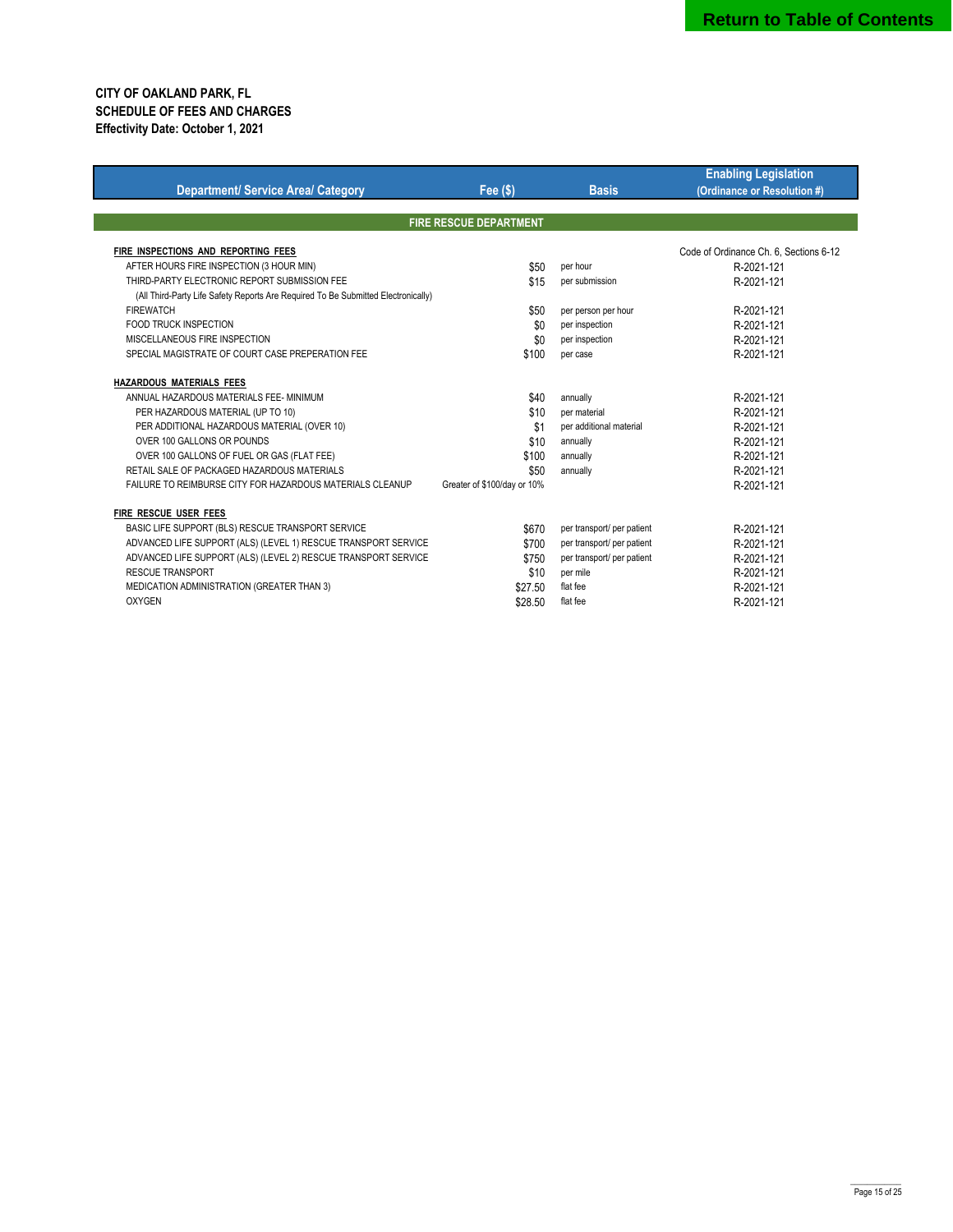**Return to Table of Contents**

# **FINANCIAL SERVICES DEPARTMENT**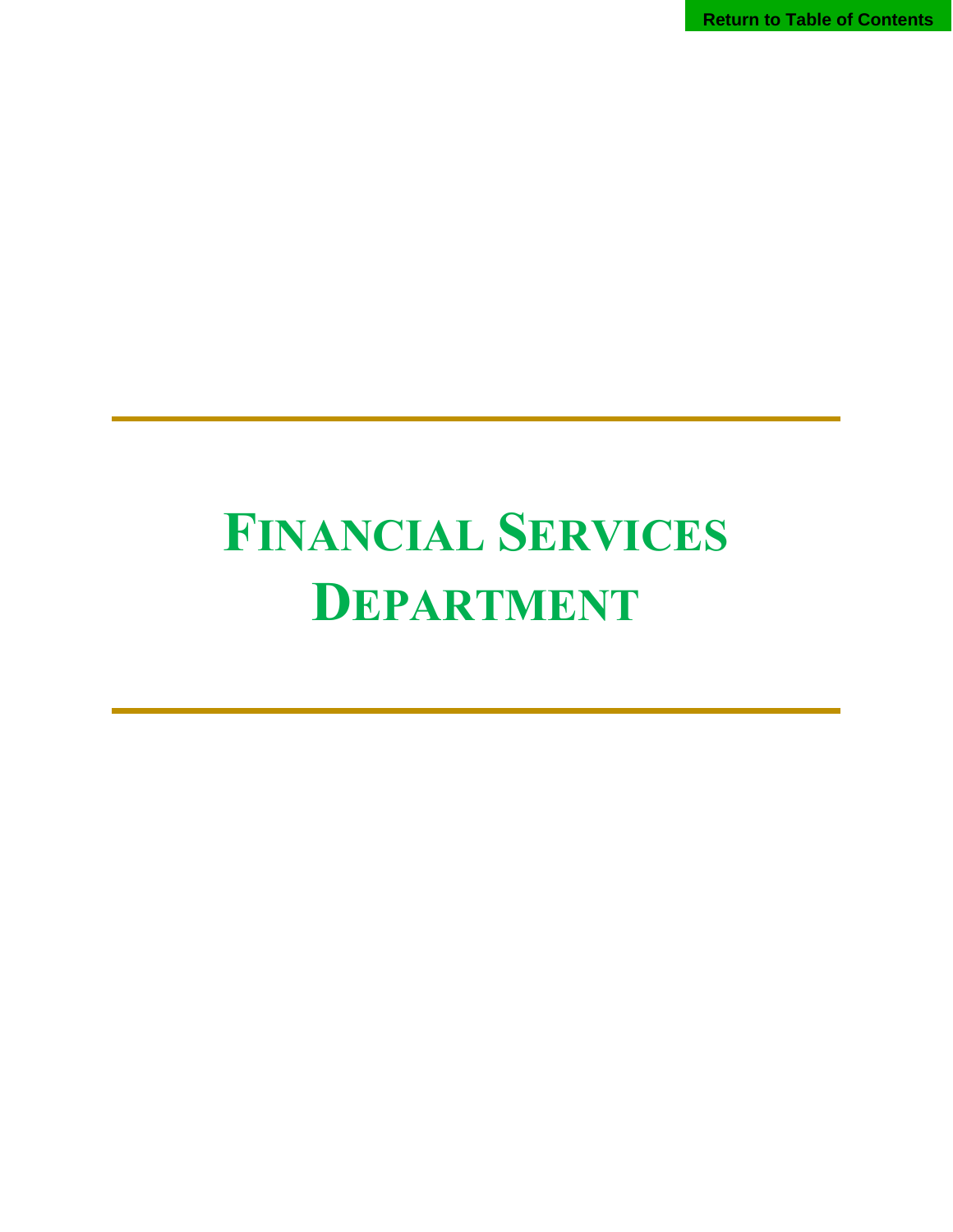| Department/ Service Area/ Category                   | Fee $(S)$                                   | <b>Basis</b>   | <b>Enabling Legislation</b><br>(Ordinance or Resolution #) |  |
|------------------------------------------------------|---------------------------------------------|----------------|------------------------------------------------------------|--|
|                                                      |                                             |                |                                                            |  |
| <b>FINANCIAL SERVICES DEPARTMENT</b>                 |                                             |                |                                                            |  |
| <b>MISCELLANEOUS FINANCE FEES</b><br>RETURNED CHECKS | Higher of \$15 or 5% of<br>the check amount | per occurrence | Code of Ordinance Section 8-37                             |  |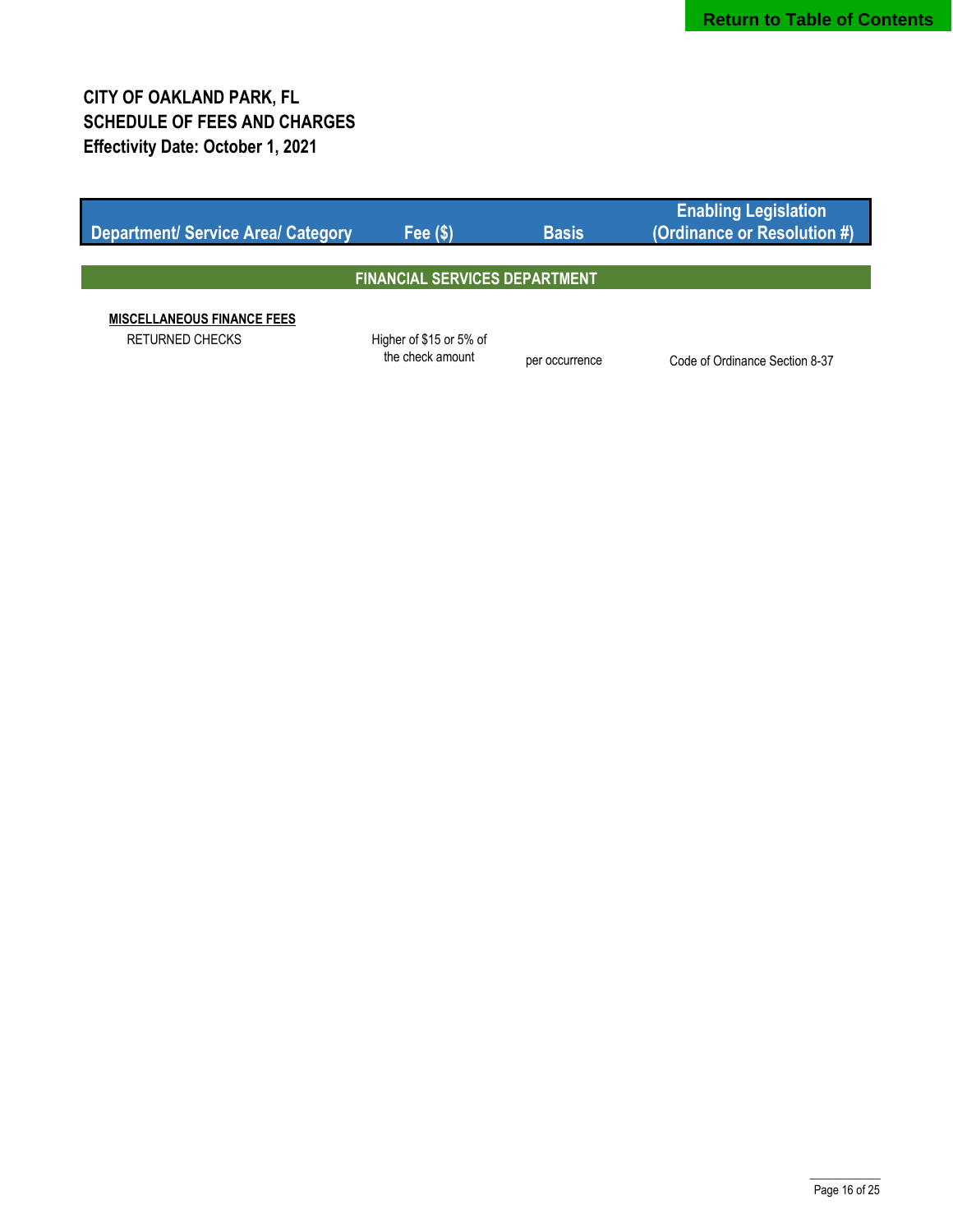**Return to Table of Contents**

# **PARKS AND LEISURE SERVICES DEPARTMENT**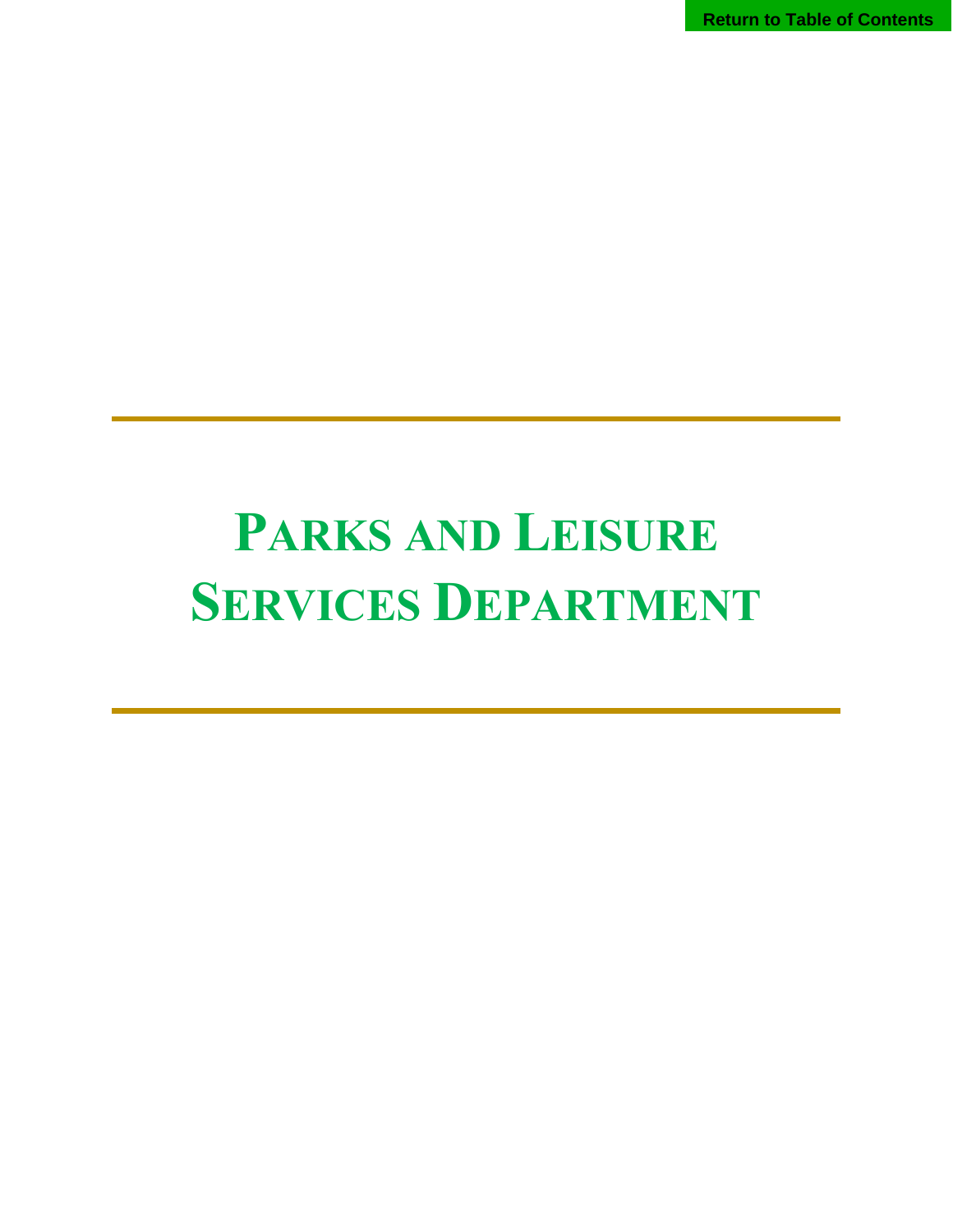|                                           |                             |              | <b>Enabling Legislation</b>                          |
|-------------------------------------------|-----------------------------|--------------|------------------------------------------------------|
| <b>Department/ Service Area/ Category</b> | Fee (\$)                    | <b>Basis</b> | (Ordinance or Resolution #)                          |
|                                           |                             |              |                                                      |
|                                           | <b>PARKS AND RECREATION</b> |              |                                                      |
|                                           |                             |              |                                                      |
| <b>FACILITY RENTAL FEE SCHEDULE</b>       |                             |              |                                                      |
|                                           |                             |              |                                                      |
| <b>REFUNDABLE DEPOSIT</b>                 | \$250                       |              | Code of Ordinance Ch. 8, Sec 8-21.1(h)<br>R-2021-121 |
| JACO PASTORIUS PARK COMMUNITY CENTER      |                             | per event    | R-2021-121                                           |
| COLLINS COMMUNITY CENTER                  | \$250                       | per event    |                                                      |
| <b>PAVILIONS</b>                          | \$50                        | per event    | R-2021-121                                           |
| <b>COMMUNITY CENTER FEES</b>              |                             |              |                                                      |
| JACO PASTORIUS PARK COMMUNITY CENTER      |                             |              |                                                      |
| Resident                                  | \$100                       | per hour     | R-2021-121                                           |
| Non-resident                              | \$150                       | per hour     | R-2021-121                                           |
|                                           |                             |              |                                                      |
| COLLINS COMMUNITY CENTER                  |                             |              |                                                      |
| Resident                                  | \$85                        | per hour     | R-2021-121                                           |
| Non-resident                              | \$140                       | per hour     | R-2021-121                                           |
|                                           |                             |              |                                                      |
| <b>PAVILION FEES</b>                      |                             |              |                                                      |
| STEVENS FIELD PAVILION                    |                             |              |                                                      |
| Resident                                  | \$90                        | per day      | R-2021-121                                           |
| Non-resident                              | \$170                       | per day      | R-2021-121                                           |
|                                           |                             |              |                                                      |
| ROYAL PALM PARK PAVILION                  |                             |              |                                                      |
| Resident                                  | \$90                        | per day      | R-2021-121                                           |
| Non-resident                              | \$170                       | per day      | R-2021-121                                           |
| DR. CARTER G. WOODSON PAVILION            |                             |              |                                                      |
| Resident                                  | \$30                        | per day      | R-2021-121                                           |
| Non-resident                              | \$50                        | per day      | R-2021-121                                           |
|                                           |                             |              |                                                      |
| <b>PERMIT FEE SCHEDULE</b>                |                             |              |                                                      |
|                                           |                             |              |                                                      |
| <b>FIELD PERMIT</b>                       |                             |              |                                                      |
| FIELD PERMIT UNTIL 5 P.M.                 |                             |              |                                                      |
| Resident                                  | \$30                        | per hour     | R-2021-121                                           |
| Non-resident                              | \$60                        | per hour     | R-2021-121                                           |
| FIELD PERMIT AFTER 5 P.M.                 |                             |              |                                                      |
| Resident                                  | \$50                        | per hour     | R-2021-121                                           |
| Non-resident                              | \$80                        | per hour     | R-2021-121                                           |
|                                           |                             |              |                                                      |
| FIELD PREPARATION - BASEBALL              |                             |              |                                                      |
| Resident                                  | \$15                        | per lining   | R-2021-121                                           |
| Non-resident                              | \$30                        | per lining   | R-2021-121                                           |
|                                           |                             |              |                                                      |
| FIELD PREPARATION - FOOTBALL              |                             |              |                                                      |
| Resident                                  | \$100                       | per lining   | R-2021-121                                           |
| Non-resident                              | \$125                       | per lining   | R-2021-121                                           |
| FIELD PREPARATION - SOCCER                |                             |              |                                                      |
| Resident                                  | \$100                       | per lining   | R-2021-121                                           |
| Non-resident                              | \$125                       | per lining   | R-2021-121                                           |
|                                           |                             |              |                                                      |
| FIELD PREPARATION - LACROSSE              |                             |              |                                                      |
| Resident                                  | \$100                       | per lining   | R-2021-121                                           |
| Non-resident                              | \$125                       | per lining   | R-2021-121                                           |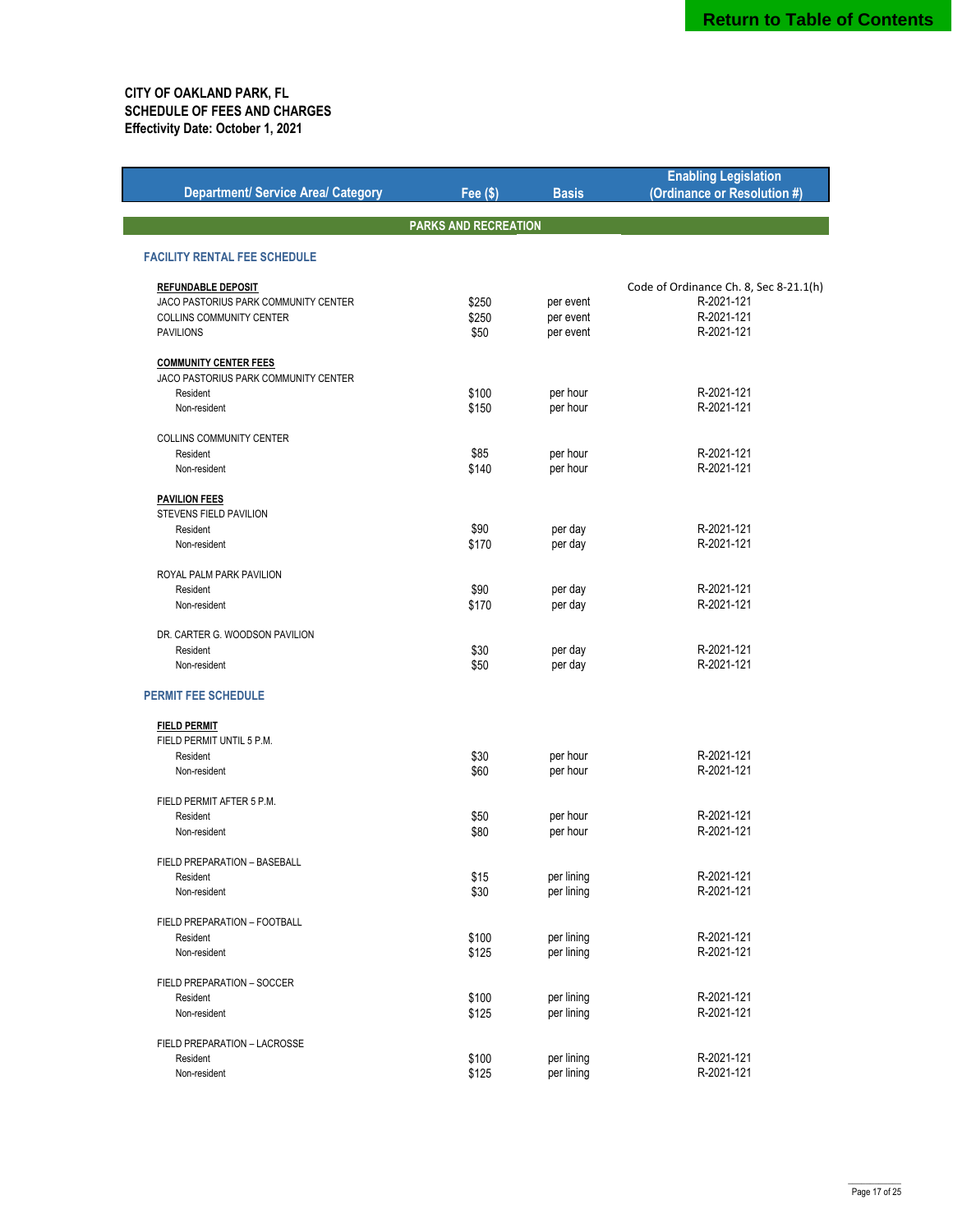|                                              |                      |                            | <b>Enabling Legislation</b>            |
|----------------------------------------------|----------------------|----------------------------|----------------------------------------|
| <b>Department/ Service Area/ Category</b>    | <b>Fee (\$)</b>      | <b>Basis</b>               | (Ordinance or Resolution #)            |
|                                              |                      |                            |                                        |
|                                              | PARKS AND RECREATION |                            |                                        |
|                                              |                      |                            |                                        |
| <b>TENNIS FEE SCHEDULE</b>                   |                      |                            |                                        |
| <b>TENNIS LESSONS</b>                        |                      |                            | Code of Ordinance Ch. 8, Sec 8-21.1(h) |
| 1 HOUR LESSON                                | \$60                 | per resident/ non-resident | R-2021-121                             |
| 30 MINUTE LESSON                             | \$35                 | per resident/ non-resident | R-2021-121                             |
|                                              |                      |                            |                                        |
| <b>TENNIS CLAY COURT RENTALS</b>             |                      |                            |                                        |
| <b>NO LIGHTS</b>                             |                      |                            |                                        |
| Resident                                     | \$7                  | per hour                   | R-2021-121                             |
| Non-resident                                 | \$10                 | per hour                   | R-2021-121                             |
| <b>WITH LIGHTS</b>                           |                      |                            |                                        |
| Resident                                     | \$10                 | per hour                   | R-2021-121                             |
| Non-resident                                 | \$13                 | per hour                   | R-2021-121                             |
|                                              |                      |                            |                                        |
| <b>TENNIS MEMBERSHIPS</b>                    |                      |                            |                                        |
| <b>COUPLES MEMBERSHIP</b>                    |                      |                            |                                        |
| Resident                                     | \$210                | per couple                 | R-2021-121                             |
| Non-resident                                 | \$345                | per couple                 | R-2021-121                             |
| SENIOR COUPLES MEMBERSHIP*                   |                      |                            |                                        |
| Resident                                     | \$170                | per couple                 | R-2021-121                             |
| Non-resident                                 | \$285                | per couple                 | R-2021-121                             |
| <b>FAMILY MEMBERSHIP</b>                     |                      |                            |                                        |
| Resident                                     | \$290                | per family                 | R-2021-121                             |
| Non-resident                                 | \$475                | per family                 | R-2021-121                             |
| INDIVIDUAL MEMBERSHIP                        |                      |                            |                                        |
| Resident                                     | \$160                | per person                 | R-2021-121                             |
| Non-resident                                 | \$295                | per person                 | R-2021-121                             |
| SENIOR INDIVIDUAL MEMBERSHIP*                |                      |                            |                                        |
| Resident                                     | \$120                | per person                 | R-2021-121                             |
| Non-resident                                 | \$255                | per person                 | R-2021-121                             |
| JUNIOR MEMBERSHIP (UNDER 18 YEARS)           |                      |                            |                                        |
| Resident                                     | \$55                 | per person                 | R-2021-121                             |
| Non-resident                                 | \$75                 | per person                 | R-2021-121                             |
| LEAGUE TEAM MEMBERSHIP                       |                      |                            |                                        |
| Resident                                     | \$175                | per team                   | R-2021-121                             |
| Non-resident                                 | \$175                | per team                   | R-2021-121                             |
| *New reduced rates for Seniors (55 and over) |                      |                            |                                        |
|                                              |                      |                            |                                        |
| <b>ATHLETIC FEE SCHEDULE</b>                 |                      |                            |                                        |
| <b>YOUTH ATHLETICS</b>                       |                      |                            |                                        |
| <b>BASKETBALL</b>                            | \$60                 | per hour                   | R-2021-121                             |
| Resident                                     | \$115                | per hour                   | R-2021-121                             |
| Non-resident                                 |                      |                            |                                        |
| <b>FLAG FOOTBALL</b>                         | \$60                 | per hour                   | R-2021-121                             |
| Resident                                     | \$115                | per hour                   | R-2021-121                             |
| Non-resident                                 |                      |                            |                                        |
| SOCCER                                       | \$60                 | per hour                   | R-2021-121                             |
| Resident                                     | \$115                | per hour                   | R-2021-121                             |
| Non-resident                                 |                      |                            |                                        |
| CHEERLEADING                                 | \$60                 | per hour                   | R-2021-121                             |
| Resident                                     | \$115                | per hour                   | R-2021-121                             |
| Non-resident                                 |                      |                            |                                        |
|                                              |                      |                            |                                        |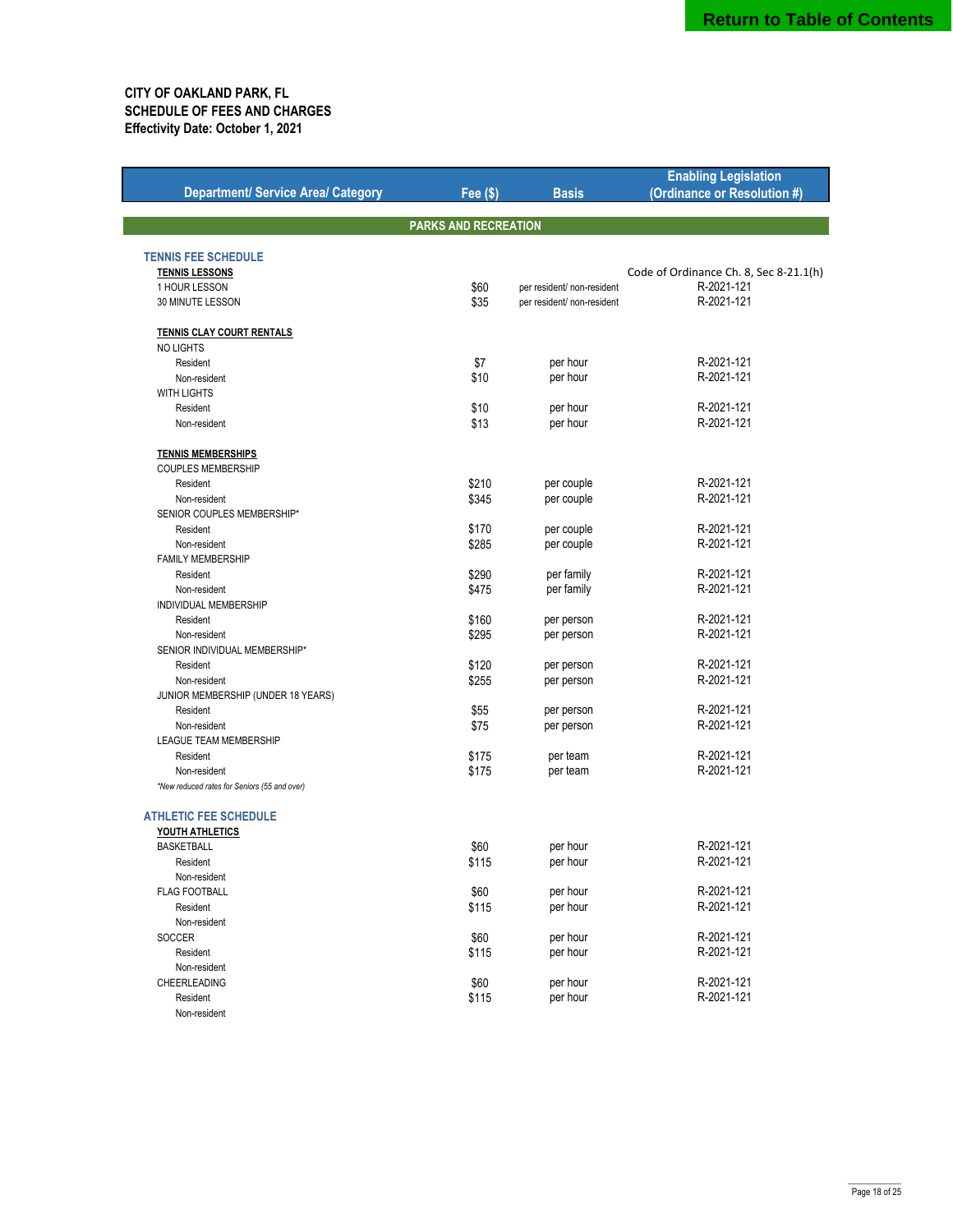|                                                        |                             |              | <b>Enabling Legislation</b>            |
|--------------------------------------------------------|-----------------------------|--------------|----------------------------------------|
| <b>Department/ Service Area/ Category</b>              | <b>Fee (\$)</b>             | <b>Basis</b> | (Ordinance or Resolution #)            |
|                                                        |                             |              |                                        |
|                                                        | <b>PARKS AND RECREATION</b> |              |                                        |
| <b>ADULT ATHLETICS (TEAM FEE)</b>                      |                             |              |                                        |
| <b>BASKETBALL (MEN'S)</b>                              |                             |              |                                        |
| Resident & Non-resident                                | \$500                       | per team     | R-2021-121                             |
| SOCCER (MEN'S)                                         |                             |              | R-2021-121                             |
| Resident & Non-resident                                | \$650                       | per team     |                                        |
| FRISBEE (ADULT)<br>Resident & Non-resident             | \$450                       | per team     | R-2021-121                             |
|                                                        |                             |              |                                        |
| <b>AFTER SCHOOL FEE SCHEDULE</b>                       |                             |              |                                        |
| AFTER SCHOOL: GRADES VPK - 8th                         |                             |              |                                        |
| <b>REGISTRATION FEE</b>                                |                             |              | Code of Ordinance Ch. 8, Sec 8-21.1(h) |
| Resident & Non-resident                                | \$35                        | per child    | R-2021-121                             |
| REGULAR LUNCH WEEKLY RATE                              |                             |              |                                        |
| Resident & Non-resident                                | \$45                        | per child    | R-2021-121                             |
| REDUCED LUNCH WEEKLY RATE                              |                             |              |                                        |
| Resident & Non-resident                                | \$36                        | per child    | R-2021-121                             |
| FREE LUNCH WEEKLY RATE                                 |                             |              |                                        |
| Resident & Non-resident                                | \$32                        | per child    | R-2021-121                             |
| <b>SUMMER CAMP FEE SCHEDULE</b>                        |                             |              |                                        |
| SUMMER CAMP: GRADES VPK - 8th                          |                             |              |                                        |
| <b>WEEKLY RATE</b>                                     |                             |              |                                        |
| Resident & Non-resident                                | \$60                        | per child    | R-2021-121                             |
| (based on 5 days @ \$12/day; field trips not included) |                             |              |                                        |
|                                                        |                             |              |                                        |
| <b>WINTER CAMP FEE SCHEDULE</b>                        |                             |              |                                        |
| WINTER CAMP: GRADES VPK - 8th                          |                             |              |                                        |
| <b>WEEKLY</b>                                          |                             |              |                                        |
| Resident & Non-resident                                | \$100                       | per child    | R-2021-121                             |
| (based on 4 days @ \$25/day; field trips included)     |                             |              |                                        |
| <b>SPRING CAMP FEE SCHEDULE</b>                        |                             |              |                                        |
| <b>SPRING CAMP: GRADES VPK - 8th</b>                   |                             |              |                                        |
| WEEKLY                                                 |                             |              |                                        |
| Resident & Non-resident                                | \$125                       | per child    | R-2021-121                             |
| (based on 5 days @ \$25/day; field trips included)     |                             |              |                                        |
|                                                        |                             |              |                                        |
| PUBLIC SCHOOL HOLIDAY FEE SCHEDULE                     |                             |              |                                        |
| PUBLIC SCHOOL HOLIDAY: GRADES VPK - 8th                |                             |              |                                        |
| <b>DAILY RATE</b><br>Resident & Non-resident           | \$25                        | per child    | R-2021-121                             |
| Field Trips Included                                   |                             |              |                                        |
|                                                        |                             |              |                                        |
| <b>ACTIVE ADULTS FEE SCHEDULE</b>                      |                             |              |                                        |
| <b>ACTIVE ADULTS MEMBERSHIP</b>                        |                             |              |                                        |
| <b>MEMBERSHIP</b>                                      |                             |              |                                        |
| Resident                                               | \$20                        | per person   | R-2021-121                             |
| Non-resident                                           | \$25                        | per person   | R-2021-121                             |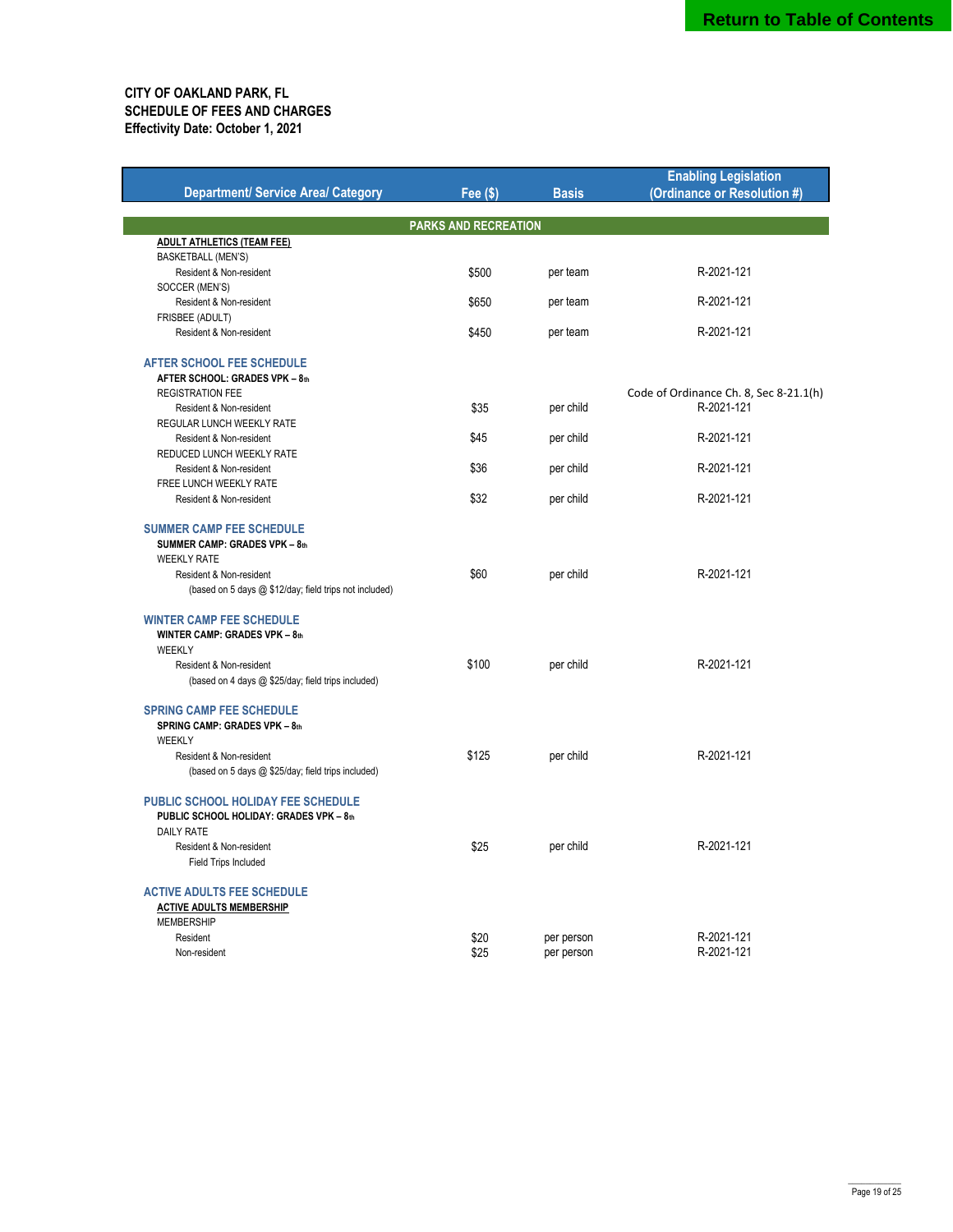**Return to Table of Contents**

# **PUBLIC WORKS – UTILITY BILLING DIVISION**

 **\_**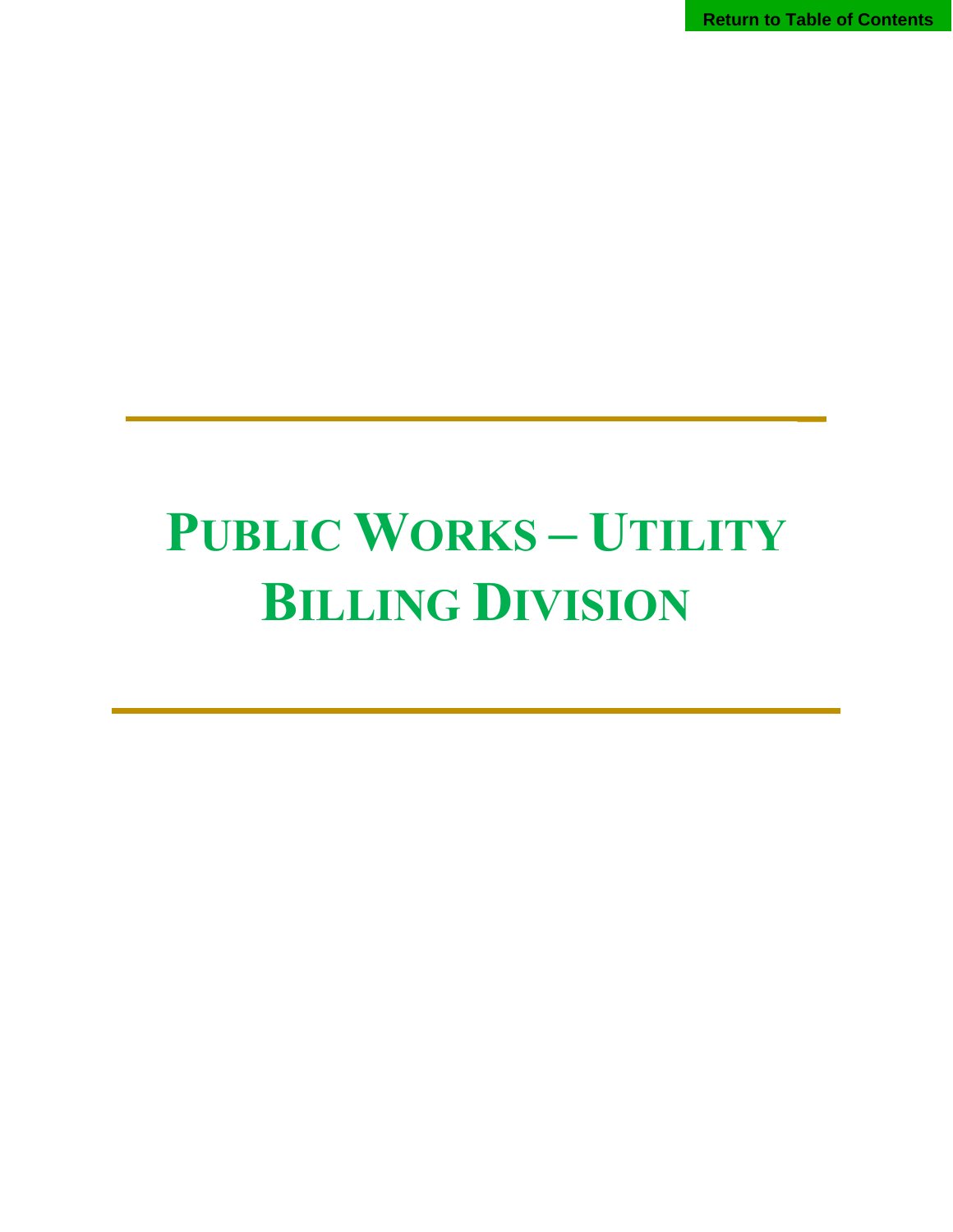|                                           |                 |                        | <b>Enabling Legislation</b>            |
|-------------------------------------------|-----------------|------------------------|----------------------------------------|
| <b>Department/ Service Area/ Category</b> | <b>Fee (\$)</b> | <b>Basis</b>           | (Ordinance or Resolution #)            |
|                                           |                 |                        |                                        |
|                                           |                 | <b>UTILITY BILLING</b> |                                        |
|                                           |                 |                        |                                        |
| <b>RESIDENTIAL WATER</b>                  |                 |                        | Code of Ordinance Ch. 22, Section 22-8 |
| <b>BASE RATE</b>                          | \$15.32         | per account/ customer  | O-2020-012                             |
| <b>CONSUMPTION:</b>                       |                 |                        |                                        |
| $0 - 3,000$                               | \$6.80          | per thousand gallon    | 0-2020-012                             |
| $4,000 - 8,000$                           | \$7.61          | per thousand gallon    | 0-2020-012                             |
| $9,000 - 14,000$                          | \$8.69          | per thousand gallon    | O-2020-012                             |
| $15,000 +$                                | \$9.73          | per thousand gallon    | O-2020-012                             |
|                                           |                 |                        |                                        |
| <b>MULTI-FAMILY WATER</b>                 |                 |                        |                                        |
| <b>BASE RATE</b>                          | \$12.24         | per unit               | 0-2020-012                             |
| <b>CONSUMPTION:</b>                       |                 |                        |                                        |
| $0 - 3,000$                               | \$6.80          | per thousand gallon    | 0-2020-012                             |
| $4,000 - 8,000$                           | \$7.61          | per thousand gallon    | O-2020-012                             |
| $9,000 - 14,000$                          | \$8.69          | per thousand gallon    | O-2020-012                             |
| $15,000 +$                                | \$9.73          | per thousand gallon    | O-2020-012                             |
|                                           |                 |                        |                                        |
| <b>COMMERCIAL WATER</b>                   |                 |                        |                                        |
| <b>BASE RATE</b>                          | \$7.12          | per account/ customer  | 0-2020-012                             |
| <b>CONSUMPTION:</b>                       |                 |                        |                                        |
| $3/4$ - inch                              | \$15.32         | per thousand gallon    | O-2020-012                             |
| $1 - inch$                                | \$38.30         | per thousand gallon    | O-2020-012                             |
| 1 1/2 - inch                              | \$76.58         | per thousand gallon    | 0-2020-012                             |
| $2 - inch$                                | \$122.52        | per thousand gallon    | 0-2020-012                             |
| 3 - inch                                  | \$245.05        | per thousand gallon    | O-2020-012                             |
| 4 - inch                                  | \$382.90        | per thousand gallon    | O-2020-012                             |
| 6 - inch                                  | \$765.76        | per thousand gallon    | 0-2020-012                             |
| $8 - inch$                                | \$1,225.22      | per thousand gallon    | O-2020-012                             |
| $10 - inch$                               | \$1,761.26      | per thousand gallon    | O-2020-012                             |
|                                           |                 |                        |                                        |
| <b>HOTEL-MOTEL WATER</b>                  |                 |                        |                                        |
| <b>BASE RATE</b>                          | \$12.24         | per unit               | O-2020-012                             |
| <b>CONSUMPTION</b>                        | \$7.12          | per thousand gallon    | 0-2020-012                             |
|                                           |                 |                        |                                        |
| <b>IRRIGATION</b>                         |                 |                        |                                        |
| <b>BASE RATE (all sizes)</b>              | \$15.32         | per account/ customer  | O-2020-012                             |
| <b>CONSUMPTION:</b>                       |                 |                        |                                        |
| $0 - 8,000$                               | \$7.61          | per thousand gallon    | 0-2020-012                             |
| $9,000 - 14,000$                          | \$8.69          | per thousand gallon    | O-2020-012                             |
| $15,000 +$                                | \$9.73          | per thousand gallon    | O-2020-012                             |
|                                           |                 |                        |                                        |
| <b>HYDRANT METER</b>                      |                 |                        |                                        |
| <b>BASE RATE</b>                          | \$42.75         | per hydrant            | O-2020-012                             |
| <b>CONSUMPTION</b>                        | \$7.12          | per thousand gallon    | 0-2020-012                             |
|                                           |                 |                        |                                        |
|                                           |                 |                        |                                        |
| <b>FIRE SERVICE LINE</b>                  | \$22.14         | per unit               | O-2020-012                             |
|                                           |                 |                        |                                        |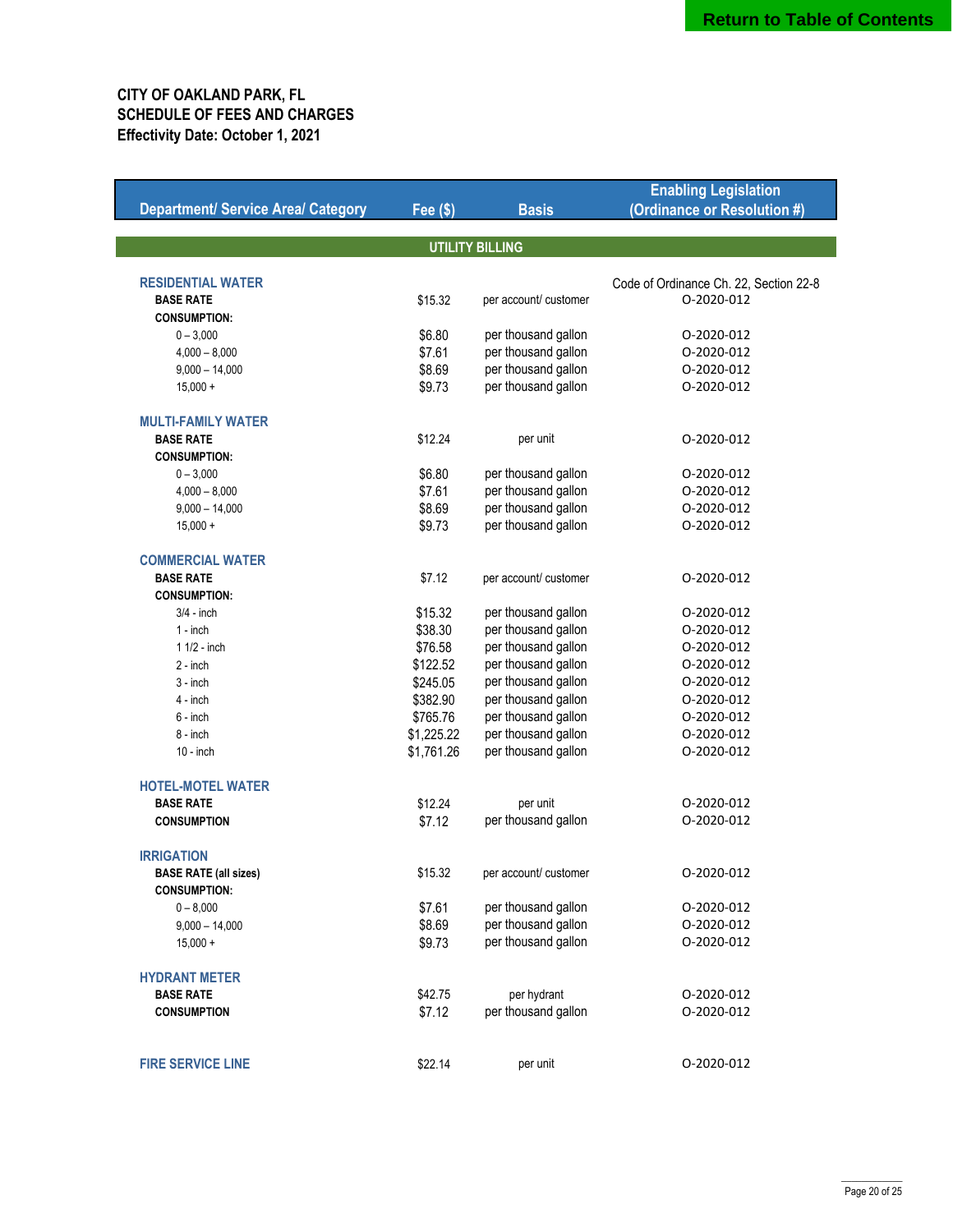| <b>Department/ Service Area/ Category</b>   | Fee (\$)   | <b>Basis</b>           | <b>Enabling Legislation</b><br>(Ordinance or Resolution #) |
|---------------------------------------------|------------|------------------------|------------------------------------------------------------|
|                                             |            | <b>UTILITY BILLING</b> |                                                            |
|                                             |            |                        |                                                            |
| <b>RESIDENTIAL SEWER</b>                    |            |                        | Code of Ordinance Ch. 15, Section 15-4.                    |
| <b>BASE RATE</b>                            | \$18.15    | per account/ customer  | O-2020-013                                                 |
| <b>CONSUMPTION</b>                          | \$6.94     | per thousand gallon    | O-2020-013                                                 |
| cap on 15,000 gallons                       | \$122.25   |                        |                                                            |
| <b>MULTI-FAMILY SEWER</b>                   |            |                        |                                                            |
| <b>BASE RATE</b>                            | \$14.51    | per unit               | 0-2020-013                                                 |
| <b>CONSUMPTION</b>                          | \$6.94     | per thousand gallon    | O-2020-013                                                 |
|                                             |            |                        |                                                            |
| <b>COMMERCIAL SEWER</b><br><b>BASE RATE</b> | \$6.94     | per account/ customer  | O-2020-013                                                 |
| <b>CONSUMPTION:</b>                         |            |                        |                                                            |
| $3/4 - inch$                                | \$18.15    | per thousand gallon    | 0-2020-013                                                 |
| $1 - inch$                                  | \$45.38    | per thousand gallon    | O-2020-013                                                 |
| 1 1/2 - inch                                | \$90.76    | per thousand gallon    | O-2020-013                                                 |
| $2 - inch$                                  | \$145.22   | per thousand gallon    | O-2020-013                                                 |
| $3 - inch$                                  | \$290.44   | per thousand gallon    | O-2020-013                                                 |
| $4 - inch$                                  | \$453.80   | per thousand gallon    | O-2020-013                                                 |
| $6 - inch$                                  | \$907.64   | per thousand gallon    | 0-2020-013                                                 |
| $8 - inch$                                  | \$1,452.21 | per thousand gallon    | O-2020-013                                                 |
| $10 - inch$                                 | \$2,087.53 | per thousand gallon    | O-2020-013                                                 |
| <b>HOTEL-MOTEL SEWER</b>                    |            |                        |                                                            |
| <b>BASE RATE</b>                            | \$14.51    | per unit               | O-2020-013                                                 |
| <b>CONSUMPTION</b>                          | \$6.94     | per thousand gallon    | O-2020-013                                                 |
| <b>METER DEPOSIT</b>                        |            |                        |                                                            |
| <b>METER SIZE</b>                           |            |                        | Code of Ordinance Ch. 22, Section 22-8.                    |
| 5/8" or 3/4                                 | \$110      | per account/ customer  | O-2020-012                                                 |
| 1"                                          | \$110      | per account/ customer  | O-2020-012                                                 |
| 1 & 1/2"                                    | \$450      | per account/ customer  | O-2020-012                                                 |
| 2"                                          | \$720      | per account/ customer  | O-2020-012                                                 |
| <b>Hydrant Meter</b>                        | \$1,020    | per account/ customer  | 0-2020-012                                                 |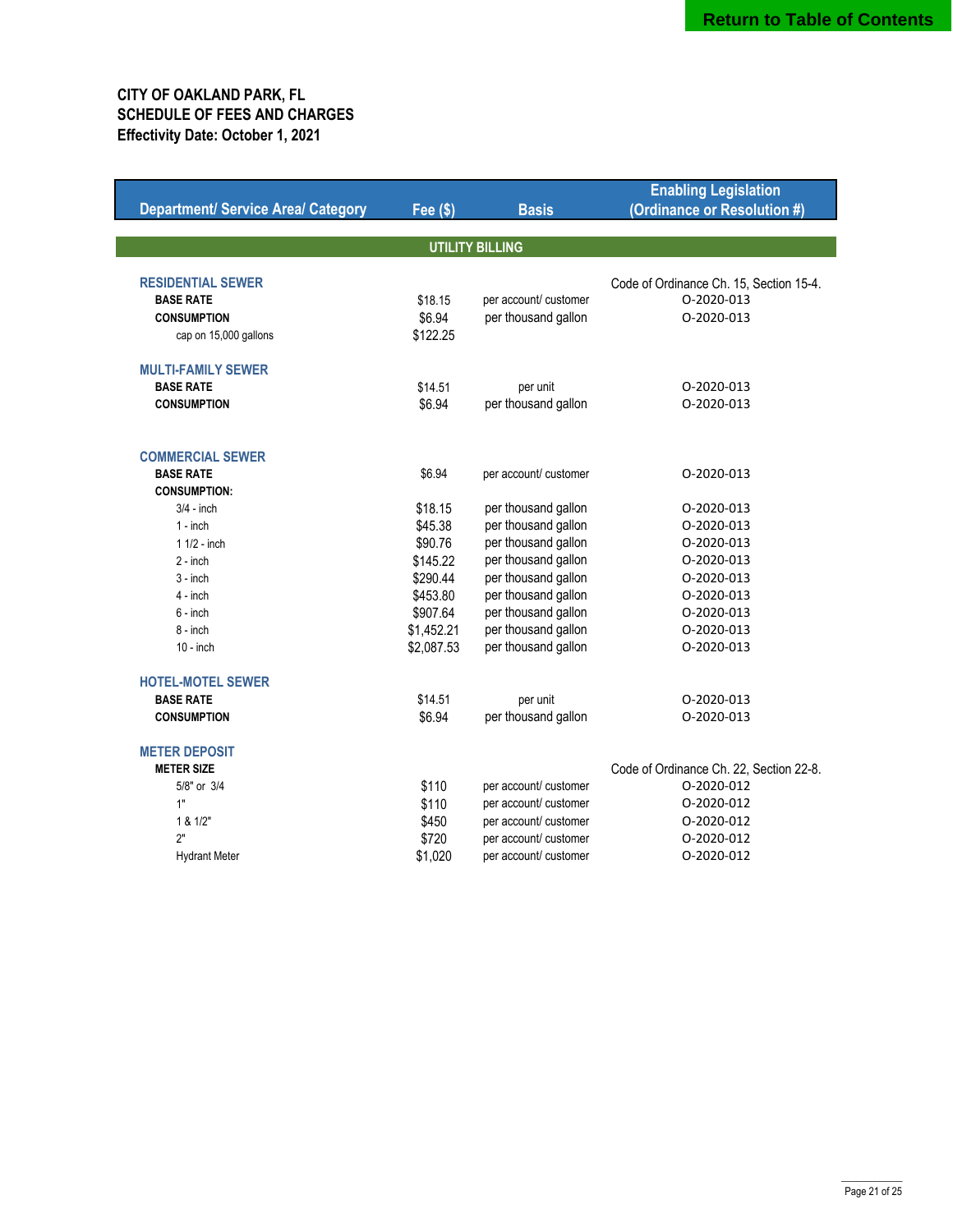| <b>Department/ Service Area/ Category</b> | Fee $(\$)$ | <b>Basis</b> | <b>Enabling Legislation</b><br>(Ordinance or Resolution #) |  |  |  |
|-------------------------------------------|------------|--------------|------------------------------------------------------------|--|--|--|
| <b>UTILITY BILLING</b>                    |            |              |                                                            |  |  |  |
| <b>METER INSTALLATION</b>                 |            |              |                                                            |  |  |  |
| <b>METER SIZE</b>                         |            |              | Code of Ordinance Ch. 22, Section 22-8.                    |  |  |  |
| 5/8" or 3/4                               |            |              |                                                            |  |  |  |
| Tap                                       | \$785.00   | per meter    | 0-2020-012                                                 |  |  |  |
| Set                                       | \$800.00   | per meter    | 0-2020-012                                                 |  |  |  |
| 1"                                        |            |              |                                                            |  |  |  |
| Tap                                       | \$800      | per meter    | O-2020-012                                                 |  |  |  |
| Set                                       | \$845      | per meter    | O-2020-012                                                 |  |  |  |
| 1 & 1/2"                                  |            |              |                                                            |  |  |  |
| Tap                                       | \$940      | per meter    | O-2020-012                                                 |  |  |  |
| Set                                       | \$1,140    | per meter    | 0-2020-012                                                 |  |  |  |
| 2"                                        |            |              |                                                            |  |  |  |
| Tap                                       | \$975      | per meter    | 0-2020-012                                                 |  |  |  |
| Set                                       | \$1,350    | per meter    | O-2020-012                                                 |  |  |  |
|                                           |            |              |                                                            |  |  |  |

*Additional charges may apply for new meter installation*

*All taps and services larger than two (2) inches by agreement*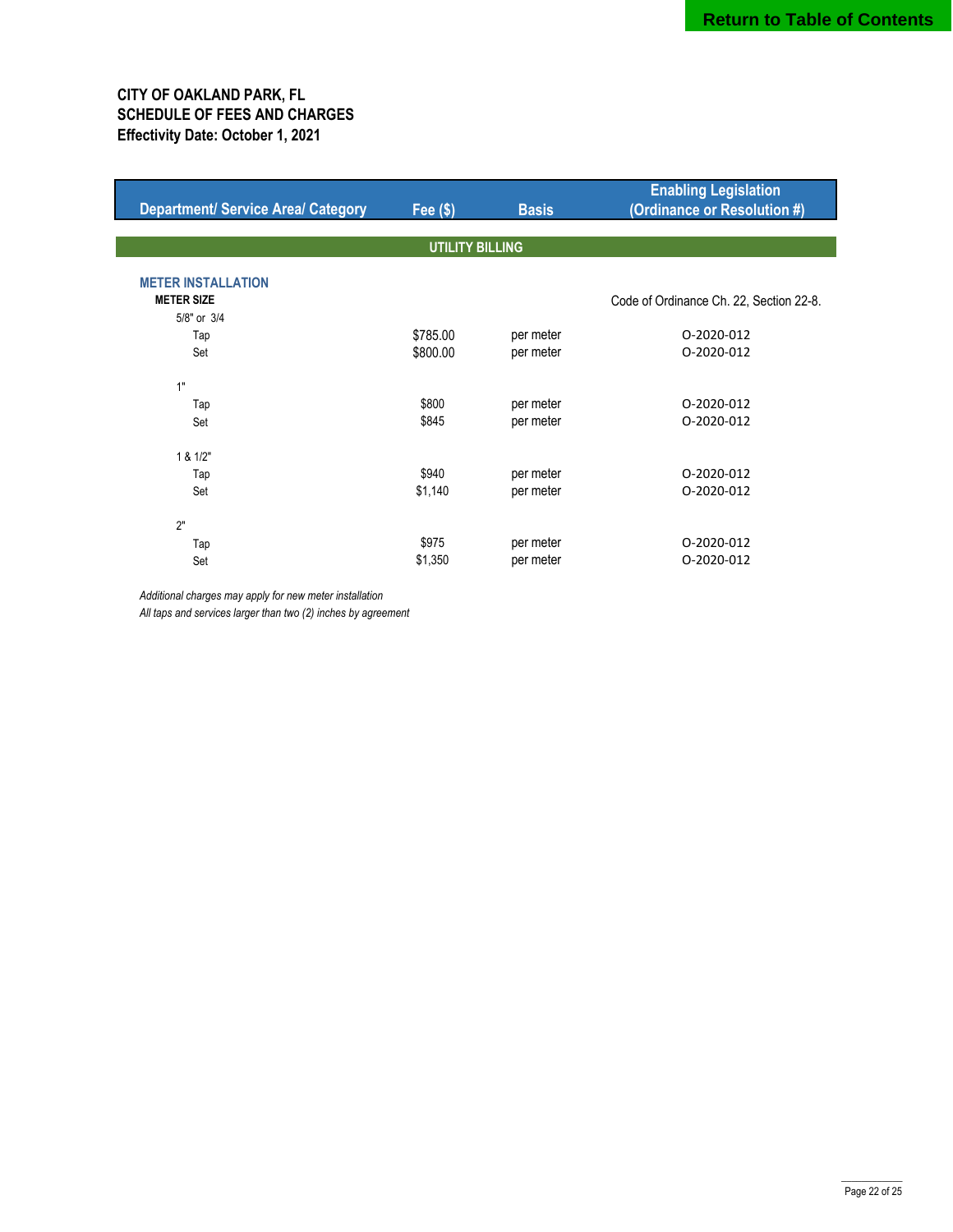|                                           |                        |                             | <b>Enabling Legislation</b>         |
|-------------------------------------------|------------------------|-----------------------------|-------------------------------------|
| <b>Department/ Service Area/ Category</b> | <b>Fee (\$)</b>        | <b>Basis</b>                | (Ordinance or Resolution #)         |
|                                           |                        |                             |                                     |
|                                           | <b>UTILITY BILLING</b> |                             |                                     |
| <b>DUMPSTER RATES</b>                     |                        |                             |                                     |
| <b>TWO (2) CUBIC YARDS</b>                |                        |                             | Code of Ordinance Ch. 13, Sec 13-10 |
| Frequency of Collection(s) Per Week:      |                        |                             |                                     |
| 1                                         | \$67.28                | per month                   | 0-2021-017                          |
| 2                                         | \$134.55               | per month                   | 0-2021-017                          |
| 3                                         | \$201.83               | per month                   | 0-2021-017                          |
| 4                                         | \$269.11               | per month                   | 0-2021-017                          |
| 5                                         | \$336.39               | per month                   | 0-2021-017                          |
|                                           |                        |                             |                                     |
| <b>THREE (3) CUBIC YARDS</b>              |                        |                             |                                     |
| Frequency of Collection(s) Per Week:      |                        |                             |                                     |
| 1                                         | \$100.92               | per month                   | 0-2021-017                          |
| 2                                         | \$201.83               | per month                   | 0-2021-017                          |
| 3                                         | \$302.75               | per month                   | 0-2021-017                          |
| 4                                         | \$403.66               | per month                   | 0-2021-017                          |
| 5                                         | \$504.58               | per month                   | 0-2021-017                          |
| <b>FOUR (4) CUBIC YARDS</b>               |                        |                             |                                     |
| Frequency of Collection(s) Per Week:      |                        |                             |                                     |
| 1                                         | \$134.55               | per month                   | 0-2021-017                          |
| 2                                         | \$269.11               | per month                   | 0-2021-017                          |
| 3                                         | \$403.66               | per month                   | 0-2021-017                          |
| 4                                         | \$538.22               | per month                   | 0-2021-017                          |
| 5                                         | \$672.77               | per month                   | O-2021-017                          |
|                                           |                        |                             |                                     |
| SIX (6) CUBIC YARDS                       |                        |                             |                                     |
| Frequency of Collection(s) Per Week:      |                        |                             |                                     |
| 1                                         | \$201.83               | per month                   | 0-2021-017                          |
| 2                                         | \$403.66               | per month                   | 0-2021-017                          |
| 3                                         | \$605.50               | per month                   | 0-2021-017                          |
| 4                                         | \$807.33               | per month                   | O-2021-017                          |
| 5                                         | \$1,009.16             | per month                   | 0-2021-017                          |
| <b>EIGHT (8) CUBIC YARDS</b>              |                        |                             |                                     |
| Frequency of Collection(s) Per Week:      |                        |                             |                                     |
| 1                                         | \$269.11               | per month                   | 0-2021-017                          |
| 2                                         | \$538.22               | per month                   | 0-2021-017                          |
| 3                                         | \$807.33               | per month                   | 0-2021-017                          |
| 4                                         | \$1,076.44             | per month                   | 0-2021-017                          |
| 5                                         | \$1,345.55             | per month                   | 0-2021-017                          |
| <b>ADDITIONAL DUMPSTER PICKUP</b>         | \$7.77                 | times size of dumpster size |                                     |
| 2                                         | \$15.54                | per month                   | 0-2021-017                          |
| 3                                         | \$23.31                | per month                   | 0-2021-017                          |
| 4                                         | \$31.08                | per month                   | O-2021-017                          |
| 6                                         | \$46.62                | per month                   | 0-2021-017                          |
| 8                                         |                        | per month                   | 0-2021-017                          |
|                                           | \$62.16                |                             |                                     |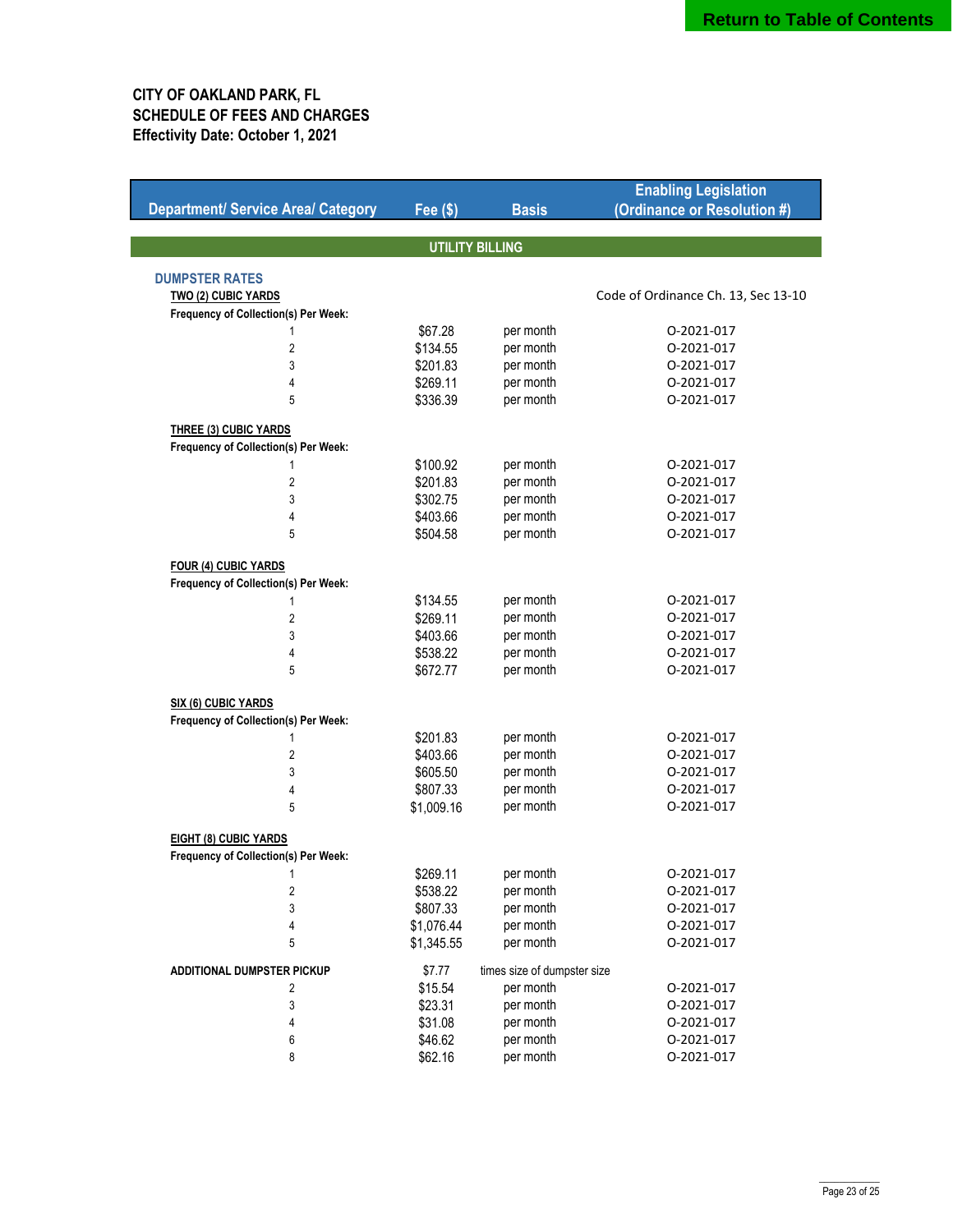|                                           |                 |                              | <b>Enabling Legislation</b> |  |  |
|-------------------------------------------|-----------------|------------------------------|-----------------------------|--|--|
| <b>Department/ Service Area/ Category</b> | <b>Fee (\$)</b> | <b>Basis</b>                 | (Ordinance or Resolution #) |  |  |
| <b>UTILITY BILLING</b>                    |                 |                              |                             |  |  |
|                                           |                 |                              |                             |  |  |
| <b>DUMPSTER DEPOSITS</b>                  |                 |                              |                             |  |  |
| TWO (2) TO FOUR (4) CUBIC YARDS           |                 |                              |                             |  |  |
| ONE (1) TO TWO (2) PICKUPS<br>Owner       |                 |                              | 0-2021-017                  |  |  |
| Tenant                                    | \$270<br>\$540  | per dumpster<br>per dumpster | 0-2021-017                  |  |  |
|                                           |                 |                              |                             |  |  |
| THREE (3) TO FIVE (5) PICKUPS             |                 |                              |                             |  |  |
| Owner                                     | \$540           | per dumpster                 | 0-2021-017                  |  |  |
| Tenant                                    | \$1,080         | per dumpster                 | 0-2021-017                  |  |  |
| SIX (6) TO EIGHT (8) CUBIC YARDS          |                 |                              |                             |  |  |
| ONE (1) TO TWO (2) PICKUPS                |                 |                              |                             |  |  |
| Owner                                     | \$450           | per dumpster                 | 0-2021-017                  |  |  |
| Tenant                                    | \$900           | per dumpster                 | 0-2021-017                  |  |  |
| THREE (3) TO FIVE (5) PICKUPS             |                 |                              |                             |  |  |
| Owner                                     | \$900           | per dumpster                 | 0-2021-017                  |  |  |
| Tenant                                    | \$1,800         | per dumpster                 | 0-2021-017                  |  |  |
| <b>CART RATES - RESIDENTIAL</b>           |                 |                              |                             |  |  |
| <b>REFUSE SERVICE</b>                     | \$21.25         | per unit/ per month          | 0-2021-017                  |  |  |
| ADDITIONAL CART OVER THE MINIMUM          | \$10.63         | per unit/ per month          | 0-2021-017                  |  |  |
| <b>CART RATES - COMMERCIAL</b>            |                 |                              |                             |  |  |
| <b>REFUSE SERVICE</b>                     | \$30.82         | per unit/ per month          | 0-2021-017                  |  |  |
| ADDITIONAL CART OVER THE MINIMUM          | \$20.12         | per unit/ per month          | 0-2021-017                  |  |  |
| ROLL-OUT FEE/ CASTER SERVICE              | \$15.73         | per unit/ per month          | 0-2021-017                  |  |  |
| <b>CART DEPOSIT - RESIDENTIAL</b>         |                 |                              |                             |  |  |
| <b>FIRST CART</b>                         |                 |                              |                             |  |  |
| Owner                                     | \$60            | per dumpster                 | 0-2021-017                  |  |  |
| Tenant                                    | \$120           | per dumpster                 | 0-2021-017                  |  |  |
| <b>ADDITIONAL CART</b>                    |                 |                              |                             |  |  |
| Owner                                     | \$17            | per dumpster                 | 0-2021-017                  |  |  |
| Tenant                                    | \$34            | per dumpster                 | 0-2021-017                  |  |  |
| <b>CART DEPOSIT - COMMERCIAL</b>          |                 |                              |                             |  |  |
| <b>FIRST CART</b>                         |                 |                              |                             |  |  |
| Owner                                     | \$60            | per dumpster                 | 0-2021-017                  |  |  |
| Tenant                                    | \$200           | per dumpster                 | 0-2021-017                  |  |  |
| <b>ADDITIONAL CART</b>                    |                 |                              |                             |  |  |
| Owner                                     | \$60            | per dumpster                 | 0-2021-017                  |  |  |
| Tenant                                    | \$200           | per dumpster                 | O-2021-017                  |  |  |
| <b>CART DEPOSIT - MULTI FAMILY</b>        |                 |                              |                             |  |  |
| <b>FIRST CART</b>                         |                 |                              |                             |  |  |
| Owner                                     | \$60            | per cart                     | 0-2021-017                  |  |  |
| Tenant                                    | \$120           | per cart                     | 0-2021-017                  |  |  |
| <b>ADDITIONAL CART</b>                    |                 |                              |                             |  |  |
| Owner                                     | \$17            | per cart                     | 0-2021-017                  |  |  |
| Tenant                                    | \$34            | per cart                     | 0-2021-017                  |  |  |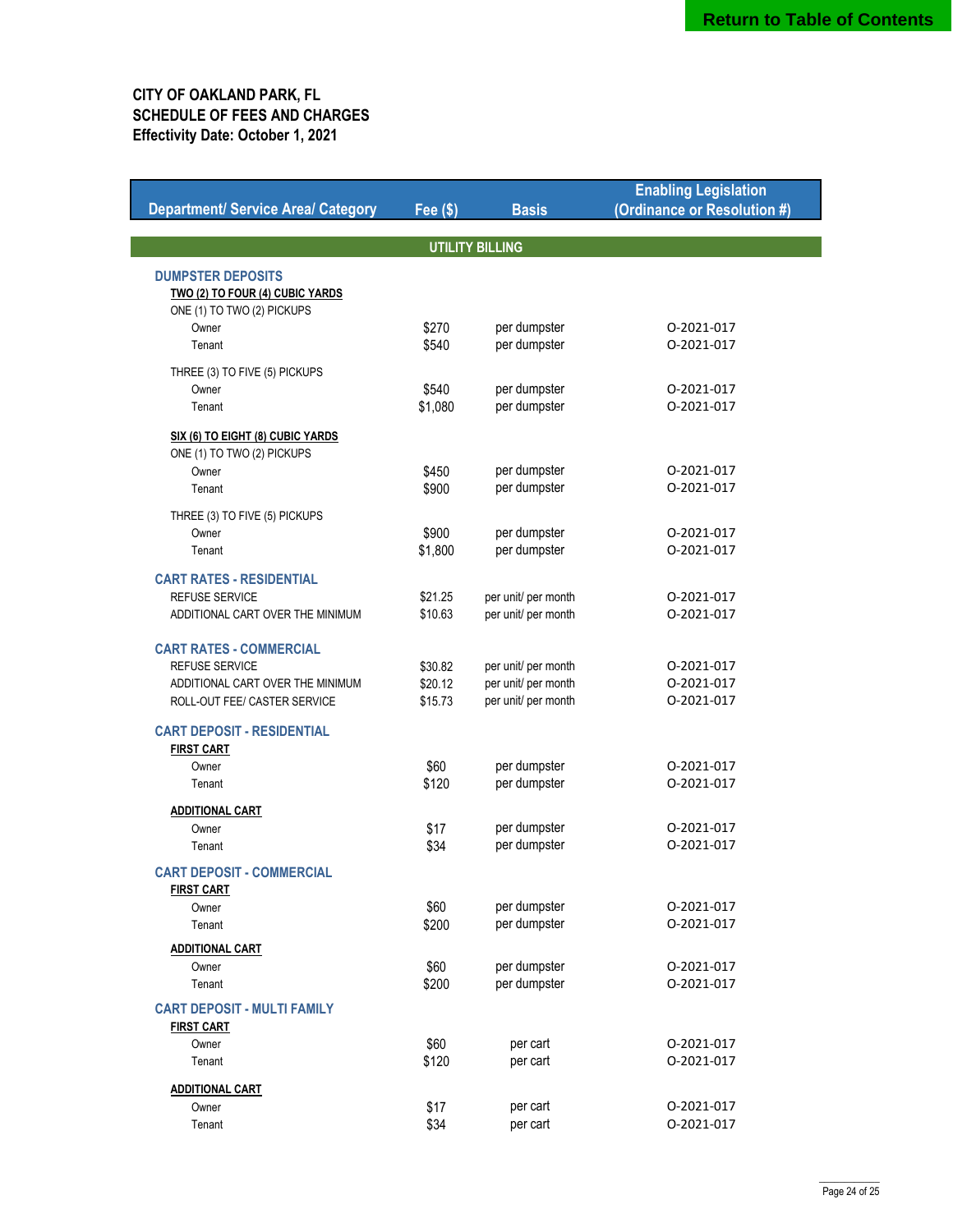| <b>Department/ Service Area/ Category</b>                                                                                                                      | Fee $($ \$)                       | <b>Basis</b>                                                         | <b>Enabling Legislation</b><br>(Ordinance or Resolution #) |  |  |
|----------------------------------------------------------------------------------------------------------------------------------------------------------------|-----------------------------------|----------------------------------------------------------------------|------------------------------------------------------------|--|--|
| <b>UTILITY BILLING</b>                                                                                                                                         |                                   |                                                                      |                                                            |  |  |
| <b>MISCELLANEOUS FEES</b><br>DELINQUENT CART PULL FEE<br>DELINQUENT DUMPSTER PULL FEE<br>CASTER INSTALLATION (ONE-TIME)<br>CASTER ROLL-OUT FEE/ CASTER SERVICE | \$100<br>\$275<br>\$80<br>\$15.73 | per occurrence<br>per occurrence<br>per occurrence<br>per occurrence | 0-2021-017<br>0-2021-017<br>0-2021-017<br>0-2021-017       |  |  |